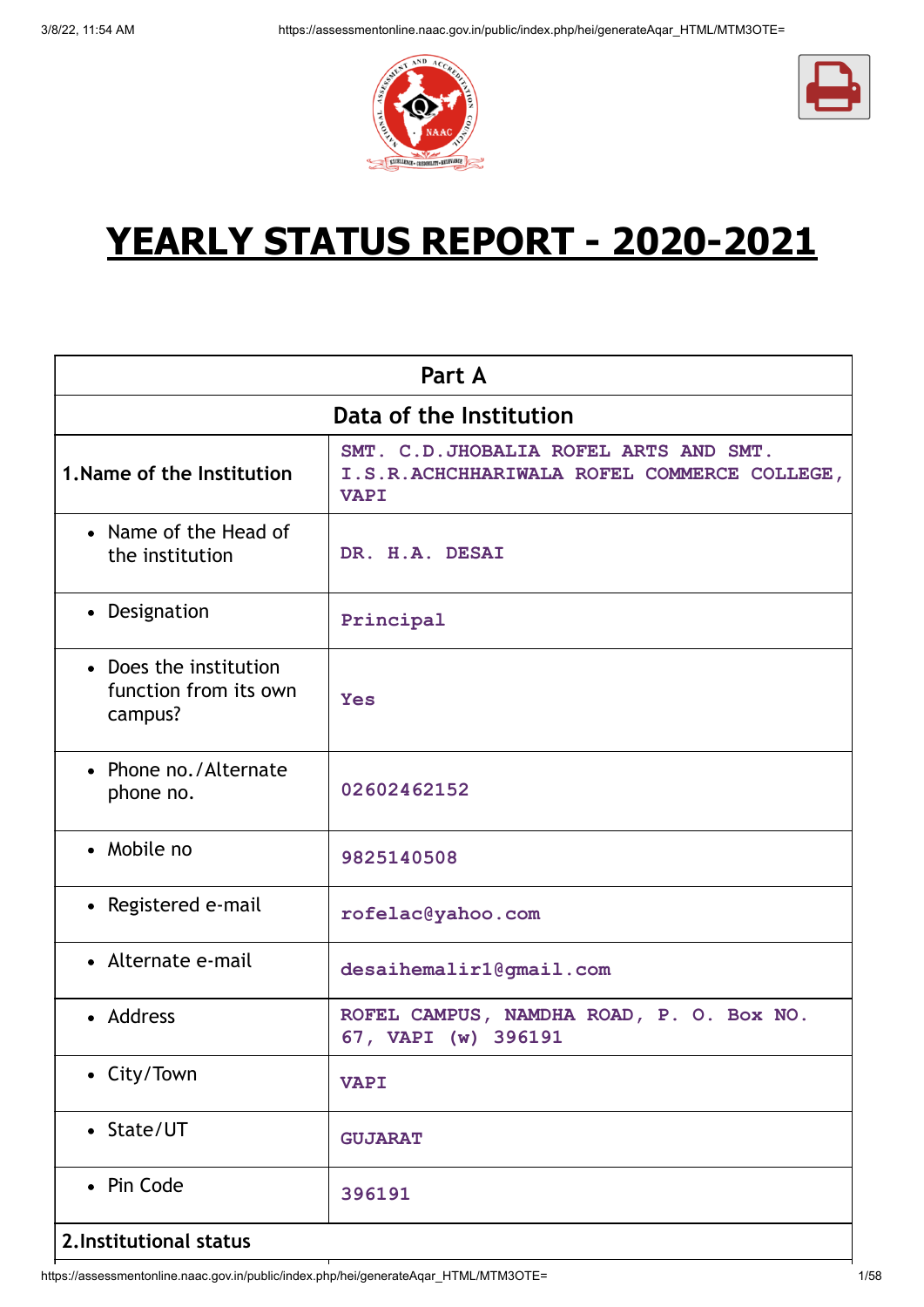| • Affiliated / Constituent                                                       |             | Affiliated                                  |               |             |
|----------------------------------------------------------------------------------|-------------|---------------------------------------------|---------------|-------------|
| • Type of Institution                                                            |             | Co-education                                |               |             |
| • Location                                                                       |             | Semi-Urban                                  |               |             |
| • Financial Status                                                               |             | Grants-in aid                               |               |             |
| • Name of the Affiliating<br>University                                          |             | VEER NARMAD SOUTH GUJARAT UNIVERSITY        |               |             |
| • Name of the IQAC<br>Coordinator                                                |             | Dr. M.U. DARU                               |               |             |
| • Phone No.                                                                      |             | 02602462152                                 |               |             |
| • Alternate phone No.                                                            |             |                                             |               |             |
| • Mobile                                                                         |             | 9327719753                                  |               |             |
| • IQAC e-mail address                                                            |             | mudaru9@gmail.com                           |               |             |
| • Alternate Email address                                                        |             | desaihemalir1@gmail.com                     |               |             |
| 3. Website address (Web link<br>of the AQAR (Previous<br><b>Academic Year)</b>   |             | https://rofelacc.org/home/agar              |               |             |
| 4. Whether Academic<br><b>Calendar prepared during</b><br>the year?              |             | <b>Yes</b>                                  |               |             |
| • if yes, whether it is<br>uploaded in the<br>Institutional website<br>Web link: |             | https://rofelacc.org/home/academicsCalender |               |             |
| <b>5. Accreditation Details</b>                                                  |             |                                             |               |             |
| Cycle<br>Grade                                                                   | <b>CGPA</b> | <b>Year of Accreditation</b>                | Validity from | Validity to |
| Cycle 1<br>$\mathbf B$                                                           | 71.10       | 2007                                        | 31/03/2007    | 31/03/2012  |
| Cycle 2<br>$\mathbf B$                                                           | 2.30        | 2014                                        | 24/09/2014    | 24/09/2019  |
| Cycle 3<br>$B+$                                                                  | 2.69        | 2021                                        | 02/02/2021    | 01/02/2026  |
| 6. Date of Establishment of<br><b>IQAC</b>                                       |             | 17/07/2007                                  |               |             |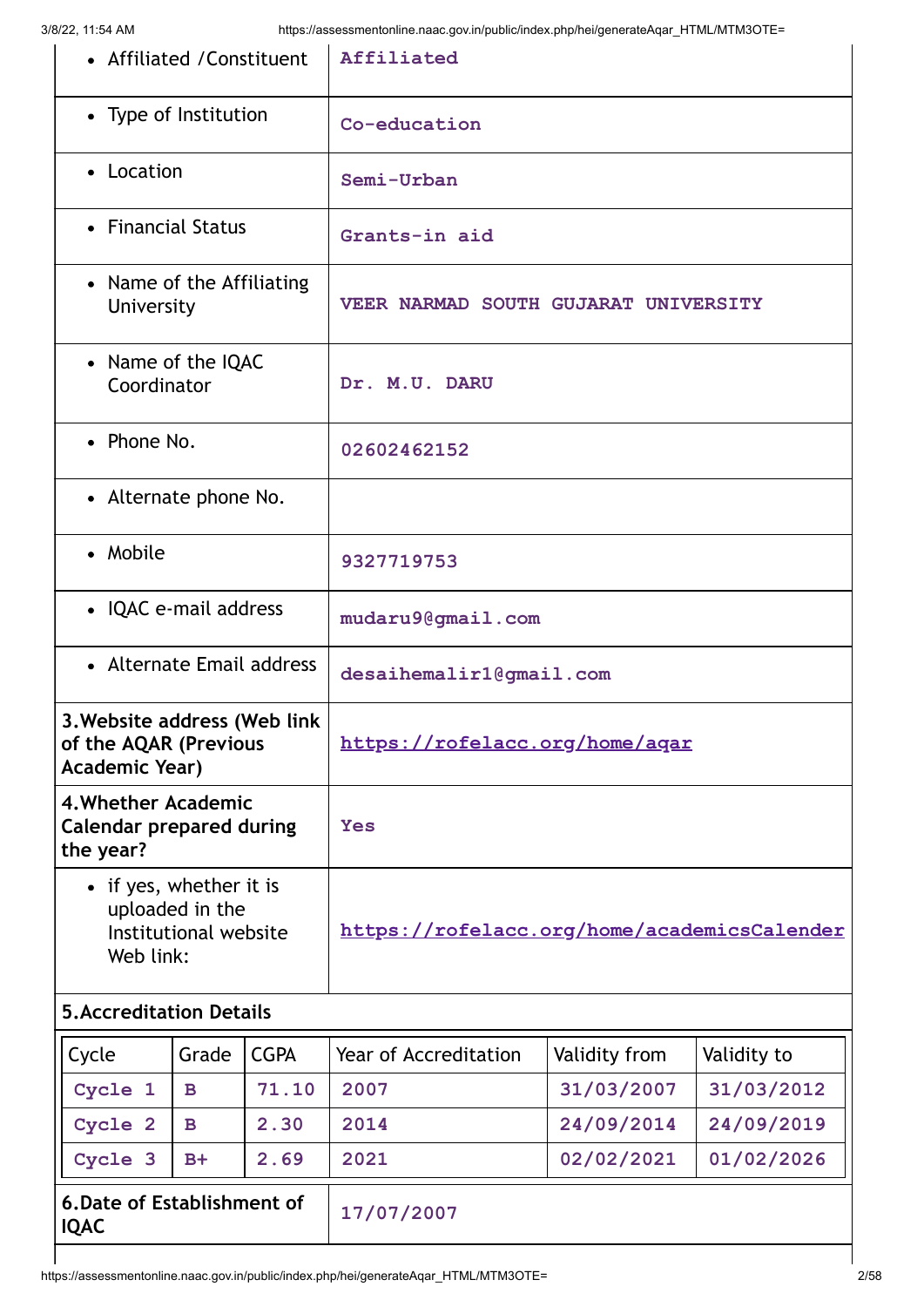#### **7.Provide the list of funds by Central / State Government UGC/CSIR/DBT/ICMR/TEQIP/World Bank/CPE of UGC etc.,**

| Institutional/Department<br>/Faculty                                                                                                          | Scheme                            | <b>Funding</b><br>Agency | Year of award with<br>duration | Amount |
|-----------------------------------------------------------------------------------------------------------------------------------------------|-----------------------------------|--------------------------|--------------------------------|--------|
| ROFEL ARTS &<br><b>COMMERCE COLLEGE</b>                                                                                                       | <b>FINISHING</b><br><b>SCHOOL</b> | <b>KCG</b>               | 2020                           | 125000 |
| ROFEL ARTS &<br><b>COMMERCE COLLEGE</b>                                                                                                       | <b>DEDF</b>                       | <b>KCG</b>               | 2020                           | 50000  |
| 8. Whether composition of<br><b>IQAC as per latest NAAC</b><br>guidelines                                                                     | Yes                               |                          |                                |        |
| • Upload latest<br>notification of<br>formation of IQAC                                                                                       | <b>View File</b>                  |                          |                                |        |
| 9. No. of IQAC meetings held<br>during the year                                                                                               | $\mathbf{1}$                      |                          |                                |        |
| • Were the minutes of<br>IQAC meeting(s) and<br>compliance to the<br>decisions have been<br>uploaded on the<br>institutional website?         | Yes                               |                          |                                |        |
| • If No, please upload the<br>minutes of the<br>meeting(s) and Action<br><b>Taken Report</b>                                                  | No File Uploaded                  |                          |                                |        |
| 10. Whether IQAC received<br>funding from any of the<br>funding agency to support<br>its activities during the<br>year?                       | <b>No</b>                         |                          |                                |        |
| • If yes, mention the<br>amount                                                                                                               |                                   |                          |                                |        |
| 11. Significant contributions made by IQAC during the current year (maximum five<br>bullets)                                                  |                                   |                          |                                |        |
| Peer Team visit for 3rd Cycle and College awarded by B+ grade with<br>2.69 CGPA                                                               |                                   |                          |                                |        |
| College participate GSIRF and awarded 3 star with 2.02 CGPA. Also<br>college has participate National Level Grading System NIRF and<br>ARIIA. |                                   |                          |                                |        |

**College is Awarded with "One District One Green Champion Award"**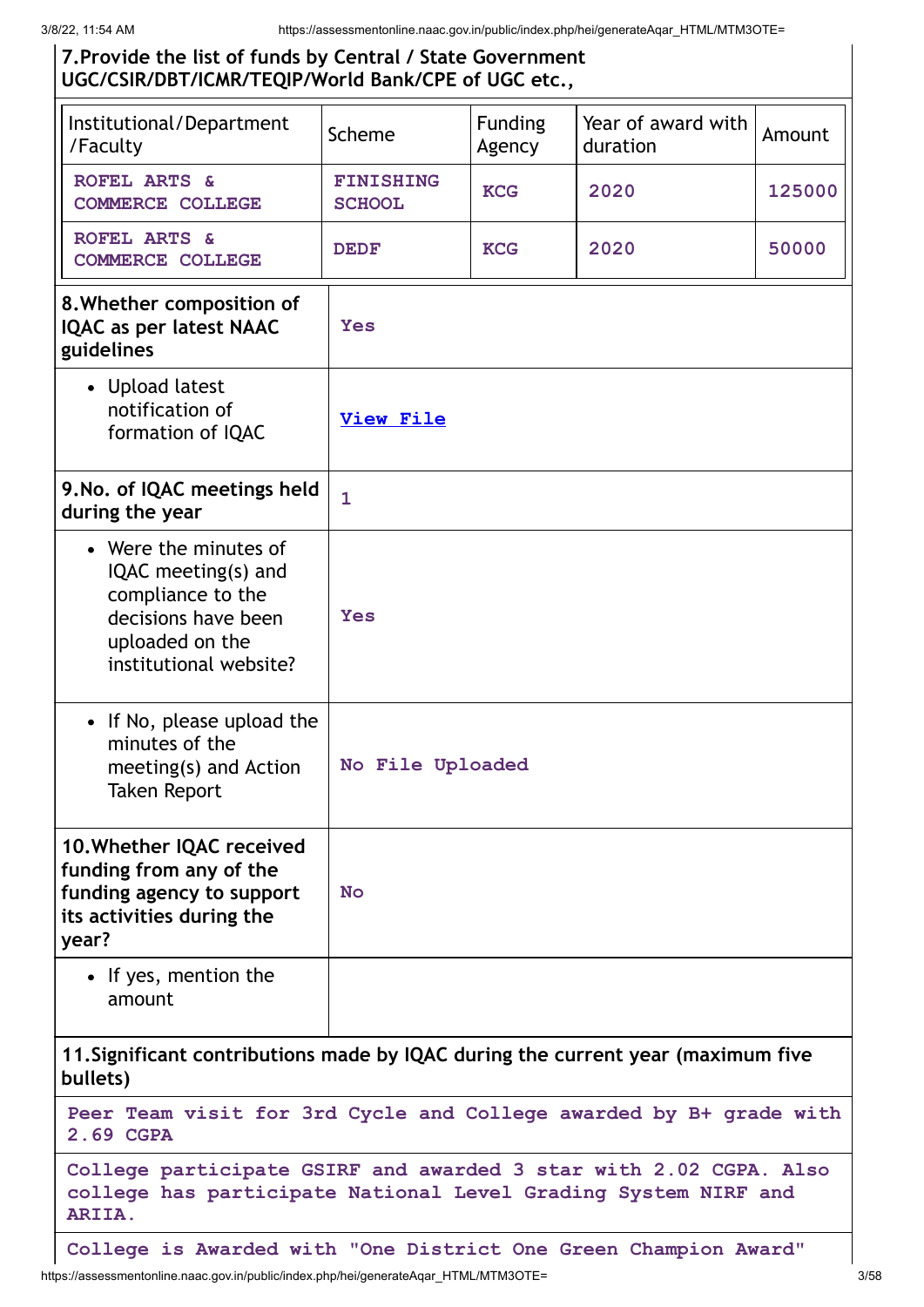**from Mahatma Gandhi National Council of Rural Education, Ministry of Education.**

**Got approval of Two Skill course from UGC. i.e. (1) Beauty and Wellness (2) GST and TALLY**

**FINISHING SCHOOL for Lifeskills Development and for English Language proficiency sponsored by KCG, initiative by Government.**

**12.Plan of action chalked out by the IQAC in the beginning of the Academic year towards Quality Enhancement and the outcome achieved by the end of the Academic year**

| <b>Plan of Action</b>                                                                           | Achievements/Outcomes                                                                                                      |
|-------------------------------------------------------------------------------------------------|----------------------------------------------------------------------------------------------------------------------------|
| Certificate Courses like<br>GST and Tally, Beauty care<br>and wellness                          | Institute Got UGC Approve to run the<br>course                                                                             |
| Webinars and online<br>teaching to keep the<br>inspiration within the<br>learners during COVID. | Institute has conducted various<br>webinars and online teaching through<br>MS Teams, Whats app Group, You tube<br>channels |
| Participating in GSIRF,<br>NIRF, ARIIA to avail<br>further development of the<br>institute      | Institute has gained participation<br>certificate and gained 3 starts in<br><b>GSIRF.</b>                                  |
| Placement process                                                                               | Online platform is arranged to teach<br>learners how to face online/ offline<br>interview                                  |

| 13. Whether the AQAR was<br>placed before statutory<br>body? | <b>Yes</b> |
|--------------------------------------------------------------|------------|
| $\sim$ 1 $\sim$ 1 $\sim$ 1                                   |            |

• Name of the statutory body

| Name<br>Date of meeting(s)                        |                    |  |
|---------------------------------------------------|--------------------|--|
| 11/02/2022<br><b>IQAC</b>                         |                    |  |
| 14. Whether institutional data submitted to AISHE |                    |  |
| Year                                              | Date of Submission |  |
| <b>AISHE</b>                                      | 11/02/2022         |  |

## **Extended Profile 1.Programme** 1.1 Number of courses offered by the institution across all programs during the year **188 File Description Documents**

https://assessmentonline.naac.gov.in/public/index.php/hei/generateAqar\_HTML/MTM3OTE= 4/58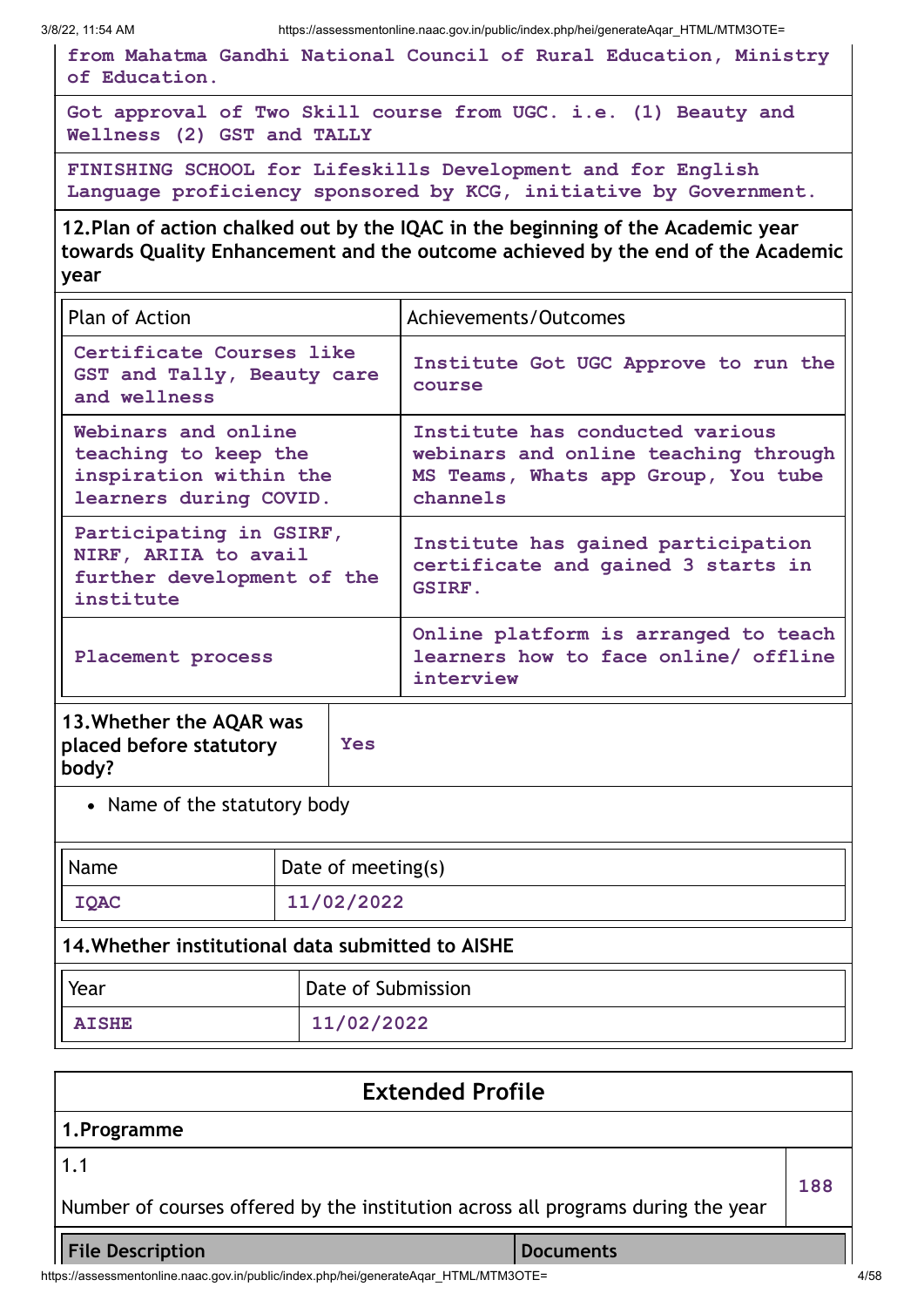| Data Template<br><b>View File</b>                                                               |                  |                  |                  |                |
|-------------------------------------------------------------------------------------------------|------------------|------------------|------------------|----------------|
| 2.Student                                                                                       |                  |                  |                  |                |
| 2.1                                                                                             |                  |                  |                  | 1681           |
| Number of students during the year                                                              |                  |                  |                  |                |
| <b>File Description</b>                                                                         |                  |                  | <b>Documents</b> |                |
| Institutional Data in Prescribed Format                                                         |                  |                  | <b>View File</b> |                |
| 2.2                                                                                             |                  |                  |                  |                |
| Number of seats earmarked for reserved category as per GOI/ State Govt. rule<br>during the year |                  |                  |                  | 1120           |
| <b>File Description</b>                                                                         |                  | <b>Documents</b> |                  |                |
| Data Template                                                                                   |                  |                  | <b>View File</b> |                |
| 2.3                                                                                             |                  |                  |                  |                |
| Number of outgoing/ final year students during the year                                         |                  |                  |                  | 510            |
| <b>File Description</b>                                                                         | <b>Documents</b> |                  |                  |                |
| Data Template                                                                                   |                  | No File Uploaded |                  |                |
| 3.Academic                                                                                      |                  |                  |                  |                |
| 3.1                                                                                             |                  |                  |                  | 20             |
| Number of full time teachers during the year                                                    |                  |                  |                  |                |
| <b>File Description</b>                                                                         |                  | <b>Documents</b> |                  |                |
| Data Template                                                                                   |                  |                  | <b>View File</b> |                |
| 3.2                                                                                             |                  |                  |                  | 21             |
| Number of sanctioned posts during the year                                                      |                  |                  |                  |                |
| <b>File Description</b>                                                                         |                  | <b>Documents</b> |                  |                |
| Data Template                                                                                   |                  |                  | <b>View File</b> |                |
| 4. Institution                                                                                  |                  |                  |                  |                |
| 4.1                                                                                             |                  |                  |                  | 17             |
| Total number of Classrooms and Seminar halls                                                    |                  |                  |                  |                |
| 4.2                                                                                             |                  |                  |                  | 0 <sub>0</sub> |
| Total expenditure excluding salary during the year (INR in lakhs)                               |                  |                  |                  |                |
| 4.3                                                                                             |                  |                  |                  | 74             |
|                                                                                                 |                  |                  |                  |                |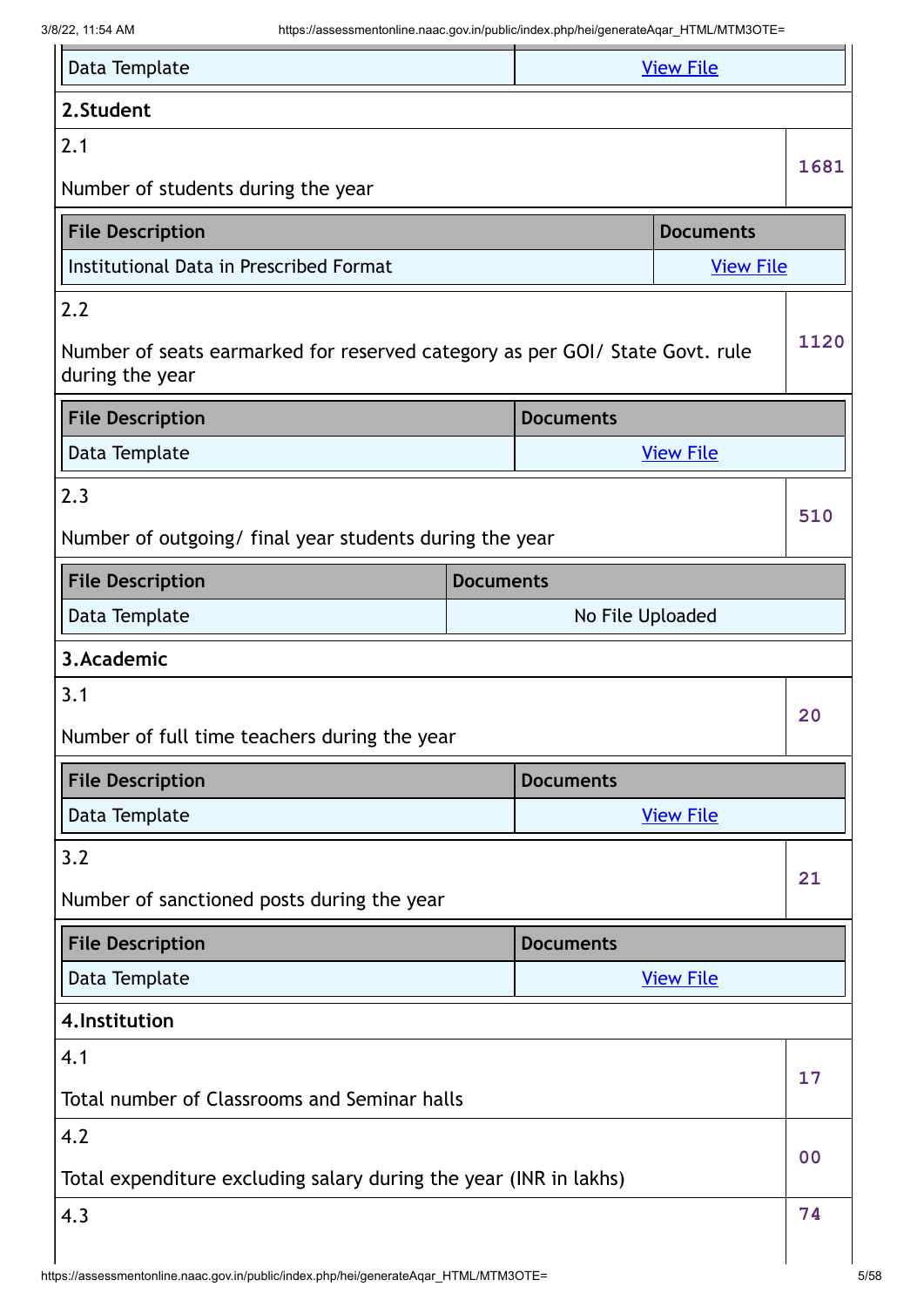#### Total number of computers on campus for academic purposes

#### **Part B**

#### **CURRICULAR ASPECTS**

#### **1.1 - Curricular Planning and Implementation**

1.1.1 - The Institution ensures effective curriculum delivery through a well planned and doc process

**As an Affiliated institute, Curriculum, Academic Calendar, Content of Syllabus that is prescribed by the respective is effectively adopted Institute. Academic calendars and teaching plans are uploaded on inst websites.**

**IQAC Monitors the roadmap of the teaching plans, academic calendar, v student centric methods for effective and successful result. IQAC Clo monitors the teaching learning process.**

**As Due to Pandemic, this year education turns up totally on digital m Faculties ensures teaching learning with ICT use and various methods Tube Link, online classes, Whats App group learning.**

**Government of Gujarat has given the software namely MICROSOFT TEAMS, which faculties are taking online mode classes, sharing PPTs, Assignm MCQs etc. Attendance is marked accordingly.**

**Daily attendance of Faculties taking online classes, students' presen submitted to Government portal. This year, college has taken online M based internal examination. Mentors are still actively working and so Students' academic, psychological or economic problems as per their l Various Co-curricular activities are conducted on online platforms. A Faculties have taken online Assignments. Various awareness programs a conducted on CORONA. Faculties extend their support through Whatsapp learning. Plans of NSS/NCC Events are also documented. Notice being p from every class whenever any activity is being organized. All the im notice of the university and college are uploaded in Whats app group college website for student's knowledge, so that they cannot miss out opportunity of their learning process.**

**Also all the detailed notices are uploaded on college website. Examin Committee has ensure the safety during offline examination of final y students. Every day the whole institute is being sanitized for studen safety. Various online webinars are being arranged by University. Our NCC volunteers along with faculty members have attended to add more knowledge during this tough time. Our institute has arranged a few we for students' benefits.**

| <b>File Description</b>             | <b>Documents</b>                      |
|-------------------------------------|---------------------------------------|
| Upload relevant supporting document | View File                             |
| Link for Additional information     | https://rofelacc.org/home/academicsCa |

1.1.2 - The institution adheres to the academic calendar including for the conduct of Contin Internal Evaluation (CIE)

https://assessmentonline.naac.gov.in/public/index.php/hei/generateAqar\_HTML/MTM3OTE= 6/58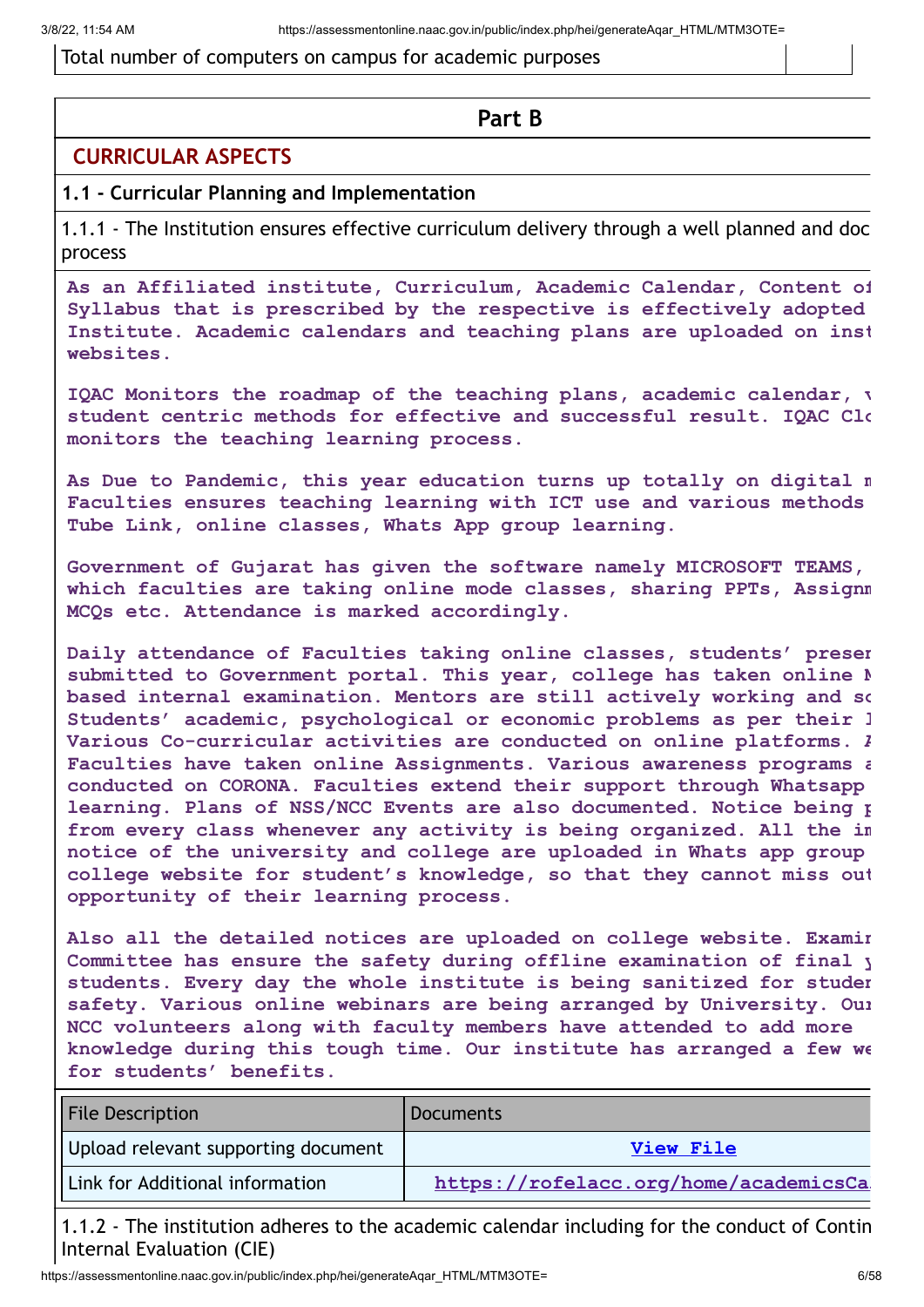**CIE: future building is possible through the noble cause of teaching. Evaluation is a step ahead to improvement and development that leads knowledge that is undercover. Internal evaluation shows the growth of learner and it also throws light on what lacks and what needs at a pa teaching and learners. The prime corner is Transparency, Accuracy and Reliability.**

**The IQAC and Institute observe ways and means to cultivate and put in practice the approaches to reform Evaluation process so as to enhance quality. Our institute is affiliated to VNSGU, Surat so we follow the schedule and Evaluation Process of our respective University. Academi calendar has been given by the university and as per that academic ca college prepares its own calendar. This year due to pandemic, exams a being shifted to one month to another, but when possible university h taken online exams. Internal evaluation is done through online mode, test, Whats group chat, and online assignment. Group discussion is undertaken during MS Teams teaching mode. Various webinars are arrang more knowledge enhancement**

**Our Institute follows the Choice Base Credit System of University. It two components (Internal & External Evaluation). The ratio of weighta 30 % internal evaluation and 70 % semester end examination which is conducted by the university. The College adopts its own CCE method. M promotion is given to first and second year students.**

**Equal weightage is given to library assignment, attendance, past pape solution etc. CV writing is compulsory assignment students. College a multipurpose systems of group discussion, questionnaire, question- an session, online test, online Viva Voce, Multiple choice questions etc Although pandemic, Feed Backs are taken from various students for fur improvements. Faculties use ICT, prepare PPT, shares YouTube links, v etc.**

**IQAC keeps close eyes on the evaluation process and the methodologies followed. Strict online attendance, poor performance due to regularly irregularity is communicated to parents. Areas of strength and weakne the students is evaluated through online platform. It also enables th teachers to realize if the goal of learning have been achieved.**

**Since the College is affiliated to VNSGU, Surat, it follows the rules regulations and schedule of the university that is given by the respe university well in advance. Academic performance is assessed through conduct of examination. Pandemic changed the scenario. All the detail the college, Exam, activities are informed to students through prospe Notice boards, and through website of college and university as well, this year through Whats app group learning. All the notices are uploa into the group and college website.**

| <b>File Description</b>             | <b>Documents</b>                      |
|-------------------------------------|---------------------------------------|
| Upload relevant supporting document | No File Uploaded                      |
| Link for Additional information     | https://rofelacc.org/home/academicsCa |

**1.1.3 - Teachers of the Institution participate in A. All of the abovefollowing activities related to curriculum**

https://assessmentonline.naac.gov.in/public/index.php/hei/generateAqar\_HTML/MTM3OTE= 7/58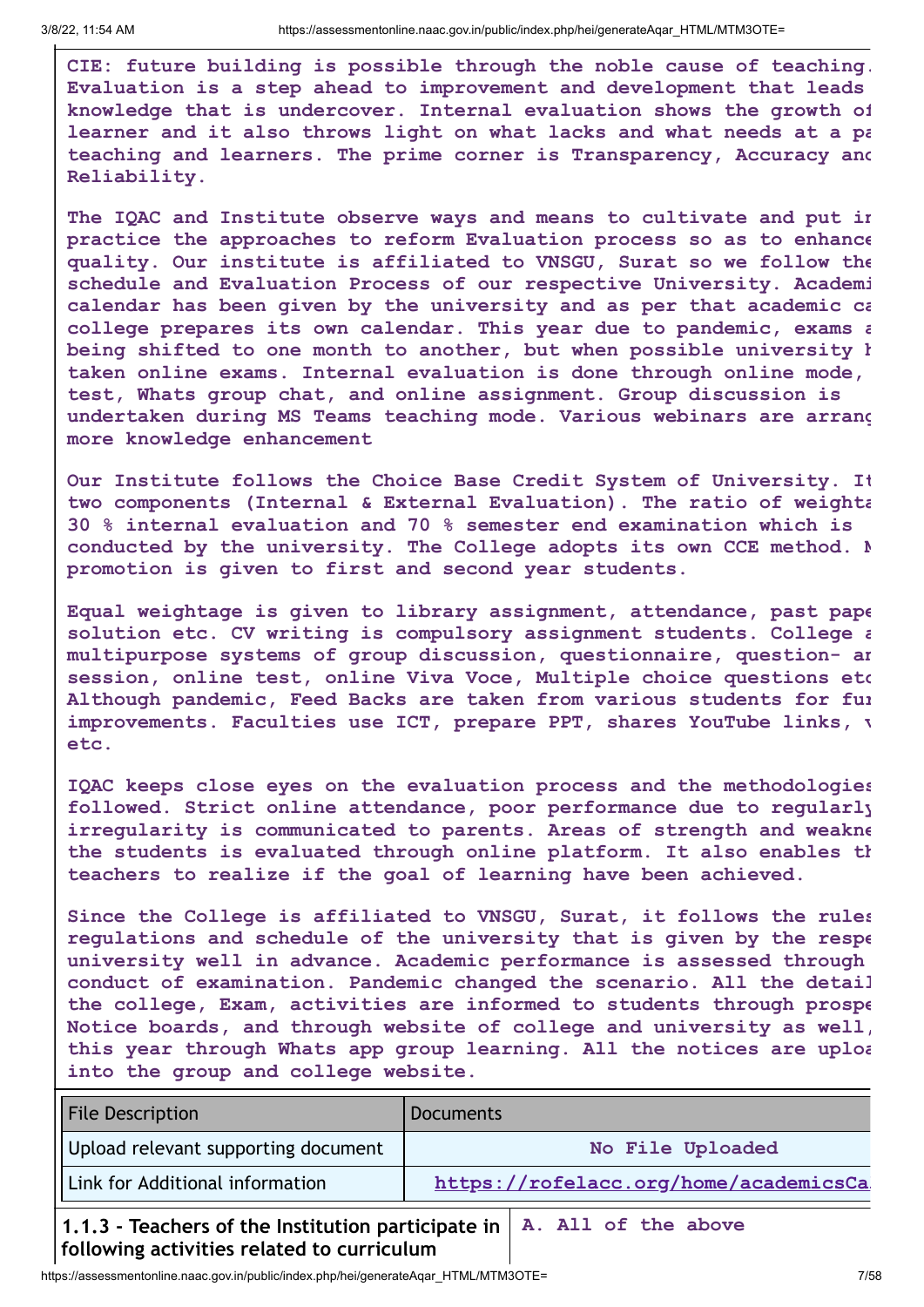**development and assessment of the affiliating University and/are represented on the following academic bodies during the year. Academic council/BoS of Affiliating University Setting of question papers for UG/PG programs Design and Development of Curriculum for Add on/ certificate/ Diploma Courses Assessment /evaluation process of the affiliating University**

| <b>File Description</b>                                                                                   | Document          |
|-----------------------------------------------------------------------------------------------------------|-------------------|
| Details of participation of teachers in various bodies/activities provided as a<br>response to the metric | <b>View</b>       |
| Any additional information                                                                                | <b>No</b><br>Uplo |

#### **1.2 - Academic Flexibility**

**1.2.1 - Number of Programmes in which Choice Based Credit System (CBCS)/ elective cou system has been implemented**

#### **1.2.1.1 - Number of Programmes in which CBCS/ Elective course system implemented**

**7**

| <b>File Description</b>                                 | <b>Documents</b> |  |
|---------------------------------------------------------|------------------|--|
| Any additional information                              | No File Uplo     |  |
| Minutes of relevant Academic Council/ BOS meetings      | No File Uplo     |  |
| Institutional data in prescribed format (Data Template) | View File        |  |

### **1.2.2 - Number of Add on /Certificate programs offered during the year**

**1.2.2.1 - How many Add on /Certificate programs are added during the year. Data requir for year: (As per Data Template)**

| <b>File Description</b>                                                  | Docum      |
|--------------------------------------------------------------------------|------------|
| Any additional information                                               | <u>Vie</u> |
| Brochure or any other document relating to Add on / Certificate programs | <u>Vie</u> |
| List of Add on / Certificate programs (Data Template)                    | Vie        |

#### **1.2.3 - Number of students enrolled in Certificate/ Add-on programs as against the total of students during the year**

| 87                                                                                  |      |
|-------------------------------------------------------------------------------------|------|
| <b>File Description</b>                                                             | Docu |
| Any additional information                                                          | Vie  |
| Details of the students enrolled in Subjects related to certificate/Add-on programs | Vie  |

#### **1.3 - Curriculum Enrichment**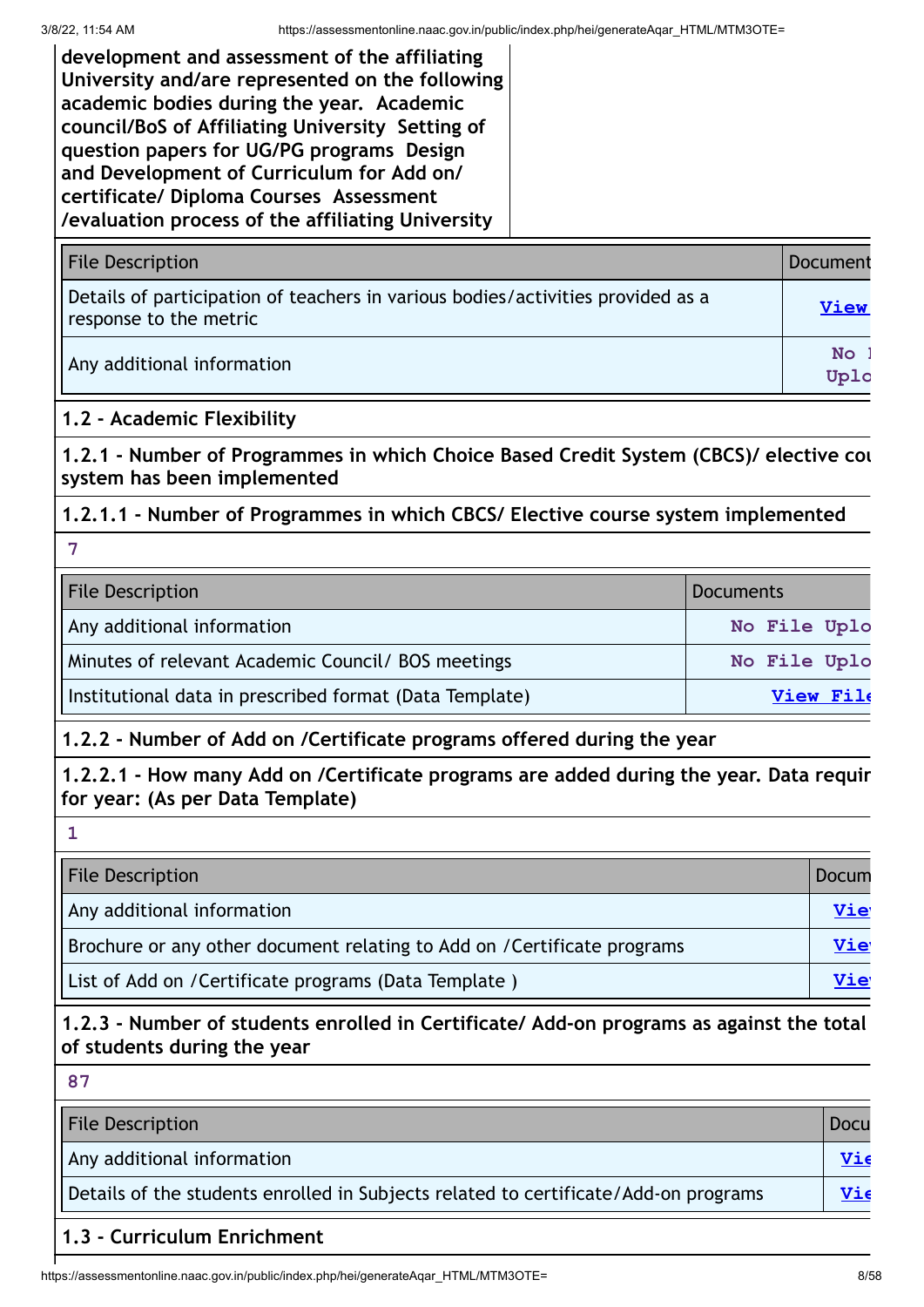1.3.1 - Institution integrates crosscutting issues relevant to Professional Ethics, Gender, Hum Values, Environment and Sustainability into the Curriculum

**College is affiliated to VNSGU, Surat so it follows university-prescr curriculum.**

**GENDER: Women Development Cell, Anti - ragging cell, play a vital rol bringing about Gender Equality among students through personal counse and organization of lectures by expert in this area.**

**Internal Complaint Cell keeps on counselling students to prevent such medical experts and legal experts deliver valuable knowledge on women related issues. This year many webinars are done by our respective university on women issues on the occasion of International Women's D students along with faculties attended the webinars.**

**Every year our institute conducts skill based courses like culinary, care and self -defence under women cell. This year due to lock down, safety purpose, we have not conducted the courses, but online guidanc provided to our learners. Students also learn gender equality and res each gender through a course Population Education introduce by univer**

**ENVIRONMENT AND SUSTAINABILITY : students are taught and trained for environmental issues like global warming, pollution, climate change, degradation of soil, loss of biodiversity and ecological importance. a compulsory course in Environment, students are taught on various environmental aspects and sustainability. NSS works through its vario activities like tree plantation, "Swachchha Bharat Internship", visit place for manure preparation based on solid waste management. Emphasi laid on "Rain harvesting Awareness" and "Cleanliness." We also initia have compost pit to prevent and use best of our environment. (Online Plantataion, Selfie with Parinda (water facility for birds), online Swachhata program is initiated.)**

**On 14/12/2020 a webinar was conducted under SWATCHTA PAKHAWADA, 54 st have participated including NCC cadets. The webinar began with 7R's o management followed by opportunity in waste management in sugar indus and traditional way of waste management.**

**HUMAN VALUES:first year session, principal and senior faculties addre students to make them understand the vision and environment of colleg Emphasis is laid on the importance of discipline in life. They are ad to observe core values like truth, righteousness and healthy achievab goal. NSS Programme Officers help students to multiple activities per to cyber crime awareness, fund raising for various natural calamities for the Blinds. Spirit of patriotism is inculcated by celebrating 15t August, 26th January, birth anniversaries of great national leaders a as tribute on death anniversaries through competitions and motivation lectures.**

**YOGA and PRAYER:To follow our tradition and to learn our rich culture university has introduced courses in history, psychology and our anci language Sanskrit. Students learn human values and ethics through Ram Vedas, Upnishadas, and Bhagwat Geeta as prescribed in their syllabus.**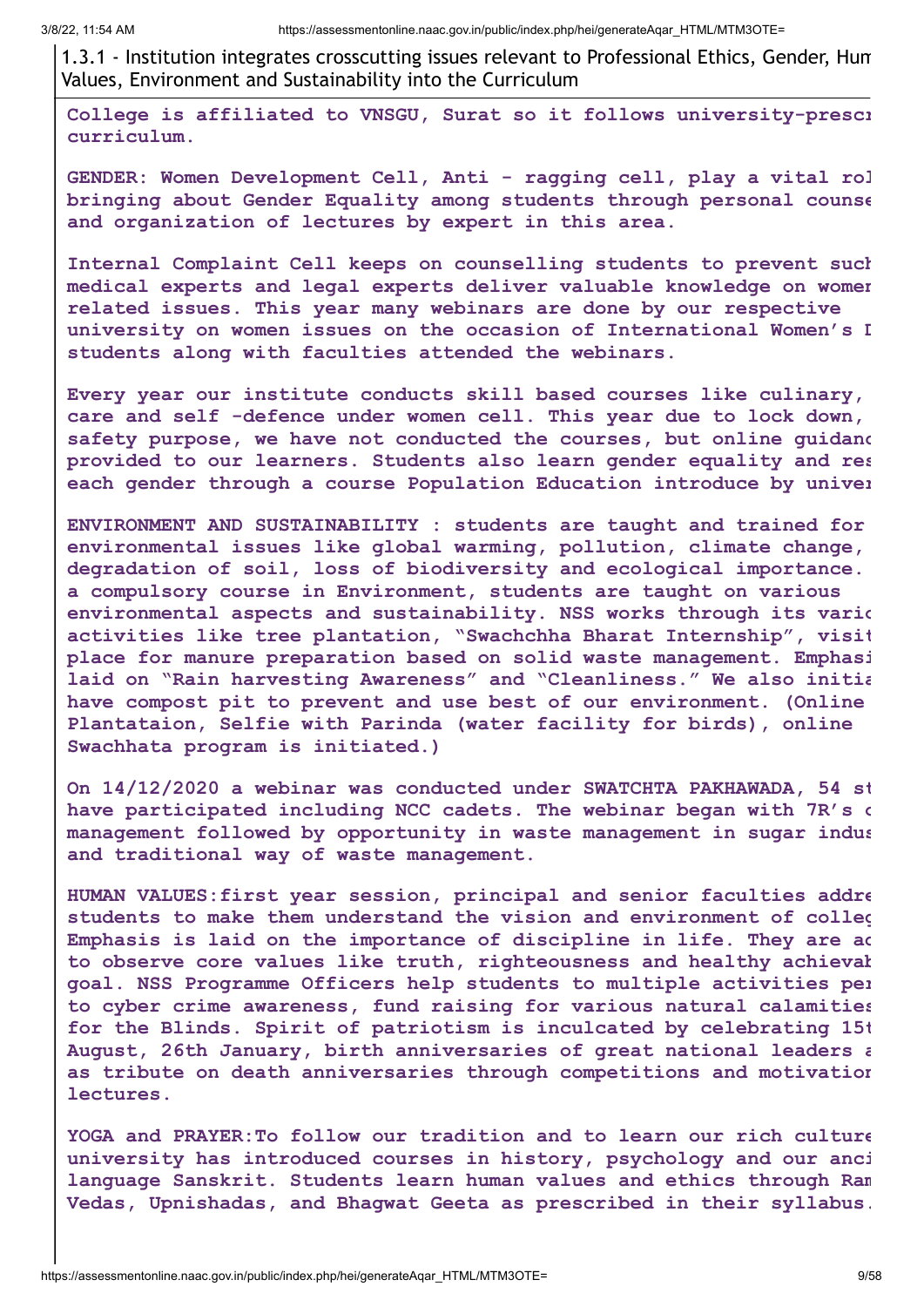**1**

**PROFESSIONAL ETHICS are instilled among the students through various activities for "Soft Skill Development" under UDISHA Club (Placement "Lakshya" Project and "Finishing school" provide training to the stud for soft skills. Online Guest lectures/workshops are organized for sk development, personality development, mind power etc. Placement cells organize interview skills programme. guest lectures are organized fro to time on virtual platform.**

File Description **Doctor** Doctor Contract Contract Contract Contract Contract Contract Contract Contract Contract Contract Contract Contract Contract Contract Contract Contract Contract Contract Contract Contract Contract

Any additional information **<sup>N</sup>**

Upload the list and description of courses which address the Professional Ethics, Gender, Human Values, Environment and Sustainability into the Curriculum.

**1.3.2 - Number of courses that include experiential learning through project work/field work/internship during the year**

| <b>File Description</b>                                                                         | Documents      |
|-------------------------------------------------------------------------------------------------|----------------|
| Any additional information                                                                      | <b>View</b>    |
| Programme / Curriculum/ Syllabus of the courses                                                 | No F<br>Uplo   |
| Minutes of the Boards of Studies/ Academic Council meetings with approvals for<br>these courses | $No$ F<br>Uplo |
| MoU's with relevant organizations for these courses, if any                                     | No F<br>Uplo   |
| Institutional Data in Prescribed Format                                                         | <b>View</b>    |

#### **1.3.3 - Number of students undertaking project work/field work/ internships**

| 116                                                                                                                                                                            |                             |  |  |
|--------------------------------------------------------------------------------------------------------------------------------------------------------------------------------|-----------------------------|--|--|
| <b>File Description</b>                                                                                                                                                        |                             |  |  |
| Any additional information                                                                                                                                                     |                             |  |  |
| List of programmes and number of students undertaking project work/field work/<br>/internships (Data Template)                                                                 |                             |  |  |
| 1.4 - Feedback System                                                                                                                                                          |                             |  |  |
| 1.4.1 - Institution obtains feedback on the<br>syllabus and its transaction at the institution<br>from the following stakeholders Students<br><b>Teachers Employers Alumni</b> | B. Any 3 of the above       |  |  |
| <b>File Description</b>                                                                                                                                                        | <b>Documents</b>            |  |  |
| URL for stakeholder feedback report                                                                                                                                            | https://rofelacc.org/home/f |  |  |
| Action taken report of the Institution on feedback<br>report as stated in the minutes of the Governing                                                                         | No File Uploaded            |  |  |

https://assessmentonline.naac.gov.in/public/index.php/hei/generateAqar\_HTML/MTM3OTE= 10/58

**Up**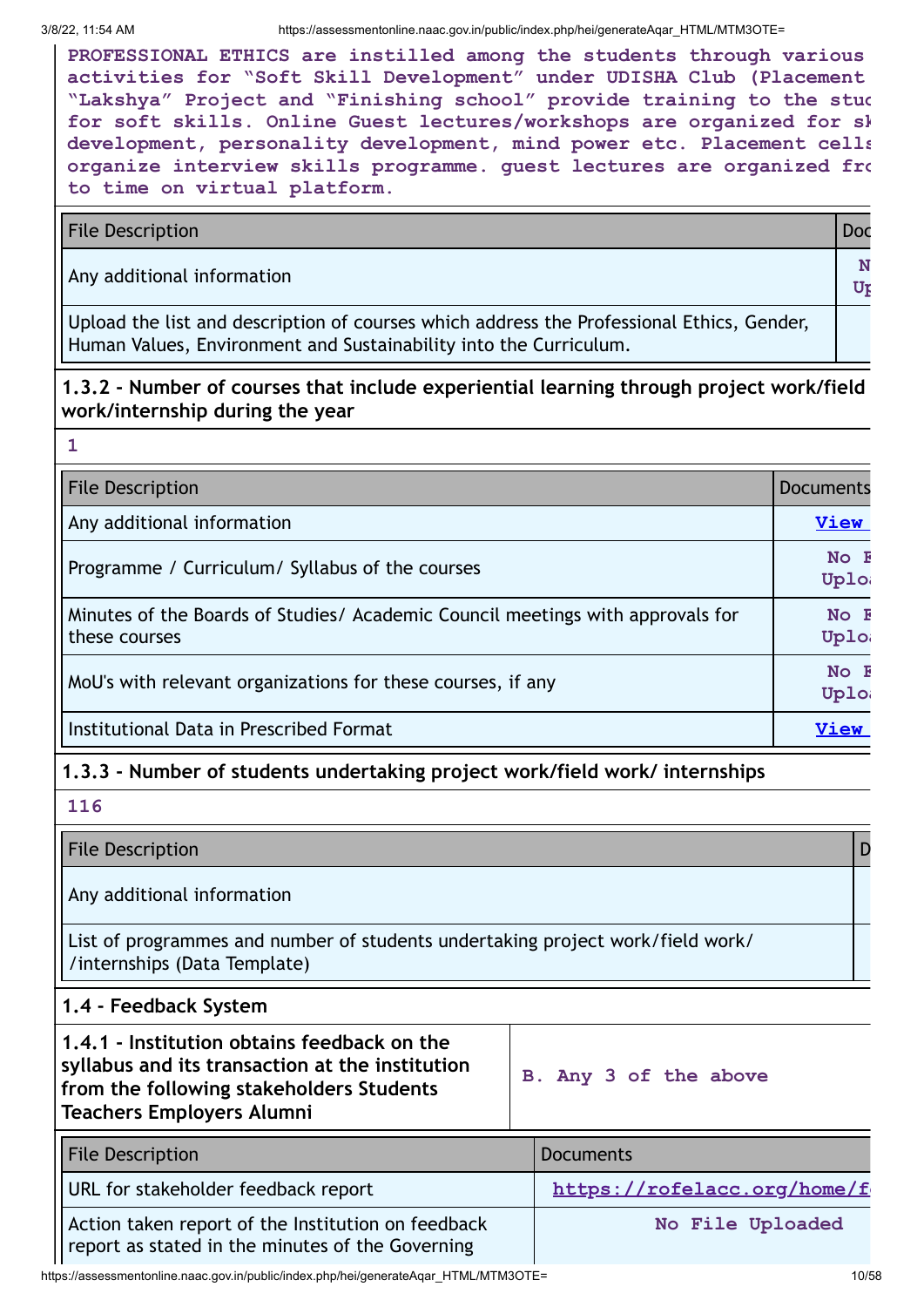| 3/8/22, 11:54 AM<br>https://assessmentonline.naac.gov.in/public/index.php/hei/generateAgar HTML/MTM3OTE=<br>Council, Syndicate, Board of Management                                                                                                                                                                                           |                  |                       |                  |                                |
|-----------------------------------------------------------------------------------------------------------------------------------------------------------------------------------------------------------------------------------------------------------------------------------------------------------------------------------------------|------------------|-----------------------|------------------|--------------------------------|
| Any additional information                                                                                                                                                                                                                                                                                                                    |                  |                       |                  | No File Uploaded               |
| 1.4.2 - Feedback process of the Institution may<br>be classified as follows                                                                                                                                                                                                                                                                   |                  | action has been taken |                  | B. Feedback collected, analyze |
| <b>File Description</b>                                                                                                                                                                                                                                                                                                                       | <b>Documents</b> |                       |                  |                                |
| Upload any additional information                                                                                                                                                                                                                                                                                                             | No File Uploaded |                       |                  |                                |
| URL for feedback report<br>https://rofelacc.org/home/feedba                                                                                                                                                                                                                                                                                   |                  |                       |                  |                                |
| <b>TEACHING-LEARNING AND EVALUATION</b>                                                                                                                                                                                                                                                                                                       |                  |                       |                  |                                |
| 2.1 - Student Enrollment and Profile                                                                                                                                                                                                                                                                                                          |                  |                       |                  |                                |
| 2.1.1 - Enrolment Number Number of students admitted during the year                                                                                                                                                                                                                                                                          |                  |                       |                  |                                |
| 2.1.1.1 - Number of students admitted during the year                                                                                                                                                                                                                                                                                         |                  |                       |                  |                                |
| 1681                                                                                                                                                                                                                                                                                                                                          |                  |                       |                  |                                |
| <b>File Description</b>                                                                                                                                                                                                                                                                                                                       |                  |                       | <b>Documents</b> |                                |
| Any additional information                                                                                                                                                                                                                                                                                                                    |                  |                       |                  | No File Uploade                |
| Institutional data in prescribed format                                                                                                                                                                                                                                                                                                       |                  | <b>View File</b>      |                  |                                |
| Divyangjan, etc. as per applicable reservation policy during the year (exclusive of<br>supernumerary seats)<br>2.1.2.1 - Number of actual students admitted from the reserved categories during the ye                                                                                                                                        |                  |                       |                  |                                |
| 1185                                                                                                                                                                                                                                                                                                                                          |                  |                       |                  |                                |
| <b>File Description</b>                                                                                                                                                                                                                                                                                                                       |                  |                       |                  | <b>Documents</b>               |
| Any additional information                                                                                                                                                                                                                                                                                                                    |                  |                       |                  | No File Upl                    |
| Number of seats filled against seats reserved (Data Template)                                                                                                                                                                                                                                                                                 |                  |                       |                  | No File Upl                    |
| 2.2 - Catering to Student Diversity                                                                                                                                                                                                                                                                                                           |                  |                       |                  |                                |
| 2.2.1 - The institution assesses the learning levels of the students and organizes special Prog<br>for advanced learners and slow learners                                                                                                                                                                                                    |                  |                       |                  |                                |
| "Teachers not only teach, but also they provide the conditions to le                                                                                                                                                                                                                                                                          |                  |                       |                  |                                |
| Our faculties extent their best help to our learners through various<br>such as online group discussion, whats app group teaching, MS team te                                                                                                                                                                                                 |                  |                       |                  |                                |
| learning process etc. this year as we all are suffering from pendamic<br>Virtual learning becomes the part of everyone's life. Virtual platfor<br>provides an opportunity to learn even in critical conditions and it<br>connected everyone. learning is never ending process, and our faculti<br>even students adopted this online sessions. |                  |                       |                  |                                |

**every year, slow learners and advance learners are being identified d class and faculties motivate them for better learning. Advance learne providing their help to their classmates who are a little slow in gra**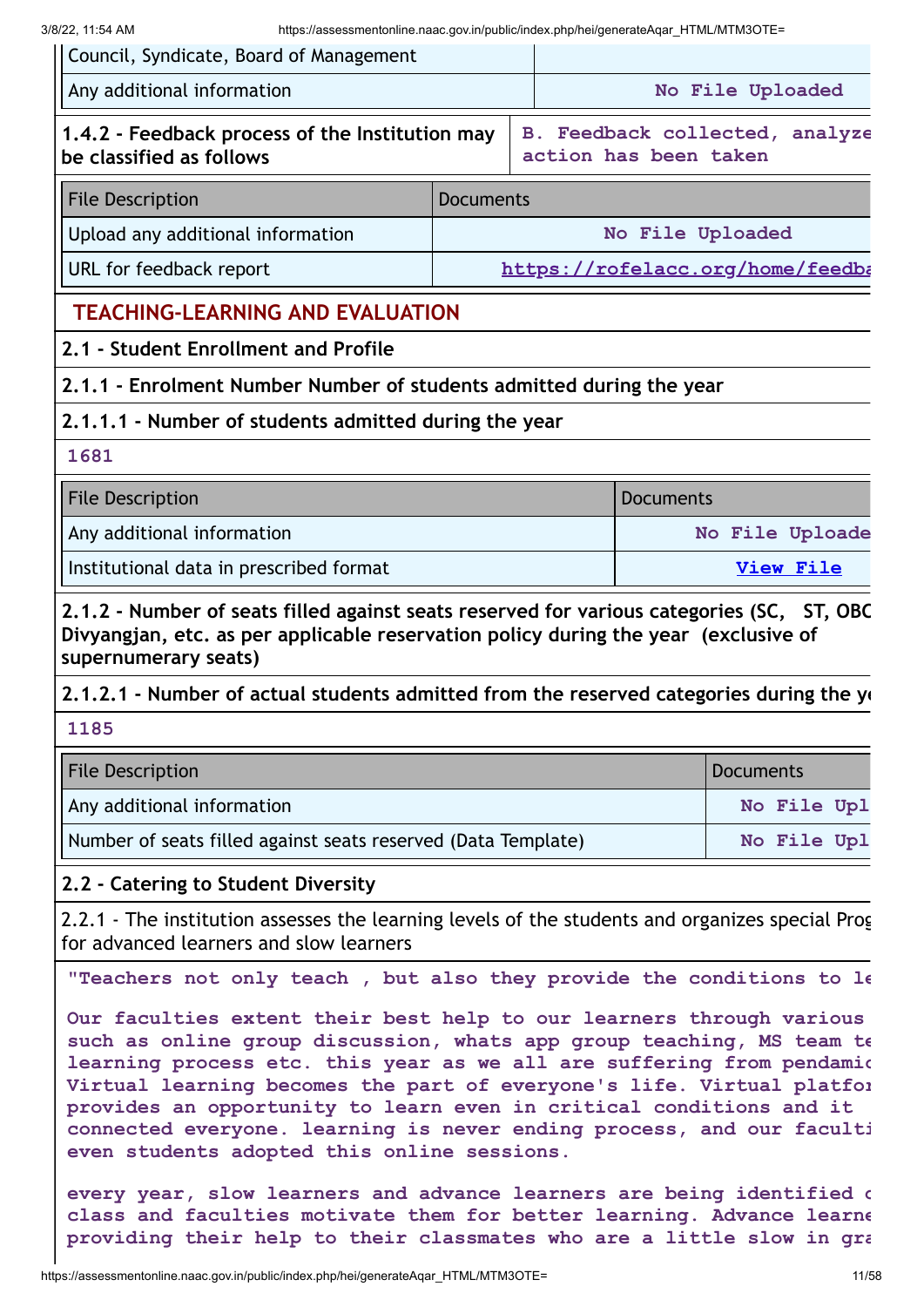**for second and third year our faculties are aware enough who are adva learners and who are slow learners, so they assign various projects a their learning level. online assignments are given. extra classes are arranged. various You tube links, Bi-sag (sandhan of Gujarat Govt.)ar provided with undersatnding to grasp more knowledge of the subjects. webinars are arranged by university in which faculties and students a took part to understand the concept.**

**For first year students, beginning their college life online is quite unexpected in their way, but the learnesr have well coped up with the learning, they actively participated in learning process. various que answer sessions are organised by faculties during their class. You tu links are provided. Sandhan Link is given. online test are taken periodically, through which faculties came to know about slow learner inspire them. Reading Materails are provided by the faculties. previo years papers are solved online. Assignment are complusory for them. A Pandemic is oing on, PG studensts did field work, keeping in mind the of theirs. They strictly followed the COVID SOP as per the guidance o faculties.**

**although less, but various subject related guest lectures are arrange our learners to get better experience of learning(faculty Exchange). slow and Advance learnesr are provided with an opportunity to take ac active part in all the college related activitues that is helpful in overall development. finishing school is one of them.**

| <b>File Description</b>               | Documents        |
|---------------------------------------|------------------|
| Paste link for additional information | Nil              |
| Upload any additional information     | No File Uploaded |

#### **2.2.2 - Student- Full time teacher ratio (Data for the latest completed academic year)**

| Number of Students      | Number of Teachers |           |
|-------------------------|--------------------|-----------|
| 1681                    | 21                 |           |
| <b>File Description</b> |                    | Documents |

Any additional information **No File Uploaded**

#### **2.3 - Teaching- Learning Process**

2.3.1 - Student centric methods, such as experiential learning, participative learning and pr solving methodologies are used for enhancing learning experiences

**With a view to catering to the various, diverse needs of the students Institution adopt various students – centric methods.**

**Participated Learning: In order to involve students in the learning p two-way teaching –learning.method are used: Case study is adopted in commerce stream.guest lecture on burning social issues are organized.**

**Institute publishes wall paper "SETU" fortnightly. Students show thei talent through creative writing, drawing, painting etc. It is conduct**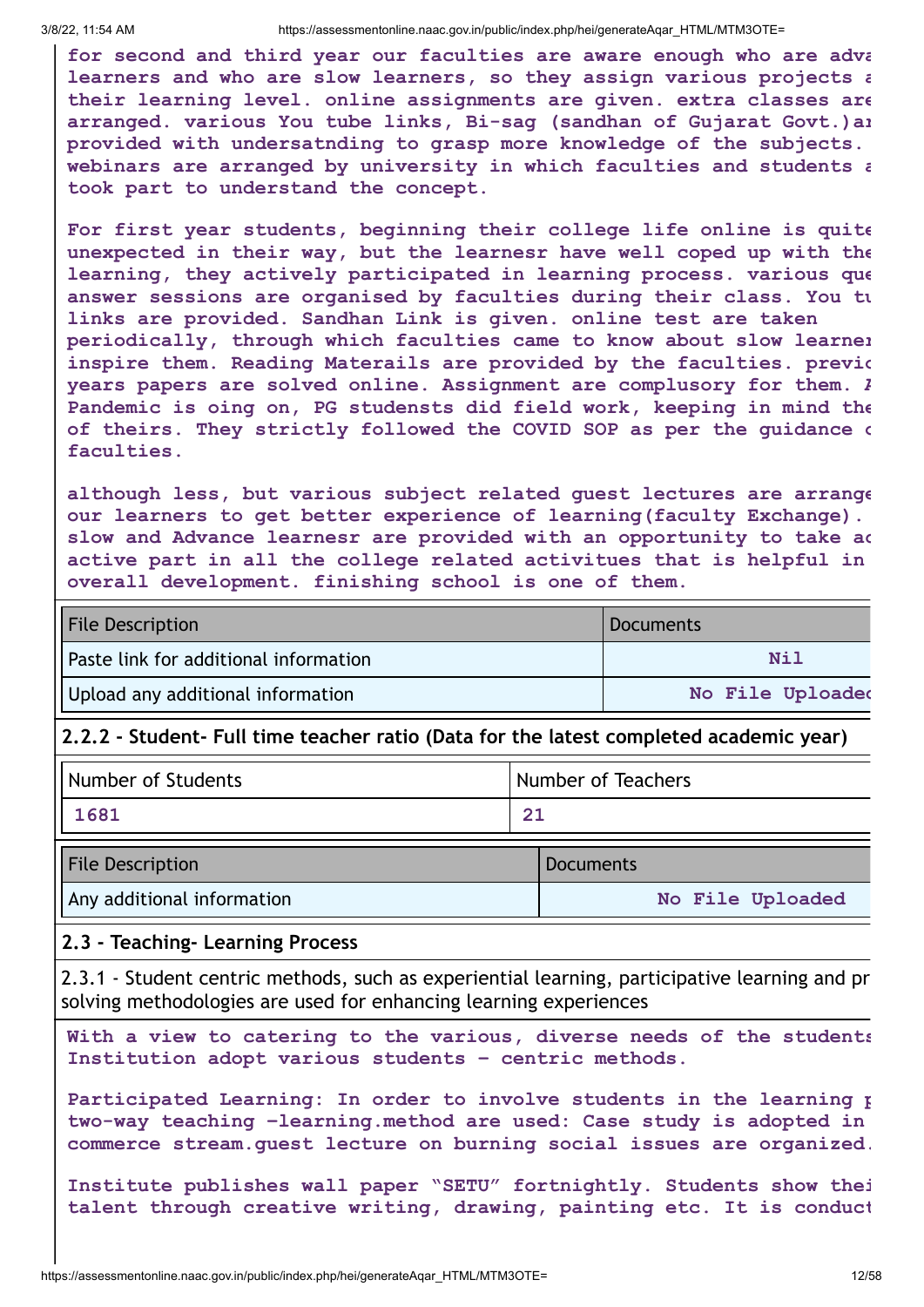**monitored by a coordinator and students. Students are encouraged to p their literary work like poem, article , essay in college magazine "D**

**"Together we can"- our students proved with every activity, especiall bag making training and distributed to the surrounding community to s plastic. this year our NCC cadets and NSS volunteers have prepared ha mask and distributed in thier village.**

**Language lab encourages communication skill classes to make them oral competent. Our knowledge hub has provided a good platform to us durin pendamic to organise various online talks.**

**Students make all out participation in theme –based poster, charts presentations , assignments and project Students are motivated to cur activities like easy writing, elocution, etc both inside and outside to boost up their confidence level and improvise their presentation & communication skill. All these activities done through at home experi for their experience, online interviews are conducted.**

#### **EX EXEPERIENTIAL LEARNING**

**Field visits: Cleaning of their own village, make them understand the and wet garbage drive is initiated by NSS Keeping in mind the SOP of 19. Various Quiz on different subjects like Englis, COVID, Accounts, BAnking, Sports are conducted for their better understanding.**

**online Group discussion, QUIZ, Debates, elocution, music competition, activities, saptadhara all give opportunities to them for hands on experience.**

**. TECH TECHNO – SAVVY APPROACH Optimal use of LCD, LED, smart board a with audio-visual facilities. this year maximum use of technology is undertaken. most of the teaching learning and even other activities a through the help of technology.**

**interpersonal communication through whatsaap and MS TEAM provided bes opportunity to coonect with our ROFELITES.**

**This year due to Corona, we couldn't make it possible to arrange SCOP english learning, although students are quite interested, it was canc by the oragnising institute.Certificate and value-added courses are available for the students to keep them updated in skill based academ pursuit, which is our regular programs but couldn't conducted.**

**Frequent classes by experts, UDISHA club, MAA foundation, Finishing S program are organized for personality development. It helps them enha their quality for employability. Online examination is also taken for knowledge up gradation.**

| <b>File Description</b>           | <b>Documents</b>                |
|-----------------------------------|---------------------------------|
| Upload any additional information | No File Uploaded                |
| Link for additional information   | https://rofelacc.org/home/galle |

2.3.2 - Teachers use ICT enabled tools for effective teaching-learning process. Write descrip maximum of 200 words

https://assessmentonline.naac.gov.in/public/index.php/hei/generateAqar\_HTML/MTM3OTE= 13/58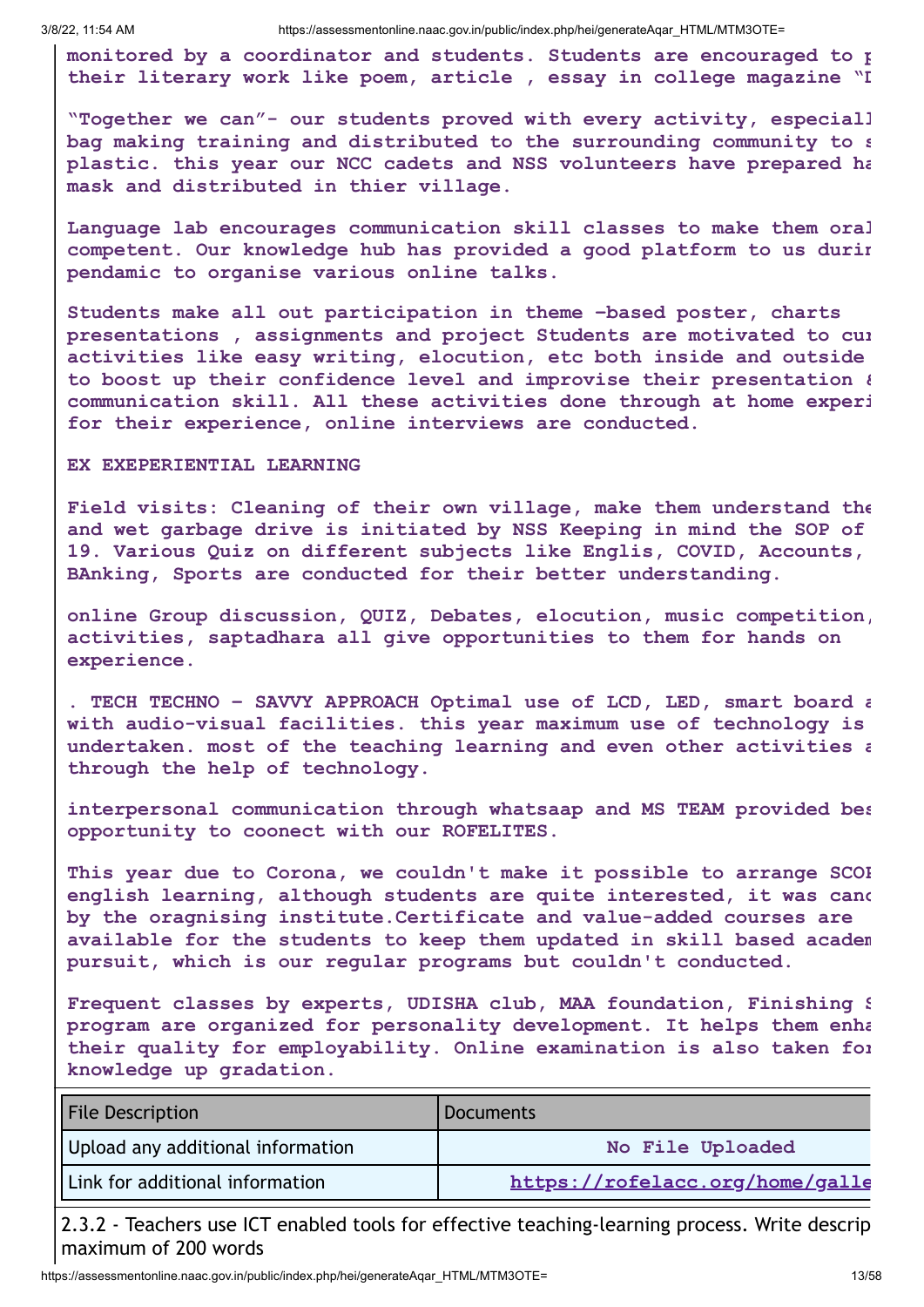**Technology can never replace a teacher, but a teacher using technolog definately change the learning experince. ICT is nowadays aplays majo in teaching learning way.**

**it is not about the technology; it's about sharing knowledge and information, communicating efficiently, building learning communities creating a culture of professionalism in college. Pendemic has drasticallychanged learning experinece, once education is inside the classroom ans ICT is also used in that classroms only. now the broade of ICT is used in teaching learning.**

**Our faculties use MS TEAM softawre of teaching given by Government of Gujarat, in whcih each student is provided with ID and Password. we c online lectures through this MS Team. online attendance, Assignemnts given and students are learning proactively in that. faculties share scren, PPT, Blackboard work through this and make learning more inter**

**online webinars also conducted through Zoom, google meet, and MS Team more knowledge enhancement. Whats group, You tube links are the anoth of ICT base learning. Mnay faculties use projectors, share the screen make learning effective. Grammar, Accounts are taught through Blackbo screen sharing options.**

| <b>File Description</b>                                                                               | Document:    |
|-------------------------------------------------------------------------------------------------------|--------------|
| Upload any additional information                                                                     | <b>View</b>  |
| Provide link for webpage describing the ICT enabled tools for effective teaching-<br>learning process | No I<br>Uplo |

**2.3.3 - Ratio of mentor to students for academic and other related issues (Data for the la completed academic year )**

**2.3.3.1 - Number of mentors** 

**21**

| <b>File Description</b>                                            | <b>Documents</b> |
|--------------------------------------------------------------------|------------------|
| Upload, number of students enrolled and full time teachers on roll | No File Upl      |
| Circulars pertaining to assigning mentors to mentees               | View Fi          |
| Mentor/mentee ratio                                                | No File Upl      |

#### **2.4 - Teacher Profile and Quality**

#### **2.4.1 - Number of full time teachers against sanctioned posts during the year**

| 21                                                               |                  |
|------------------------------------------------------------------|------------------|
| <b>File Description</b>                                          | <b>Documents</b> |
| Full time teachers and sanctioned posts for year (Data Template) | <b>View Fi</b>   |
| Any additional information                                       | No File Upl      |
| List of the faculty members authenticated by the Head of HEI     | No File Upl      |

#### **2.4.2 - Number of full time teachers with Ph. D. / D.M. / M.Ch. /D.N.B Superspeciality /**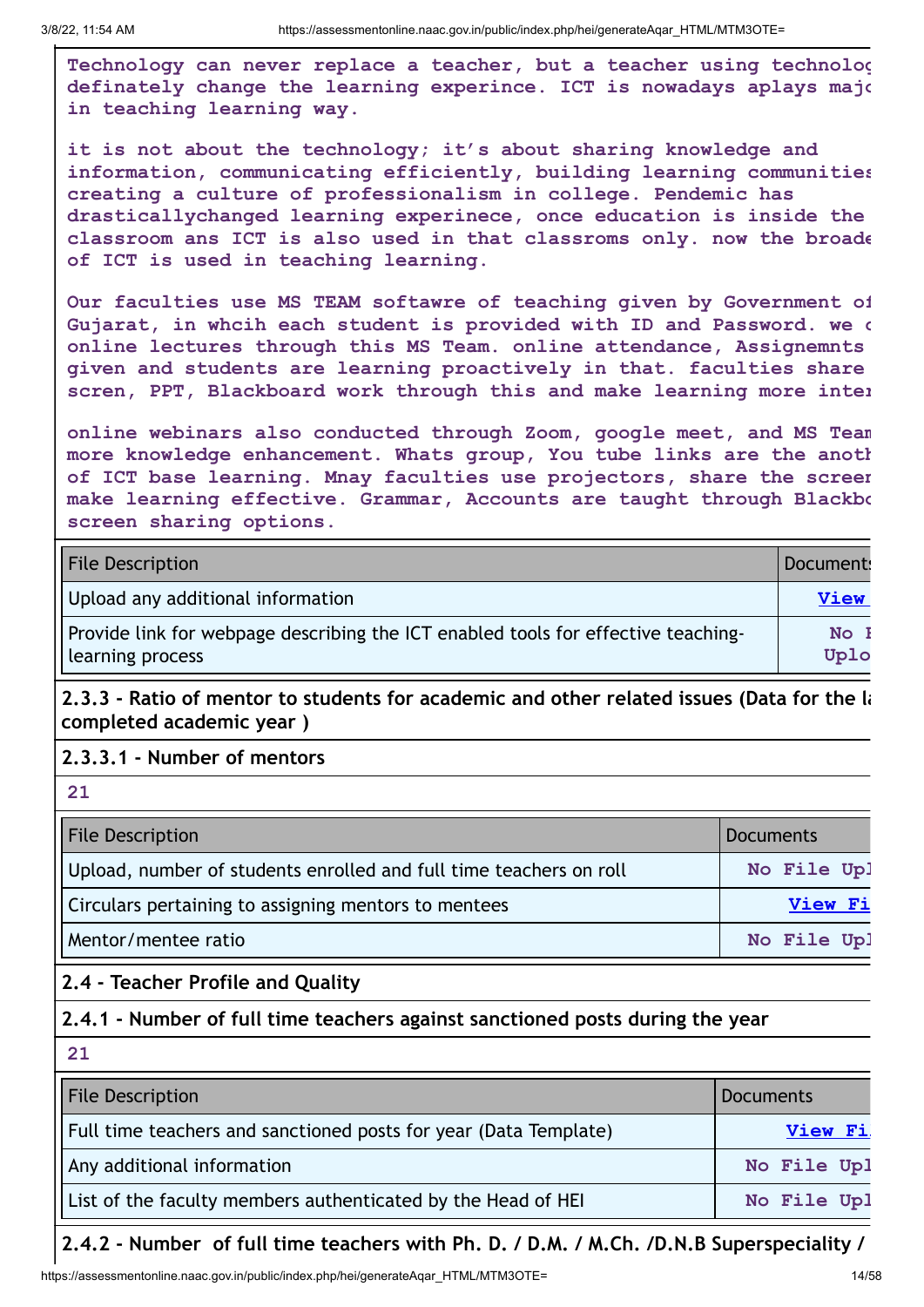#### **D.Litt. during the year (consider only highest degree for count)**

#### **2.4.2.1 - Number of full time teachers with Ph. D. / D.M. / M.Ch. /D.N.C Superspeciality D.Litt. during the year**

#### **11**

#### File Description **Description Description Description Description Description**

Any additional information

List of number of full time teachers with Ph. D. / D.M. / M.Ch./ D.N.B Super specialty / D.Sc. / D.Litt. and number of full time teachers for year (Data Template)

**2.4.3 - Number of years of teaching experience of full time teachers in the same institut for the latest completed academic year)**

#### **2.4.3.1 - Total experience of full-time teachers**

#### **523**

| <b>File Description</b> | Documents |
|-------------------------|-----------|
|-------------------------|-----------|

Any additional information **No. 1 (1)**  $\mathbb{R}^n$  and  $\mathbb{R}^n$  and  $\mathbb{R}^n$  and  $\mathbb{R}^n$  and  $\mathbb{R}^n$  and  $\mathbb{R}^n$  and  $\mathbb{R}^n$  and  $\mathbb{R}^n$  and  $\mathbb{R}^n$  and  $\mathbb{R}^n$  and  $\mathbb{R}^n$  and  $\mathbb{R}^n$  and  $\math$ 

List of Teachers including their PAN, designation, dept. and experience details(Data Template) **View**

#### **2.5 - Evaluation Process and Reforms**

2.5.1 - Mechanism of internal assessment is transparent and robust in terms of frequency an Write description within 200 words.

**Our institute is not believing in mere testing, but the overall devel of our learners. We ensure that learning should not over burden our learners, so continuous evaluation is through internal exam, assignme other class test, MCQ test provide students a platform to be well pre for university examination.**

**Following steps are taken: As per the academic calendar, institute pr continuous evaluation schedule. It makes students to plan well in adv and become more confident.**

**College always emphasizes transparency in assessment, communication a periodical reforms: Principal constitutes examination committee. Prin along with Examination committee frames a schedule for the examinatio internal exam, Additional exam and also conduct university exam as pe given program.**

**Subject teacher communicates the pattern of internal assessment to th students. The examination committee plans the time table, seating arrangements well in advance to be displayed on the notice board for benefits of the students. Invigilation Chart is prepared by examinati committee. Code of Conduct is displayed. Invigilator informed student reading these code of conduct before the exam starts. Before question is set, a detailed design is evolved indicating the weightage to be g the particular areas of the content, types of questions to be asked.**

**Uploa**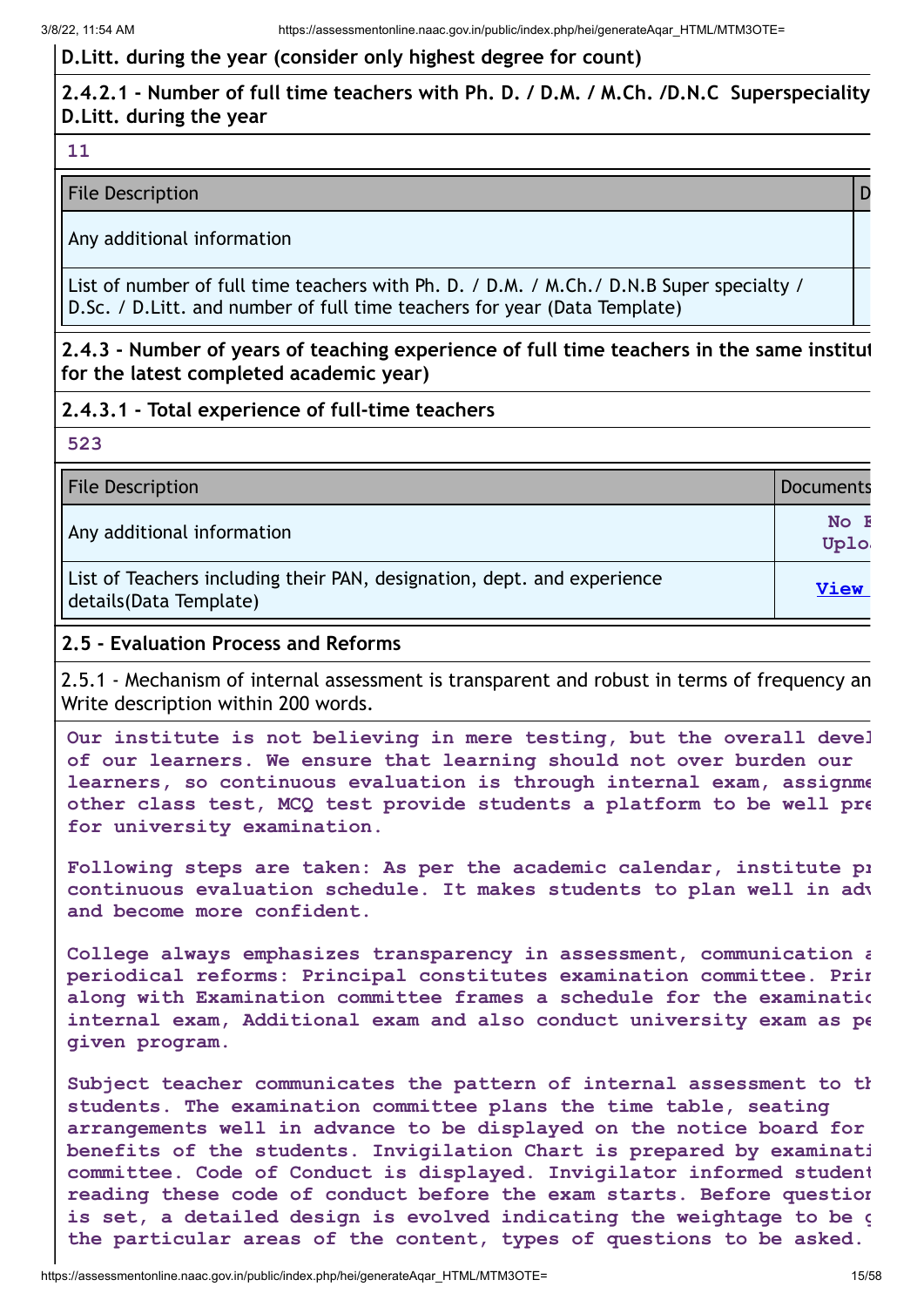**setters are instructed to adhere strictly to the patterns and weighta per university rules and regulations.**

**Strict discipline is maintained and use of unfair means is strictly prohibited. Teachers are assigned evaluation work to be done within a stipulated time and show their answer books in the class. If any stud find any error, they can meet principal and get them rectified. To pr consolidated internal mark-sheets, principal forms a class wise commi Principal verifies those mark sheets and displayed on notice board an website as well. After the evaluation of internal examination papers, students may seek suggestions and guidance from the teachers. It has positive impact on the students. Invigilators keep alert eyes on the examinees and principal monitors them through CCTV cameras.**

**Writer are allowed for the injured, sick students. College adopts onl test for SCOPE, banking sectors, online essay writing, Examinations a Seminars, projects, Assignments, Presentations, Viva, MCQS, G.K tests Elocution etc.**

**Commerce: case studies**

**M.A: term papers, survey and projects.**

**English: LSRW Skills and classroom tests. All these above activities internal assessment provide strength to student's Acquisition of know and boost confidence to develop communication, presentation and creat**

**All these are regularly done while these year Due to Covid, Mass prom is given to first and second year students while Third year students given MCQ base test . University has designed Exam App, which can be downloaded and after that each students is given ID and password, thr whcih they can login and give exam. students are closely monitored by CCTV of University that is built under their software.**

| <b>File Description</b>         | Documents        |
|---------------------------------|------------------|
| Any additional information      | No File Uploaded |
| Link for additional information | Ni 1             |

2.5.2 - Mechanism to deal with internal examination related grievances is transparent, time and efficient

**As the college is affiliated to Veer Narmad south Gujarat University, we follow the mechanism to deal with the examination related grievanc formed by the university. After the declaration of the university res students make grievances at the examination controller. In this respe of college is limited.**

**College does have effective mechanism for redressal of grievances wit reference to evaluation at the college. It maintains transparent appr the entire evaluation process. College strictly adheres to timely con examination, declaration of results and prompt corrective step in the of emergency situation.**

**If any examinee who is caught red-handed in taking recourse to unfair liable to be expelled from the paper in which he/she is giving examin**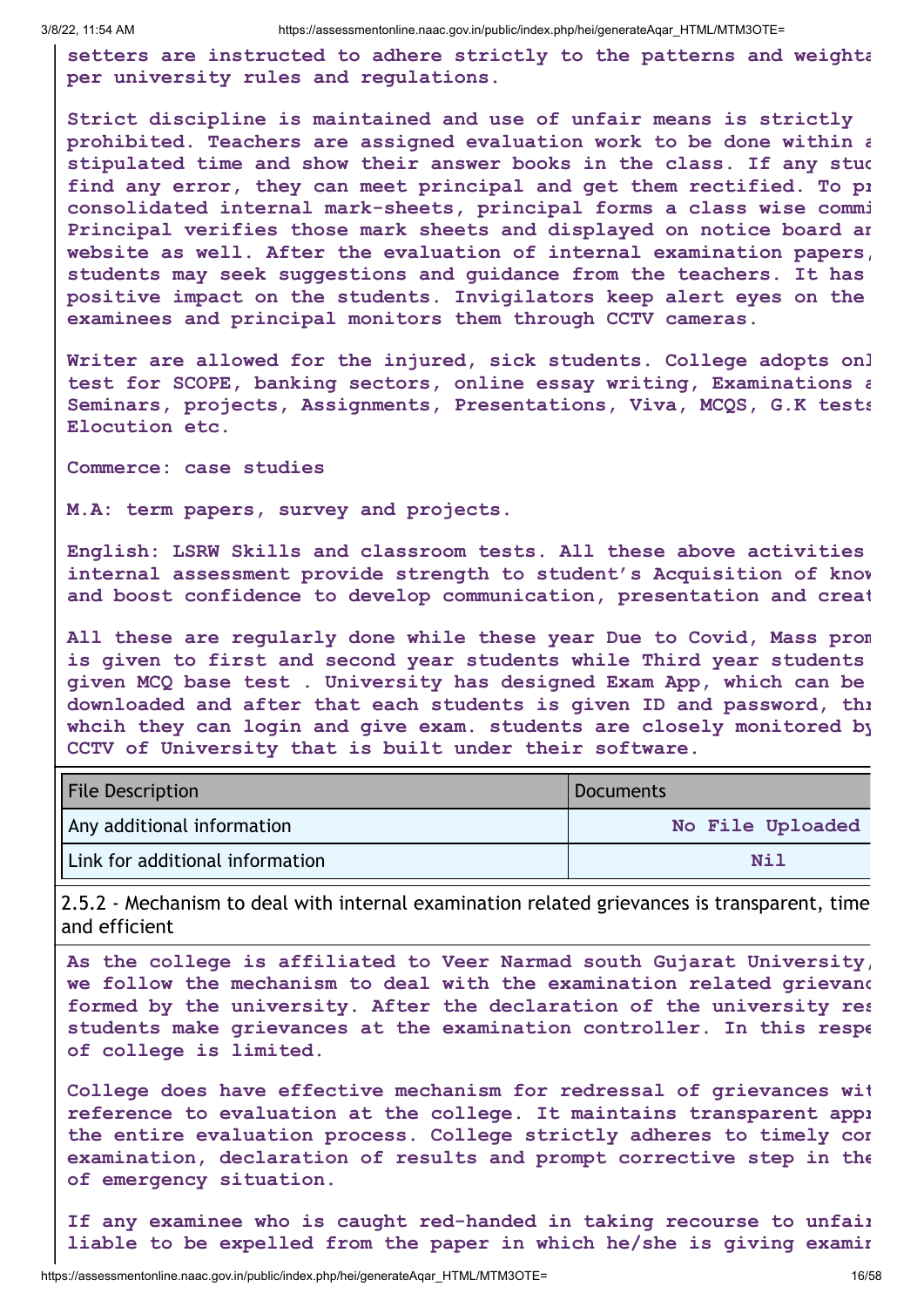**His case is referred to the university and expelled candidates are re to appear before the "university fact committee" for redressed, heari subsequent punitive actions.**

**At the university level if any examinee feels that evaluation has not done properly, He/she can apply for rechecking to satisfy himself/her**

**For final year students, provision of re-assessment is available. The seek their answer books through RTI. University displays notice in th regard on its official website and respective college also gets circu Student has to apply within a stipulated time period. University and administration extend all possible help and assistance in this regard regarding procedure, fee and time-period. Any change in marks after revaluation is quickly redressed and new corrected mark list is issue the student by the university.**

**COLLEGE LEVEL At college level internal examination is conducted as p university rules and evaluation is done as per schedule. After evalua paper is shown in the classroom. If any students find anything unjust assessment and calculation, corrective measures are taken immediately Student can meet principal to voice their grievances and matter is re with transparency. The students have the right to represent any other evaluation related grievance like questions from out of syllabus to t principal for consideration.**

**Principal on receiving such complaints and verifies the content befor referring it to the university for necessary action. After all the grievances are resolved, corrected mark statement is issued to the st Malpractices, use of unfair means if any student is caught in taking recourse to, Superintendent of examination takes necessary action. St have to pass in minimum number of subjects otherwise his case is trea "withdrawn" form university examination. University has earmarked 5(f marks for attendance, so students are required to compulsorily attend classes, completing library assignments, attending both the internal examination and MCQ tests. Attendance plays a crucial role while fina the result**

| <b>File Description</b>         | <b>Documents</b>                          |
|---------------------------------|-------------------------------------------|
| Any additional information      | No File Uploaded                          |
| Link for additional information | https://rofelacc.org/assets/docs/committe |

#### **2.6 - Student Performance and Learning Outcomes**

2.6.1 - Programme and course outcomes for all Programmes offered by the institution are st displayed on website and communicated to teachers and students.

**The Main objective of teaching-learning is to enable students to imbi elements of quality and standards for optimal performance. Various ou are very crucial to learner-based, studentscentric approach of educat**

**The college makes its own strategies to ensure accomplishment of acad excellence through definite sets of POS, and course out comes. Learni comes determine how the students are able to attain knowledge, skills aptitudes.**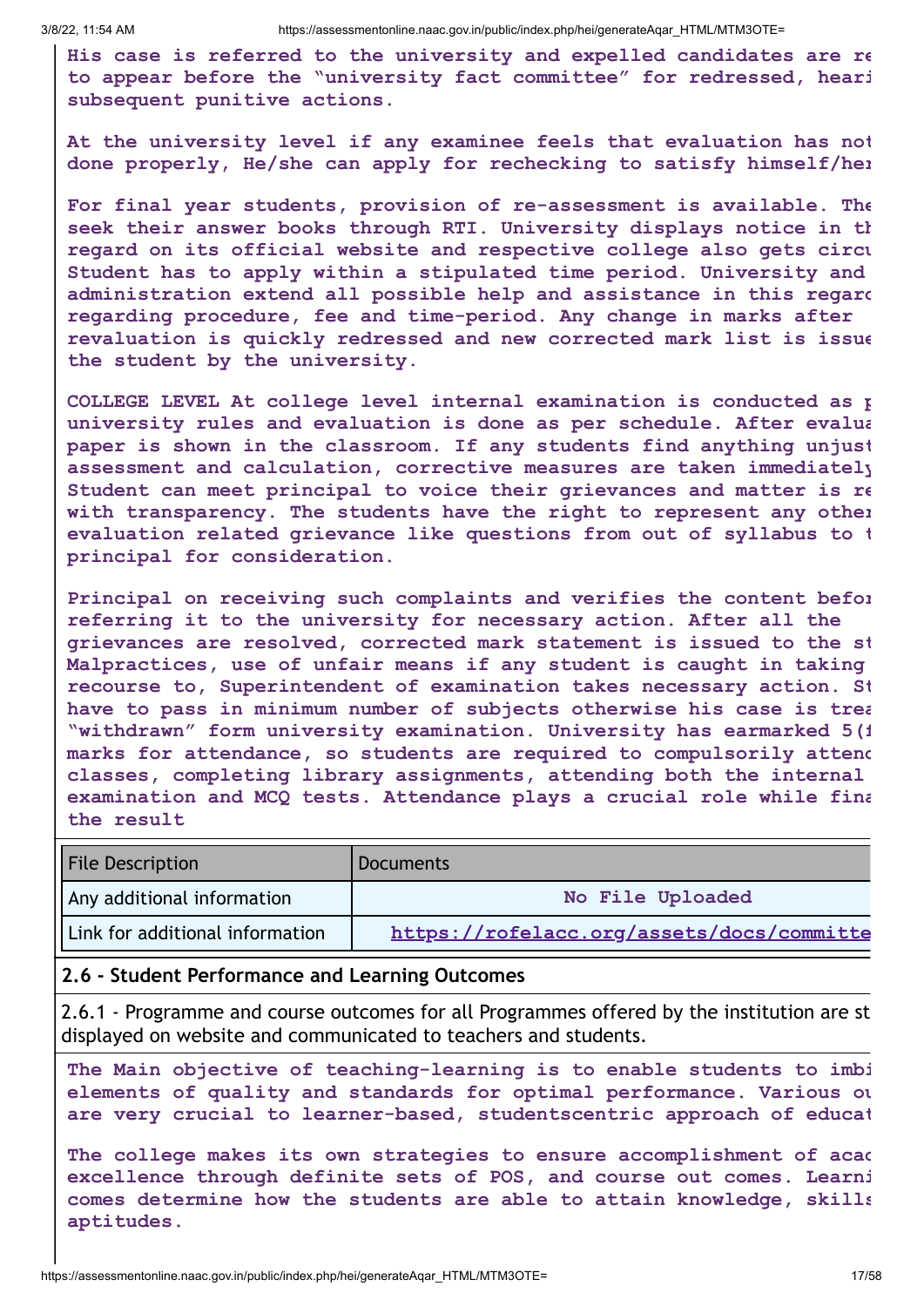**Faculty and IQAC do the following activities: Departments make POs, P COs in their subjects and submit it to IQAC. After going through it I approved those POs, PSOs and COs, and finally POs, PSOs, & COs upload website. . All these trainings enable teachers to develop their own m to improve classroom teaching and ensure learning process for better comes. Our faculties also participate in FDP, orientation, workshops, seminars at various colleges, gain knowledge, new perceptions related courses and according to those new point of view, they adopt strategi classrooms for enrichment of learning. Teachers periodically intimate students about the program and course out comes and goals are set to them successfully. Our students try their best to internalize quality standard and practicability in all sincerity and commitment. POs, PSO COs are displayed on notice board and website.**

| <b>File Description</b>                                    | <b>Documents</b>                    |
|------------------------------------------------------------|-------------------------------------|
| Upload any additional information                          | No File Uploaded                    |
| Paste link for Additional information                      | https://rofelacc.org/home/courses o |
| Upload COs for all Programmes (exemplars<br>from Glossary) | No File Uploaded                    |

2.6.2 - Attainment of Programme outcomes and course outcomes are evaluated by the instit

**The institute continuously makes efforts to make the students aware o learning outcomes through the prospectus and the core values on the n board & website since the beginning of the semester. We prompt our st to regularly visit our college website.**

**POs, PSOs and COs: Evaluation Right from the commencement of academic session principal and teachers acquaint the students with the learnin outcomes through orientation and introductory address. This year we d online orientation and make them understand the program's benefits.**

**IQAC, management, faculties and the principal closely assess these ou and make sincere effort to put in practice in following ways:**

**Teaching Learning Process : Majority of teachers adopt student – cent teaching methodology, constant interaction, feedback from stake holde classroom Q/A sessions etc.**

**They provide opportunity to the students to become more forthcoming, critical in thinking about the course contents and ultimately use the self-assessment.**

**Group Discussion & Case Studies: Group discussion on content based to are assigned to the students regularly to evaluate their growth in sk knowledge and commitment across the program of study.**

**Faculties use case studies to enable students learn analytically.**

**Institute periodically undertakes industrial and educational visits f students to get first-hand experience. (No visit this year)**

**Examination & Progress: Examination is conducted as per university sc Semester examination, library work and field surveys are conducted to**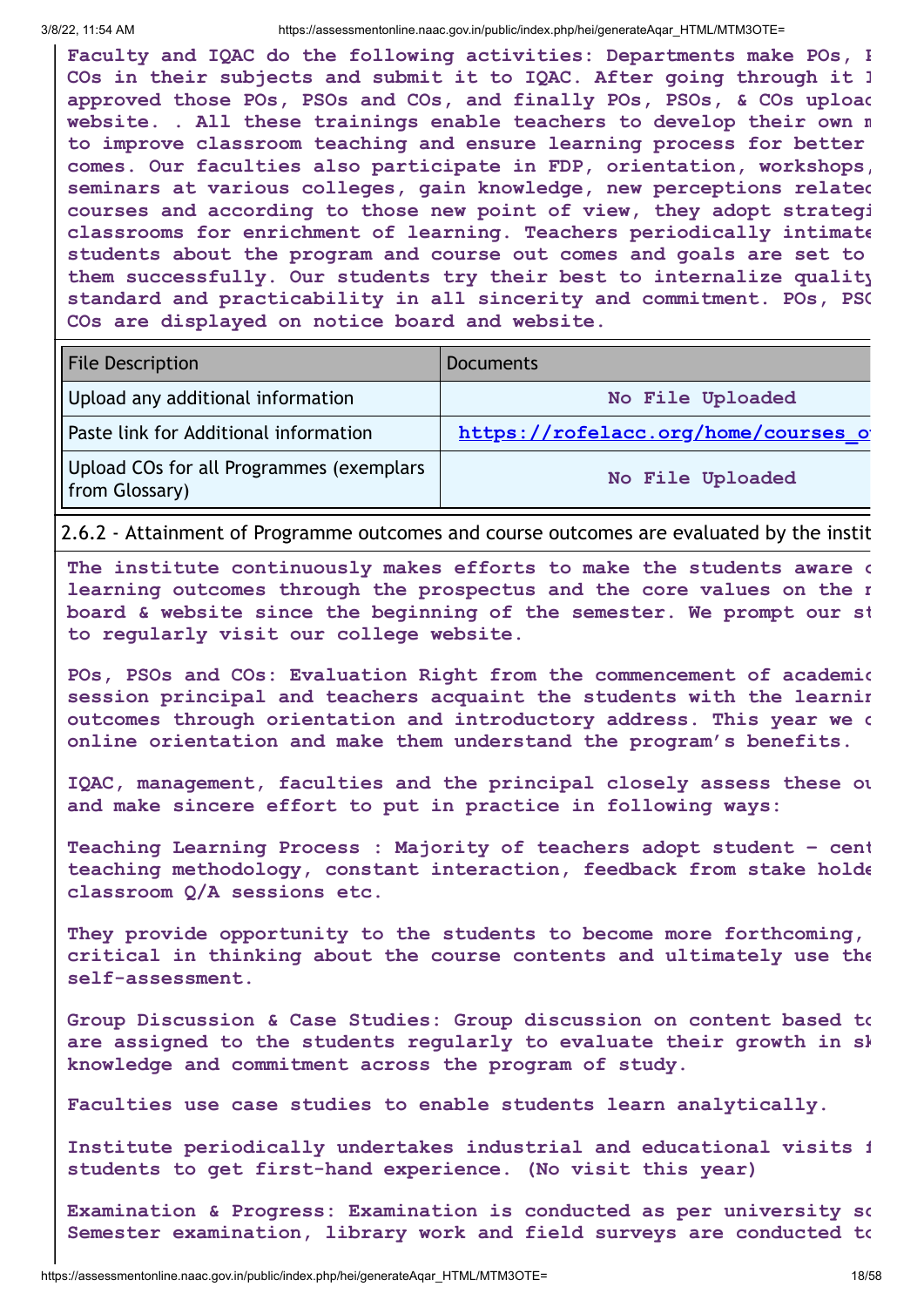**evaluate the performance of the students. Even Class Tests, MCQs are designed to make students more leaning oriented and analytical.**

**Yoga, Sports, NSS, NCC, Finishing school, SAPTDHARA, UDISHA (Placemen these extra platforms are giving many more opportunity to our student grow personally, and institute ensures the holistic development of th learners through these wings. Petrsonality development, career develo Mental health, entrepreneurship, ethical values are the goals we have for our Rofelites.**

| File<br>Description                            | <b>Documents</b>                                          |
|------------------------------------------------|-----------------------------------------------------------|
| Upload any<br>additional<br>information        | No File Uploaded                                          |
| Paste link<br>for<br>Additional<br>information | https://rofelacc.org/assets/pdf/program and specific outc |

**2.6.3 - Pass percentage of Students during the year**

**2.6.3.1 - Total number of final year students who passed the university examination dur year**

| <b>File Description</b>                                                                                               | <b>Docum</b> |
|-----------------------------------------------------------------------------------------------------------------------|--------------|
| Upload list of Programmes and number of students passed and appeared in the final<br>year examination (Data Template) | Viet         |
| Upload any additional information                                                                                     |              |
| Paste link for the annual report                                                                                      |              |

**2.7 - Student Satisfaction Survey**

**2.7.1 - Student Satisfaction Survey (SSS) on overall institutional performance (Institution design its own questionnaire) (results and details need to be provided as a weblink)**

**https://rofelacc.org/home/feedback**

### **RESEARCH, INNOVATIONS AND EXTENSION**

**3.1 - Resource Mobilization for Research**

**3.1.1 - Grants received from Government and non-governmental agencies for research p endowments in the institution during the year (INR in Lakhs)**

**3.1.1.1 - Total Grants from Government and non-governmental agencies for research pro endowments in the institution during the year (INR in Lakhs)**

**00**

| <b>File Description</b>    | Documents      |
|----------------------------|----------------|
| Any additional information | No Fi<br>Uploa |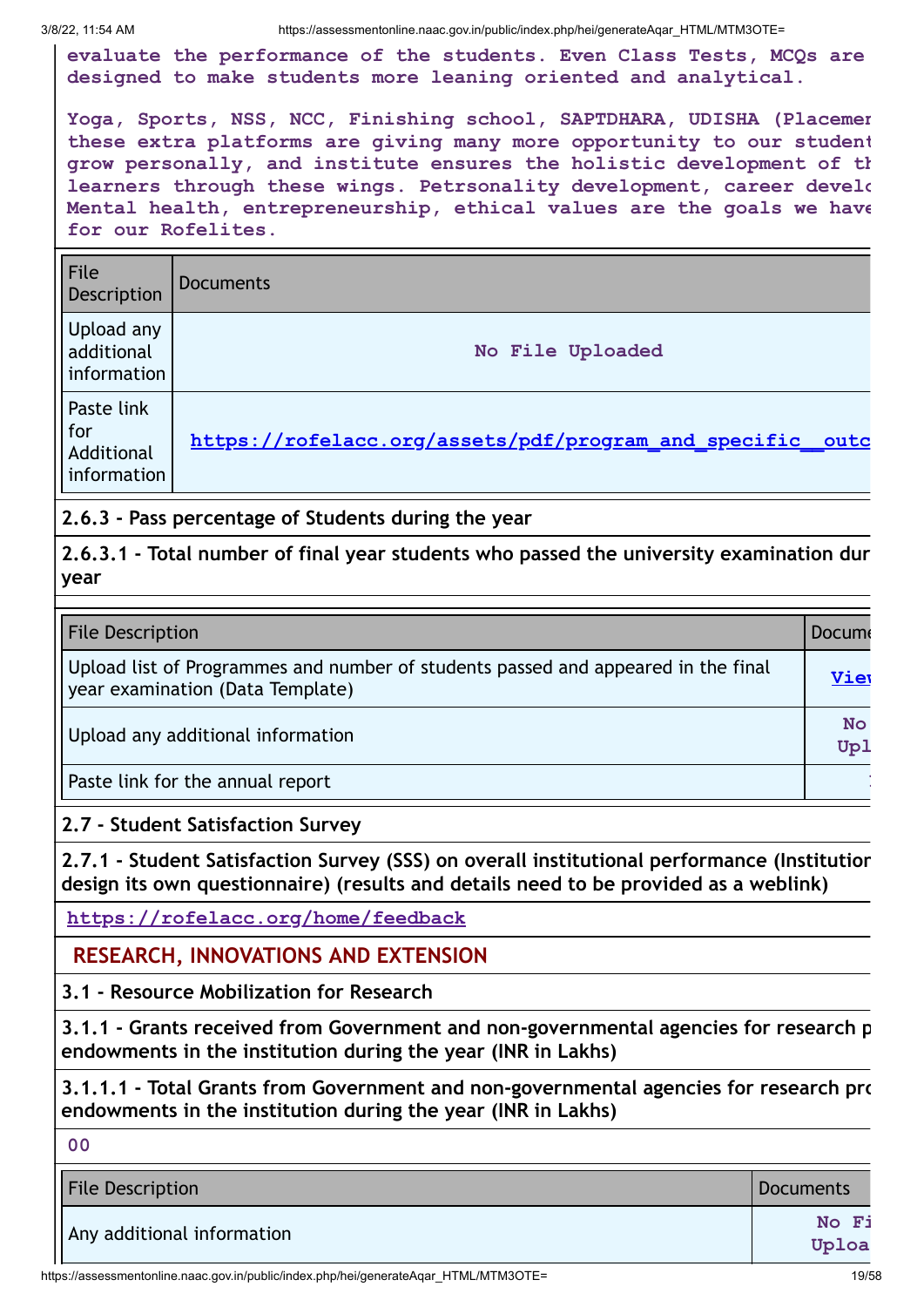| e-copies of the grant award letters for sponsored research projects  | No Fi          |
|----------------------------------------------------------------------|----------------|
| //endowments                                                         | Uploa          |
| List of endowments / projects with details of grants (Data Template) | No Fi<br>Uploa |

#### **3.1.2 - Number of teachers recognized as research guides (latest completed academic ye**

#### **3.1.2.1 - Number of teachers recognized as research guides**

**07**

| <b>File Description</b>                 | <b>Documents</b> |
|-----------------------------------------|------------------|
| Any additional information              | <b>View Fi</b>   |
| Institutional data in prescribed format | <b>View Fi</b>   |

**3.1.3 - Number of departments having Research projects funded by government and no government agencies during the year**

**3.1.3.1 - Number of departments having Research projects funded by government and n government agencies during the year**

**0**

| <b>File Description</b>                                       | <b>Documents</b> |
|---------------------------------------------------------------|------------------|
| List of research projects and funding details (Data Template) | View Fil         |
| Any additional information                                    | No File Upl      |
| Supporting document from Funding Agency                       | No File Upl      |
| Paste link to funding agency website                          | Nil              |

#### **3.2 - Innovation Ecosystem**

3.2.1 - Institution has created an ecosystem for innovations and has initiatives for creation a transfer of knowledge

**Institute has established energetic eco system for quality research. institution has always been optimistic in creating, encouraging and innovative academic atmosphere for all. We encourage burden less and based education with the aim of creating research habit within our le Institute has a functional research committee, that has organized sta level workshops on 'How to write research paper' and 'Writing Skill' five years.**

**To inculcate the habit of research, we undertake field visit for PG s and Industrial visit for UG students. Institute has adequate infrastr Smart classes, conference room, seminar hall with audio visual access highly enriched library with more than 24163 books (74 state, nationa international journals), rare books to satisfy the knowledge thrust o students. For economically weaker students we run BOOK BANK scheme.**

**The library has KOHA software to get e-copy of the books. A fully eco friendly & Wi-Fi campus- we have NaMo Wi-Fi and GTPL internet facilit**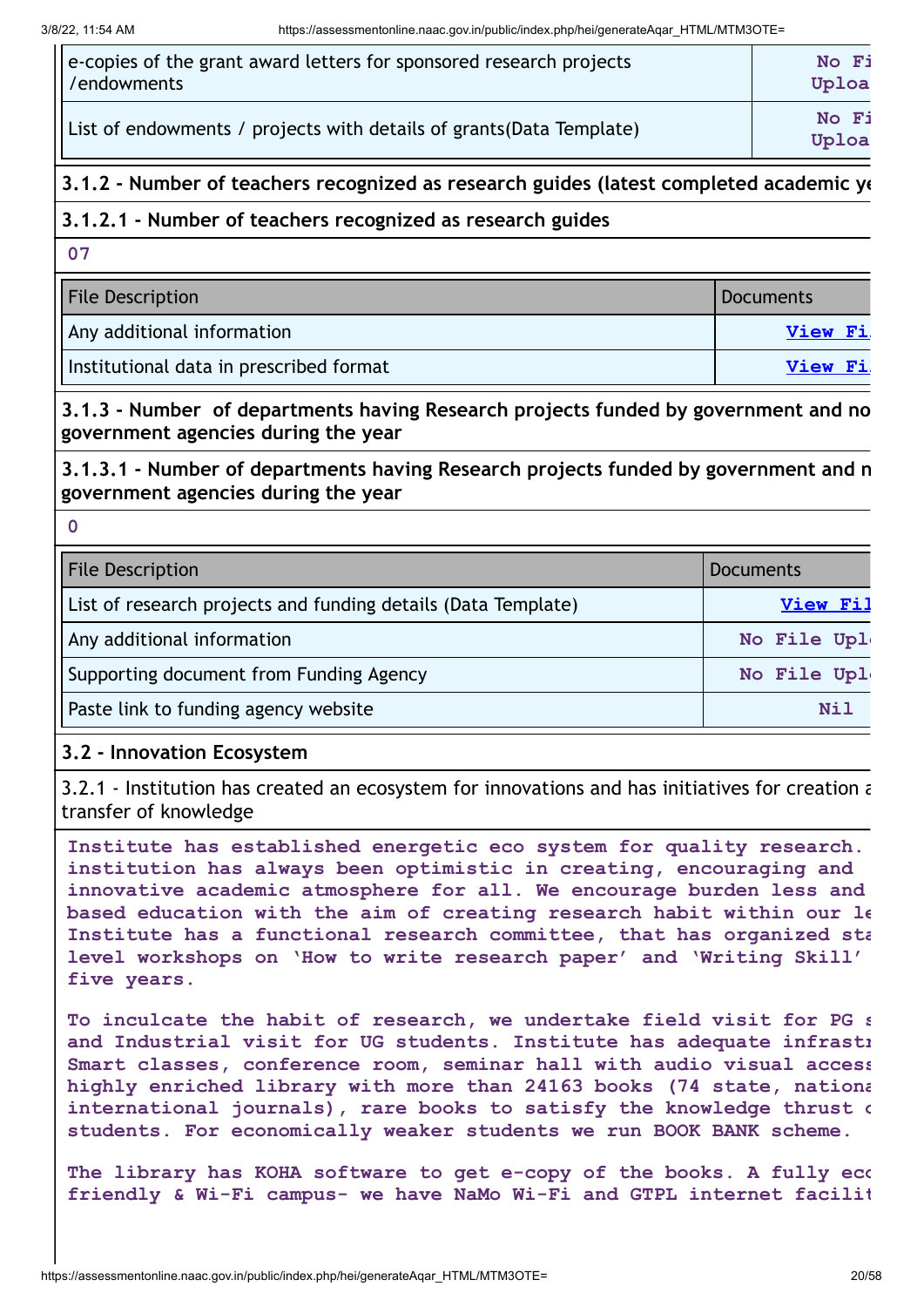**Our institute has computer & language lab having 54 computers with hi speed internet. The College has Research committee that promotes rese culture amongst the students and teachers. Five of our faculties have guide ship while two of the faculties have M.Phil. guide ship.**

**Research committee motivates faculties to publish research papers eve year, providing myriad opportunities to publish them as chapters, boo in journals with ISBN and ISSN respectively, UGC approved Journals, H Scopus etc.**

**We also felicitate the faculty members who have obtained doctoral deg guide ship, and presented papers abroad. Principal and management mot the staff for attending orientation, FDP, workshops, seminars etc. we provide duty leave. We organized numerous Seminars during last five y But this year COVID has not given any chance to conduct any seminars. other hand, many webinars are being arranged by university that has b attended by our faculties.**

**The college has signed 2 MOUs to encourage and ignite entrepreneurshi students. We have signed MOU for recycling papers scraps for betterme our environment for social cause.**

**We also distributed mask as a precautionary measure to prevent COVIDwhich is a major health concern of the institution. Plastic free camp our chief goal.**

| <b>File Description</b>               | <b>Documents</b>               |
|---------------------------------------|--------------------------------|
| Upload any additional information     | View File                      |
| Paste link for additional information | https://rofelacc.org/home/gall |

**3.2.2 - Number of workshops/seminars conducted on Research Methodology, Intellectual Rights (IPR) and entrepreneurship during the year**

**3.2.2.1 - Total number of workshops/seminars conducted on Research Methodology, Inte Property Rights (IPR) and entrepreneurship year wise during the year**

**09**

| <b>File Description</b>                                        | <b>Documents</b> |
|----------------------------------------------------------------|------------------|
| Report of the event                                            | No File Upl      |
| Any additional information                                     | No File Upl      |
| List of workshops/seminars during last 5 years (Data Template) | View Fil         |

#### **3.3 - Research Publications and Awards**

**3.3.1 - Number of Ph.Ds registered per eligible teacher during the year**

#### **3.3.1.1 - How many Ph.Ds registered per eligible teacher within the year**

**11**

| <b>File Description</b>                 | Documents                   |
|-----------------------------------------|-----------------------------|
| URL to the research page on HEI website | https://rofelacc.org/home/r |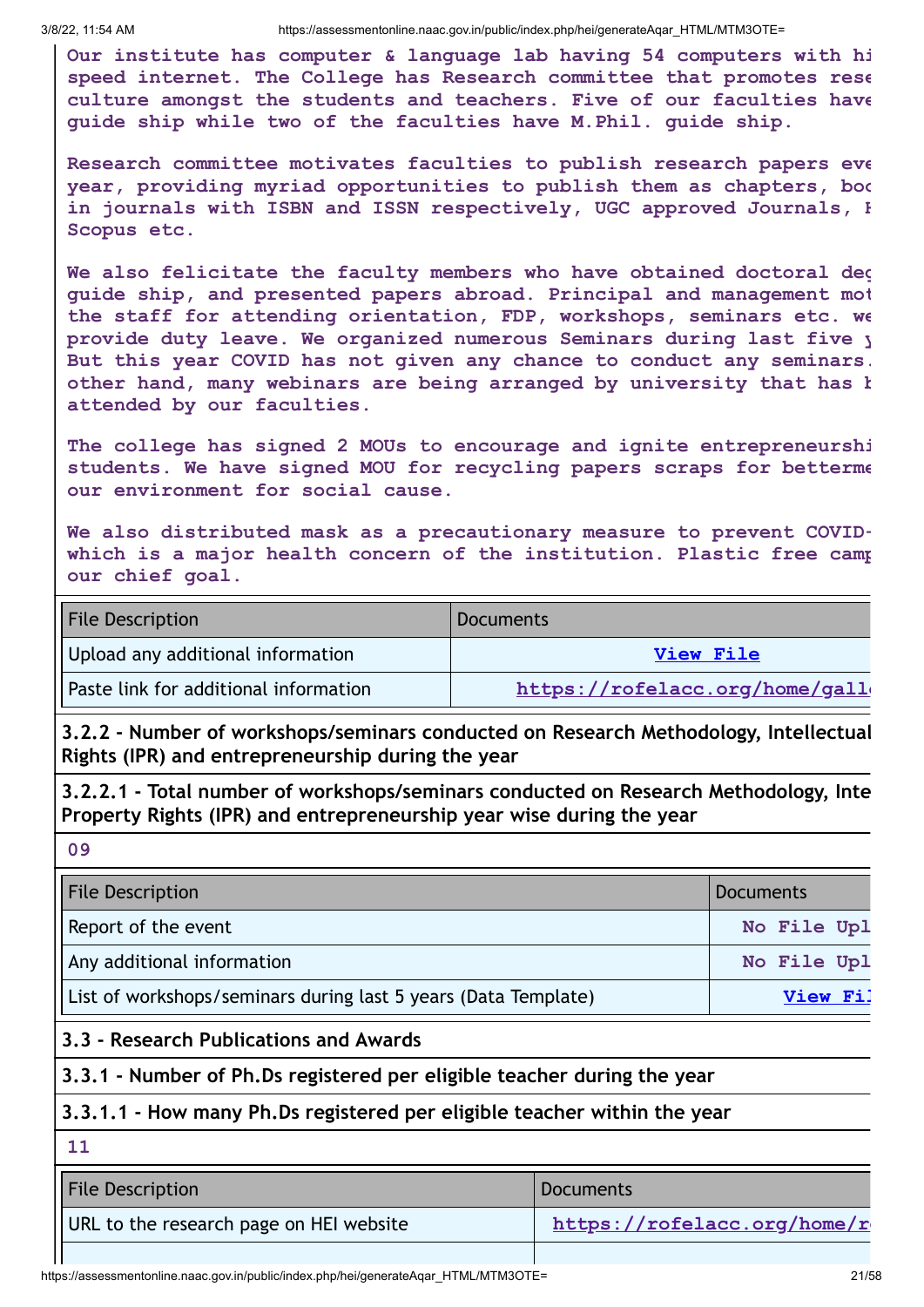| II List of PhD scholars and their details like name of the<br>   guide, title of thesis, year of award etc (Data<br>$\vert$ Template) | View File |
|---------------------------------------------------------------------------------------------------------------------------------------|-----------|
| Any additional information                                                                                                            | View File |

**3.3.2 - Number of research papers per teachers in the Journals notified on UGC website the year**

**3.3.2.1 - Number of research papers in the Journals notified on UGC website during the 9**

| <b>File Description</b>                                                                               | Document    |
|-------------------------------------------------------------------------------------------------------|-------------|
| Any additional information                                                                            | No<br>Uplo  |
| List of research papers by title, author, department, name and year of publication<br>(Data Template) | <b>View</b> |

**3.3.3 - Number of books and chapters in edited volumes/books published and papers pub national/ international conference proceedings per teacher during the year**

**3.3.3.1 - Total number of books and chapters in edited volumes/books published and pap national/ international conference proceedings year wise during year**

| <b>File Description</b>                                                 | Documents  |
|-------------------------------------------------------------------------|------------|
| Any additional information                                              | No File Up |
| List books and chapters edited volumes/ books published (Data Template) | View F:    |

#### **3.4 - Extension Activities**

3.4.1 - Extension activities are carried out in the neighborhood community, sensitizing stude social issues, for their holistic development, and impact thereof during the year

**To Communicate and sensitize students to social issues and for their holistic development and to make them socially responsible, turning t classrooms into real life scene , we have active NSS wings, having 3 Units, 300 volunteers that conduct activities in villages -Balitha, N Manekpur, Kalai, Ambheti and Kaprada.**

**Some of the regular activities we do under NSS are: blood donation ca health check-up, sickle cell check-up, thalassemia check-up, sakshart abhiyan, tree plantation, aids awareness drive, swachchhata abhiyan, cashless drive, "Say No Plastic drive", Swachata Pakhvadiya, Selfie w Parinda, Clean green campus, various competitions etc. This year we d extension activities at home, on virtual platform.**

**We also organize orientation programme every year for fresh batch of volunteers, in which principal along with POs make students aware of activities.**

**Through extension activities, students easily understand rural life. Volunteers help these rural uneducated people about government polici assist them in filling up forms (Sukanya Samridhi yojana, Jan dhan Yo etc.) to get benefitted from the policies.**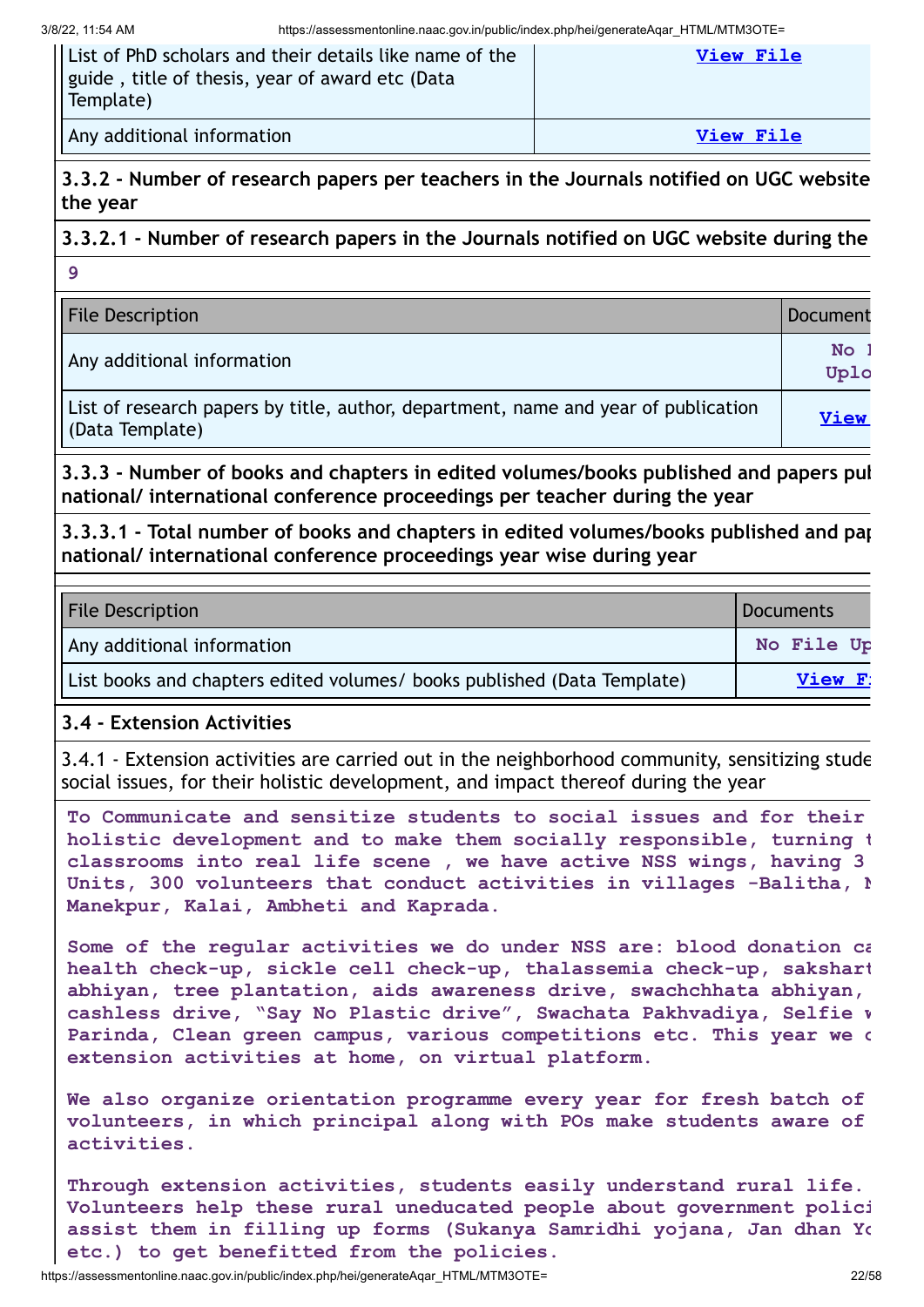**1**

**Self-discipline, loyalty, respect and positivity, patriotism, are bui NSS as well as NCC too. And these volunteers nurture these qualities school students of nearby villages. Annual special camp in the interi villages for seven days that helps students to mix up with villagers, understand their life style and needs better. After understanding the style of villagers, volunteers undertake some activities such as Saks Abhiyan, cleanliness drive, health awareness program etc. Leadership, commitment, team work, devotion, hard work are some of the qualities are the main focus to be embedded in volunteers.**

**Awareness programmes are held like 'Beti bachao Betipadhao', Jandhan Voting Awareness, vyasanmukti, women empowerment rally to sensitize t students as well as the community.**

**Birth anniversary of Mahatma Gandhiji, Swami Vivekananda, Sardar Pate other national leaders are celebrated digitally through various compe to spread their message. Patriotic awareness by celebrating Republic Independence Day. Environment day, teacher's day, Hindi day, NSS Day, Sanskrit day, Matrubhasa Day, Voter's day are celebrated to value our ancestors and Tradition.**

**Yoga and Prayer is a part of our everyday practice. Environment, Veda Bhagwat Geeta are included as a learning subject in our curriculum fo students for their holistic development. Even COVID-19 couldn't preve volunteers to do various activities, NCC cadets' helps at police chec during Pandemic. One of our NCC cadet prepared handmade masks and distributed it. Volunteers spread awareness during Corona. They make people of Vaccination, Mask, sensitization etc.**

| <b>File Description</b>               | Documents |
|---------------------------------------|-----------|
| Paste link for additional information | Nil       |
| Upload any additional information     | View Fil  |

**3.4.2 - Number of awards and recognitions received for extension activities from govern government recognized bodies during the year**

**3.4.2.1 - Total number of awards and recognition received for extension activities from Government/ Government recognized bodies year wise during the year**

| <b>File Description</b>                                                  | <b>Docum</b> |
|--------------------------------------------------------------------------|--------------|
| Any additional information                                               | Vie          |
| Number of awards for extension activities in last 5 year (Data Template) | Vie          |
| e-copy of the award letters                                              | Vie          |

**3.4.3 - Number of extension and outreach programs conducted by the institution throug NSS/NCC/Red cross/YRC etc., ( including the programmes such as Swachh Bharat, AIDS aw Gender issues etc. and/or those organized in collaboration with industry, community and during the year**

**3.4.3.1 - Number of extension and outreach Programs conducted in collaboration with in community and Non- Government Organizations through NSS/ NCC/ Red Cross/ YRC etc.,**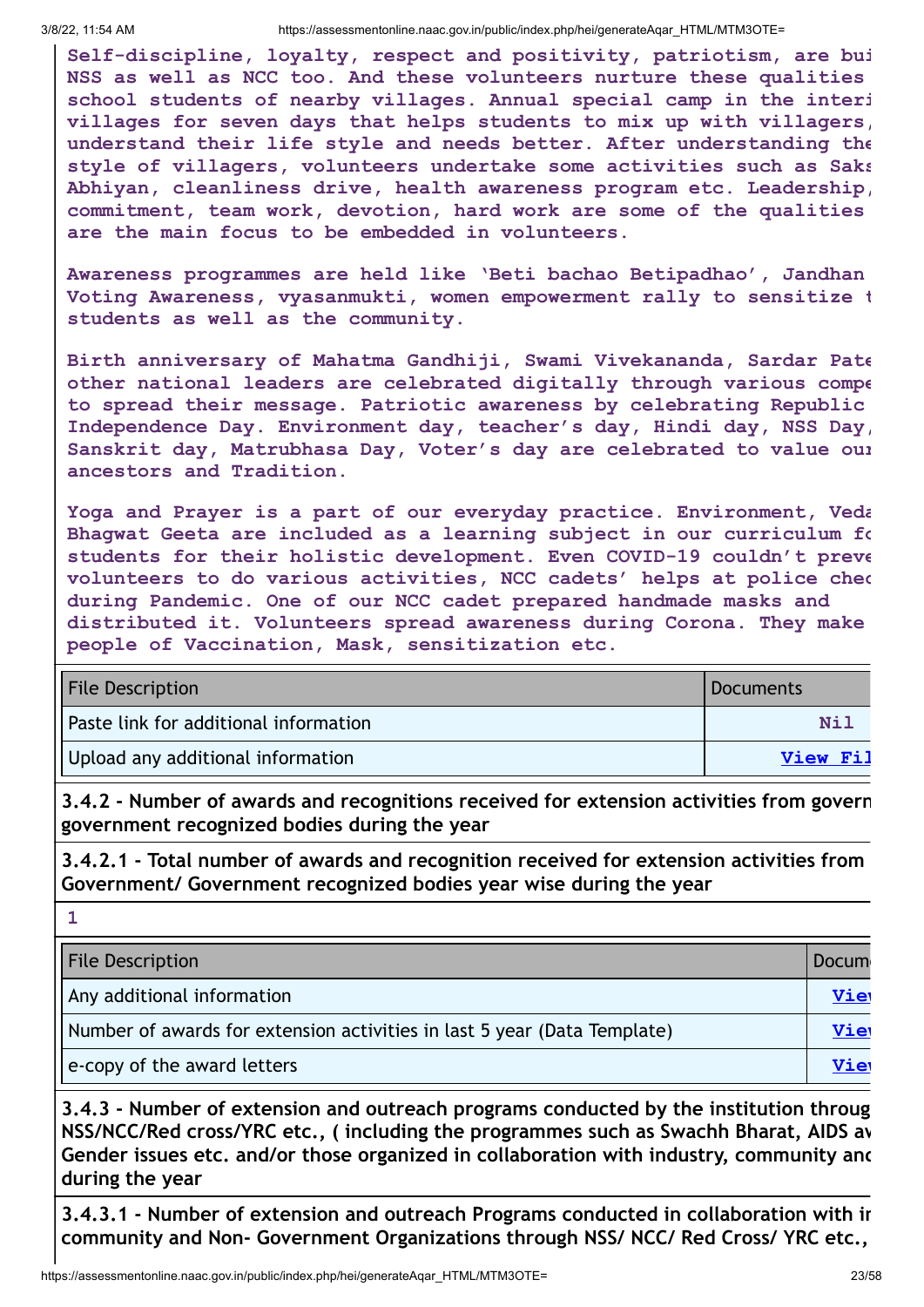**38**

| <b>File Description</b>                                                                                                       | Docun            |
|-------------------------------------------------------------------------------------------------------------------------------|------------------|
| Reports of the event organized                                                                                                | <b>No</b><br>Up. |
| Any additional information                                                                                                    | No<br>Up:        |
| Number of extension and outreach Programmes conducted with industry, community etc<br>for the during the year (Data Template) | Vie              |

**3.4.4 - Number of students participating in extension activities at 3.4.3. above during ye**

**3.4.4.1 - Total number of Students participating in extension activities conducted in collaboration with industry, community and Non- Government Organizations such as Swa Bharat, AIDs awareness, Gender issue etc. year wise during year**

**3402**

| <b>File Description</b>                                                                           | <b>Documents</b>    |
|---------------------------------------------------------------------------------------------------|---------------------|
| Report of the event                                                                               | No F<br>Uplo        |
| Any additional information                                                                        | No <b>H</b><br>Uplo |
| Number of students participating in extension activities with Govt. or NGO etc<br>(Data Template) | <b>View</b>         |

#### **3.5 - Collaboration**

**3.5.1 - Number of Collaborative activities for research, Faculty exchange, Student excha internship during the year**

**3.5.1.1 - Number of Collaborative activities for research, Faculty exchange, Student exc internship year wise during the year**

**23**

| <b>File Description</b>                                                                   | <b>Documents</b> |
|-------------------------------------------------------------------------------------------|------------------|
| e-copies of related Document                                                              | No Fi<br>Uploa   |
| Any additional information                                                                | No Fi<br>Uploa   |
| Details of Collaborative activities with institutions/industries for research,<br>Faculty | View I           |

**3.5.2 - Number of functional MoUs with institutions, other universities, industries, corpo houses etc. during the year**

**3.5.2.1 - Number of functional MoUs with Institutions of national, international importan other universities, industries, corporate houses etc. year wise during the year**

**3**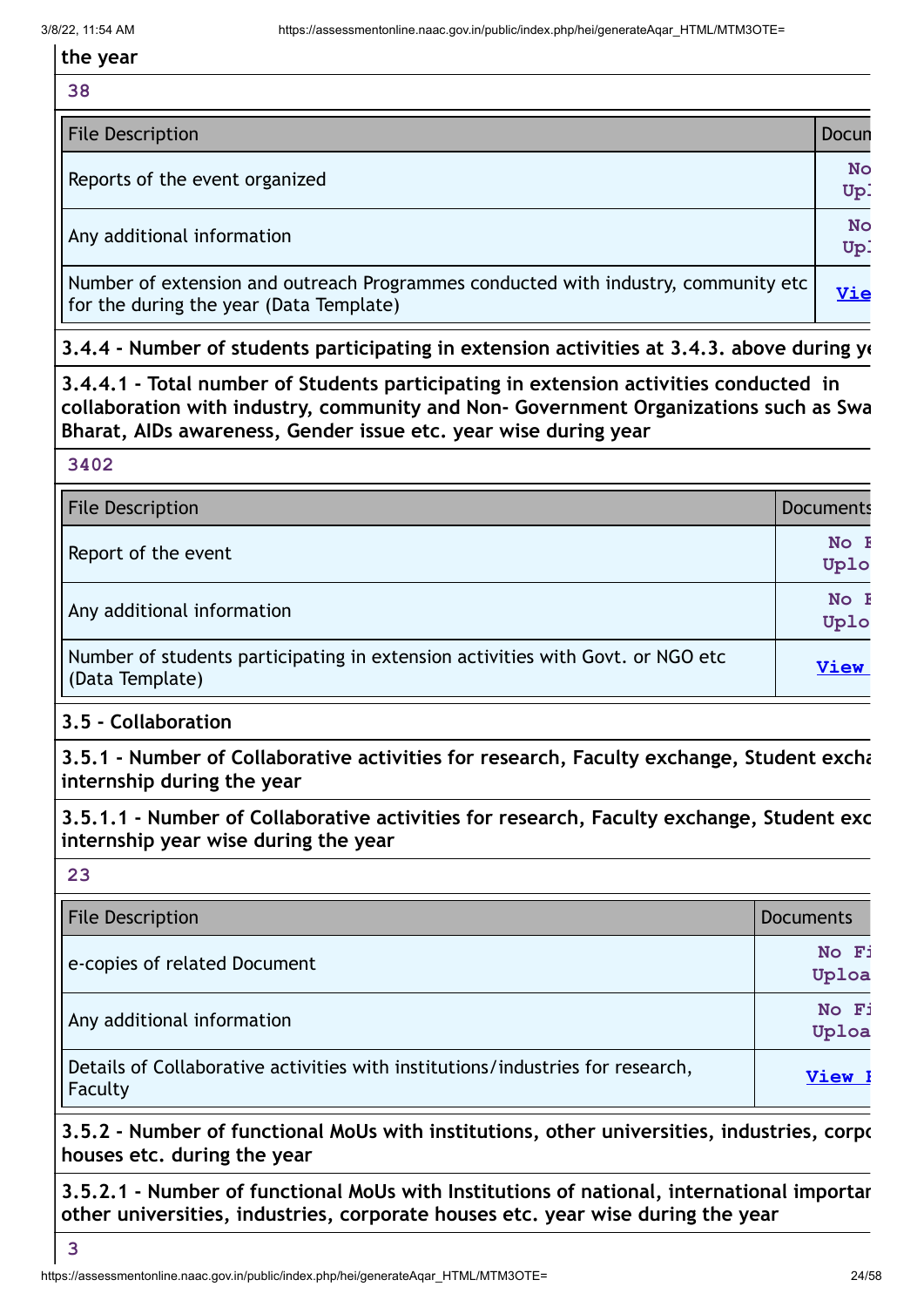#### File Description **Description Description Description Description Description D**

e-Copies of the MoUs with institution./ industry/corporate houses

Any additional information

Details of functional MoUs with institutions of national, international importance, other universities etc during the year

#### **INFRASTRUCTURE AND LEARNING RESOURCES**

**4.1 - Physical Facilities**

4.1.1 - The Institution has adequate infrastructure and physical facilities for teaching- learn classrooms, laboratories, computing equipment etc.

**The college always undertakings to provide quality education to the students. Keeping this in mind the college has updated various infrastructure facilities within the college premises to satisfy the knowledge thirst of more than 1600 students from different rural and area. Our campus is spread into 9 acres.**

**Institute believes ICT based teaching to be more effective. We have 1 classrooms, 12 are smart classes. Faculties are provided mike facilit laptops.**

**Administrative office is well equipped with computers, printers, scan two Copiers, photocopy machine with internet facility for smooth func of the administrative work.**

**We have a Multi Media room with LED TV, Web cam, and computer, in whi online courses videos are played for more knowledge.**

**Fully equipped Computer Lab with having 29 computers, printer and sca with internet. We have GTPL and Na-Mo Wi-Fi internet connection too.**

**Institute has Language Lab with 25 computers, headphones, web camera, printer, AC facilities. It also conducts online exams under SCOPE. Ou the centre for state level and national level online exams, also for admission process. All computers are LAN connected.**

**The whole college campus is under CCTV surveillance and security cabi Seminar Hall is fully air conditioned with 130 seating capacity, equi with**

**To hold trust & staff meetings, institute has a well-equipped confere room with AC, LED TV and white board. It has seating capacity of 25 p Our campus is eco-friendly, green and Wi-Fi connected. It has parking facility for students and staff. Institute has a large sprawling spor ground for different game, an excellent pitch suitable for Ranji Trop have Gymkhana facility. Indoor games such as table tennis, carom and are in hand.**

**For girl's recreation, well equipped room with attached washroom, Ven Machine, sofa cum bed, TV, Mirror and a computer is available.**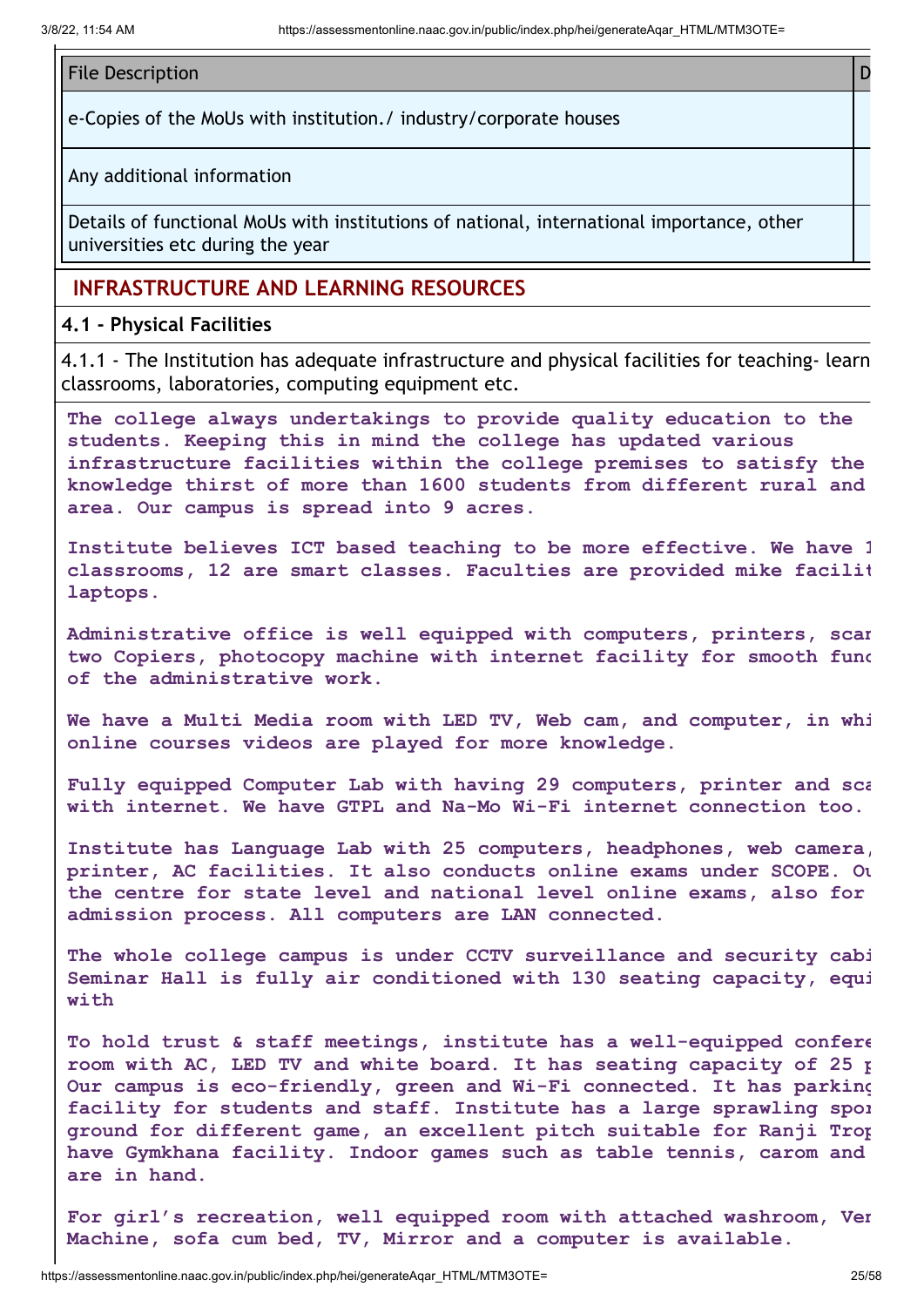**RO filters, adequate washrooms, first aid box, both for students and are available. We have a small pantry with refrigerator. We have Ramp wheel chair for DIVYANGJAN.**

**The library is enriched with more than 24000 text and reference books regional + national+ international journals, along with rare books an INFLIBNET. We have BOOK BANK for poor Students. Library has KOHA soft N-LIST facility is for e-resources. It has computers, printer and pho machine with research room. Newspapers and magazines in three languag available. NSS, NCC, activity room, different cells. Common canteen f Security Quarters Generator , Store room is available in our college.**

| <b>File Description</b>               | Documents       |
|---------------------------------------|-----------------|
| Upload any additional information     | <b>View Fil</b> |
| Paste link for additional information | Nil             |

4.1.2 - The Institution has adequate facilities for cultural activities, sports, games (indoor, o gymnasium, yoga centre etc.

**Along with the academic development of a student, it is vital that an educational institution should take care of the physical and athletic capabilities of the learners as well. We ensure student's participati University and State level teams. The Physical instructor conducts intercollegiate tournaments and Annual Sports Day every year. We have ground, the pitch is suitable for Ranji Trophy, gymkhana is well equi with kits and sportswear. Indoor games like chess, carom, Table tenni available for our students.**

**The College participated in almost all university-level sports compet and performed well. The college felicitated the sportspersons who had selected for the inter-university team. We have also successfully con University level CROSS COUNTRY RACE for three years in past. Every ye regularly our girl students are selected in university hockey team.**

**Every year interclass Cricket, volleyball, Chess, table tennis, carom meter, 200 meter running and other competitions are conducted by the physical instructor. First aid is always in hand.**

**Yoga and Meditation training sessions are conducted for both students faculty. Yoga is included in daily basis lectures. International Yoga celebrated every year. Pantajlai YOGA Samiti member Pramodbhai Thosar (trainer) always extends support and provides training of YOGA. Our a Hardik Joshi is karate Black belt and extend support in conducting Se Defense Program. The institution frequently organizes a session for meditation, relaxation techniques and stress management. Prayer is ou regular activity. Prayer committee is formed and ensure to have diffe prayer every day.**

**Cherishing and representing our culture is a vital pillar in developi learners with team spirit, self-confidence, self-reliance, knowing th talent and sharpening it, framing their all-round personality. Our in has adopted SAPTADHARA project (GYAN DHARA, GEET SANGEET NRITYA DHARA SARJANATMAK ABHIVYAKTI DHARA, KHEL KUD DHARA, SAMUDAYIK SEWA DHARA, N DHARA, RANG KALA KAUSHALYA DHARA) that conducted various cultural act such as Elocution, essay writing, Mehendi, Poster making, Treasure Hu**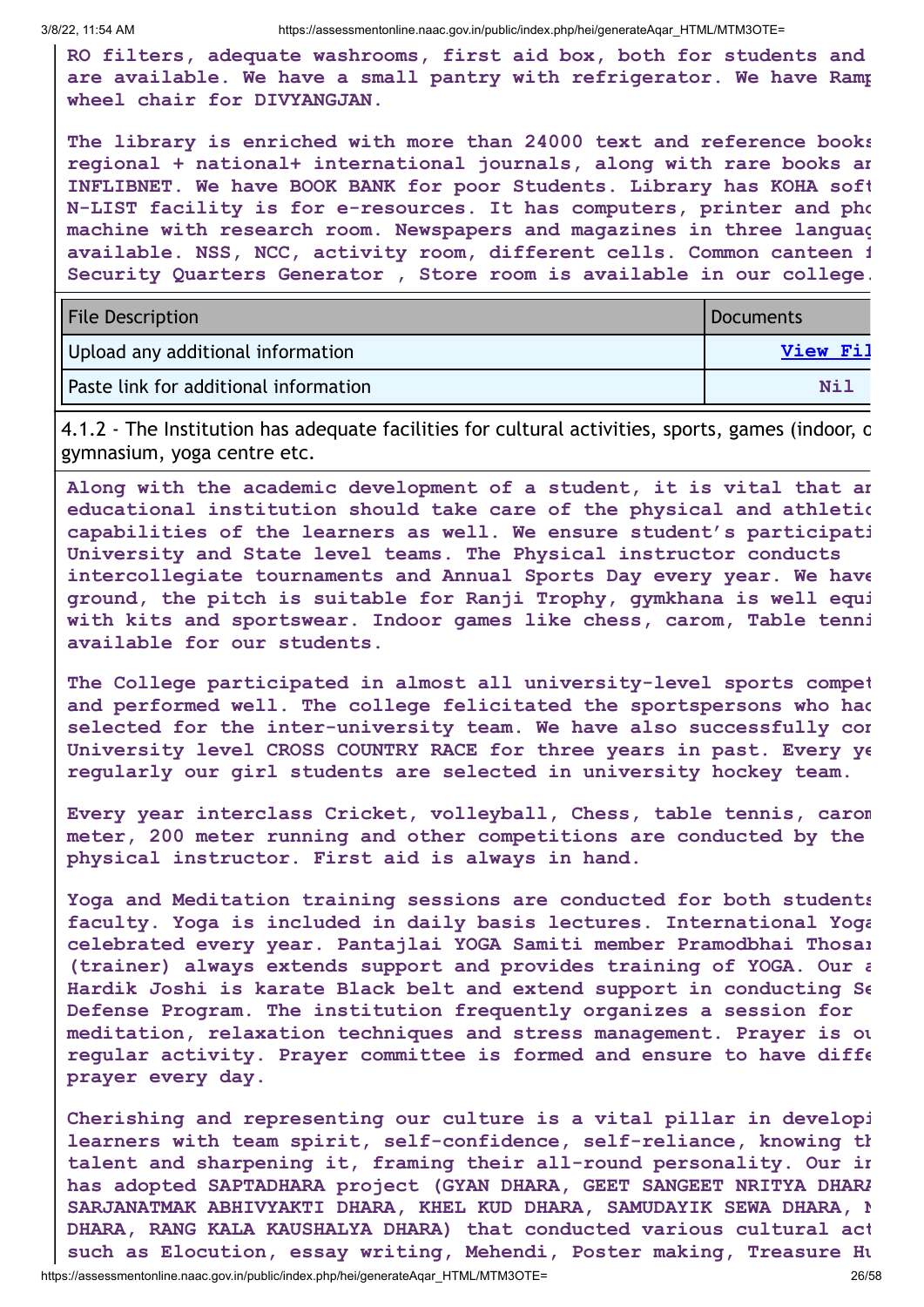**Sanskrit Shlok Gan, Patriotic Song, Kavya-Pathan, Bhajan, Best out of Rangoli, Quiz, Poem writing, Aarti Decoration., mono acting, Antaksha Slogan Writing, and many more.**

**Our institute has cultural committee that looks after every need of c aspects of the students. Our college takes part in University youth f every year. We provide training to the students to participate in the festival, along with necessary costumes and props for the group event Institution organizes Annual Day every Year. The college facilitated students who have performed well in the Youth Festival and cultural e**

| <b>File Description</b>               | <b>Documents</b>               |
|---------------------------------------|--------------------------------|
| Upload any additional information     | <b>View File</b>               |
| Paste link for additional information | https://rofelacc.org/home/gall |

**4.1.3 - Number of classrooms and seminar halls with ICT- enabled facilities such as smart LMS, etc.**

| v  |
|----|
| I  |
|    |
| w  |
| ۰. |
|    |

File Description **Doctor** Contract Contract Contract Contract Contract Contract Contract Contract Contract Contract Contract Contract Contract Contract Contract Contract Contract Contract Contract Contract Contract Contrac

Upload any additional information **View Accounts and Accounts and Accounts and Accounts and Accounts and Accounts** and Accounts and Accounts and Accounts and Accounts and Accounts and Accounts and Accounts and Accounts and

Paste link for additional information

Upload Number of classrooms and seminar halls with ICT enabled facilities (Data **Vigles 1986)**<br>Template)

**4.1.4 - Expenditure, excluding salary for infrastructure augmentation during the year (IN Lakhs)**

**4.1.4.1 - Expenditure for infrastructure augmentation, excluding salary during the year lakhs)**

**115000**

| <b>File Description</b>                                                                 | <b>Documents</b>    |
|-----------------------------------------------------------------------------------------|---------------------|
| Upload any additional information                                                       | $No$ $F$ :<br>Uploa |
| Upload audited utilization statements                                                   | $No$ $F$ :<br>Uploa |
| Upload Details of budget allocation, excluding salary during the year (Data<br>Template | $No$ $F$ :<br>Uploa |

#### **4.2 - Library as a Learning Resource**

4.2.1 - Library is automated using Integrated Library Management System (ILMS)

**LIBRARY FACILITY: Library books are classified systematically as per decimal classification system. The library is enriched with more than books.**

**Reference books along with Ph.D., M.Phil thesis, CDs, DVDs is easily accessible. 65 regional, national journals and 10 international journ**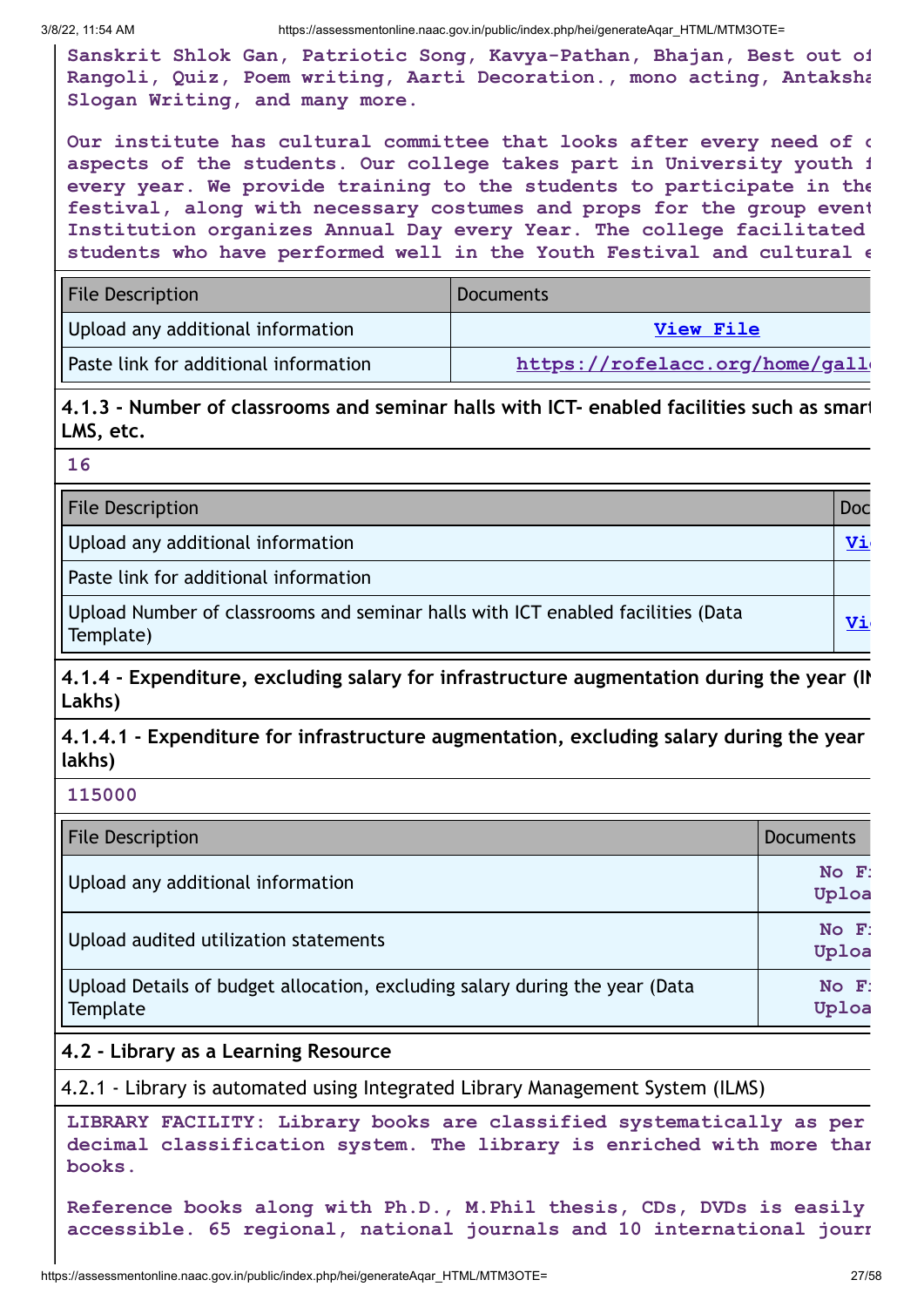**newspapers in 3 different languages. (Gujarati, Hindi, English) are available. 102 Rare books are there.**

**BOOK BANK facility for poor Students.**

**We have N-List Programme for E-library provided by INFLIBNET.**

**We have a research room with computer and internet facility.**

**We have magazine rack, newspaper rack for updating a new world.**

**We display NEW Arrivals in library.**

**Software: library has Koha software for easy access.**

**Name of ILMS software SOUL Koha, Fully version 19.05.04.000 from 26/0 KOHA is a full featured integrated library management system (ILMS). support to open source operating system (OS) software.(for Example: L Unix) In KOHA library software : Circulation , cataloguing , Acquisit patron management, advanced search , label print, barcode print, administration, OPAC and many more modules are available. KOHA is mul support and multi-functional.**

**Seating Capacity: More than 160 readers.**

**Question Bank: old question papers of internal as well as university examination is easily available for students. Photocopy facility is available in the library.**

| <b>File Description</b>               | Documents |
|---------------------------------------|-----------|
| Upload any additional information     | View Fil  |
| Paste link for Additional Information | Nil       |

**4.2.2 - The institution has subscription for the following e-resources e-journals e-ShodhSindhu Shodhganga Membership e-books Databases Remote access toe-resources**

**A. Any 4 or more of the above**

File Description **Download** 

Upload any additional information

Details of subscriptions like e-journals,e-ShodhSindhu, Shodhganga Membership etc (Data Template)

**4.2.3 - Expenditure for purchase of books/e-books and subscription to journals/e- journa the year (INR in Lakhs)**

**4.2.3.1 - Annual expenditure of purchase of books/e-books and subscription to journals/ journals during the year (INR in Lakhs)**

|  |  | ٧ |  |
|--|--|---|--|

File Description **Document Contract Contract Contract Contract Contract Contract Contract Contract Contract Contract Contract Contract Contract Contract Contract Contract Contract Contract Contract Contract Contract Contra** 

Any additional information **No** 

https://assessmentonline.naac.gov.in/public/index.php/hei/generateAqar\_HTML/MTM3OTE= 28/58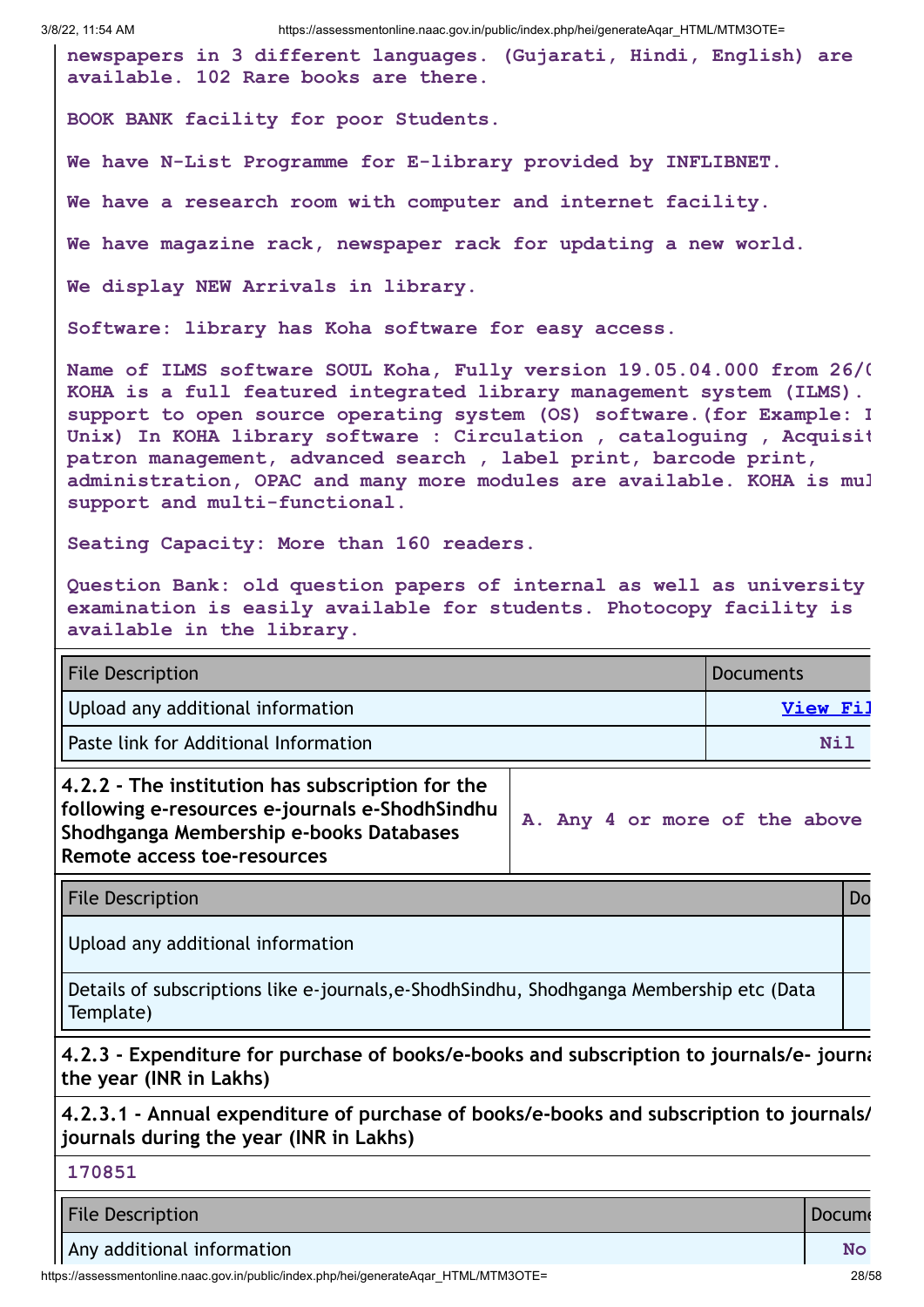$\blacksquare$ 

|                                                                                      | Upl              |
|--------------------------------------------------------------------------------------|------------------|
| Audited statements of accounts                                                       | <b>No</b><br>Upl |
| Details of annual expenditure for purchase of books/e-books and journals/e- journals | <b>No</b>        |
| during the year (Data Template)                                                      | Upl              |

**4.2.4 - Number per day usage of library by teachers and students ( foot falls and login da online access) (Data for the latest completed academic year)**

#### **4.2.4.1 - Number of teachers and students using library per day over last one year**

**60**

| <b>File Description</b>                           | Documents     |
|---------------------------------------------------|---------------|
| Any additional information                        | <b>View H</b> |
| Details of library usage by teachers and students | View <b>H</b> |

#### **4.3 - IT Infrastructure**

4.3.1 - Institution frequently updates its IT facilities including Wi-Fi

**The College has successfully implemented IT into everyday activities campus and office work. For improving the quality of teaching- learni evaluation processes, preparing and submitting mark sheets. Making th administrative processes user-friendly & transparent We have GTPL 8 M NaMo Wi-Fi with 100 Mbps internet facility.**

**In Administrative office all admin staff is provided computers, print LAN, high speed internet, scanner etc. As now university has done onl process for admission, enrolment, exam form, online MCQ exam due to pandemic, admin office is working accordingly with IT facility provid the college.**

**The Language Lab has been developed with the support of Government of Gujarat. Our institute runs CPT, BULATS, Linguaskill courses under SC that we provide our learners with speakers, head phones, webcams, pri and other learning facilities. (No Course this year due to Corona).**

**Other online exams like Banking, essay writing etc. is successfully conducted. It has a high power UPS with 6 KVA. Computer lab is functi with 29 computers, AC and other facilities. It is also used for onlin exams, finishing school programs. Online exams through google forms i various subjects is taken. Teaching learning process through WHATSAPP Classes through PPT.**

**The library is the heart of the institution. We have installed the li software KOHA. We have membership with INFLIBNET, N-list to access eresources. A fully eco-friendly and fully Wi-Fi campus, our college i selected for NaMo Wi-Fi facility among the other colleges of Gujarat**

**Institute also have 09 Routers to connect with internet. The college developed an informative Dynamic Website, which includes prospects, assignments, feedbacks, results, scholarship, notices, new events, ga news, recognitions, students related all other details etc. We also h system which is in use to communicate important notice to our student**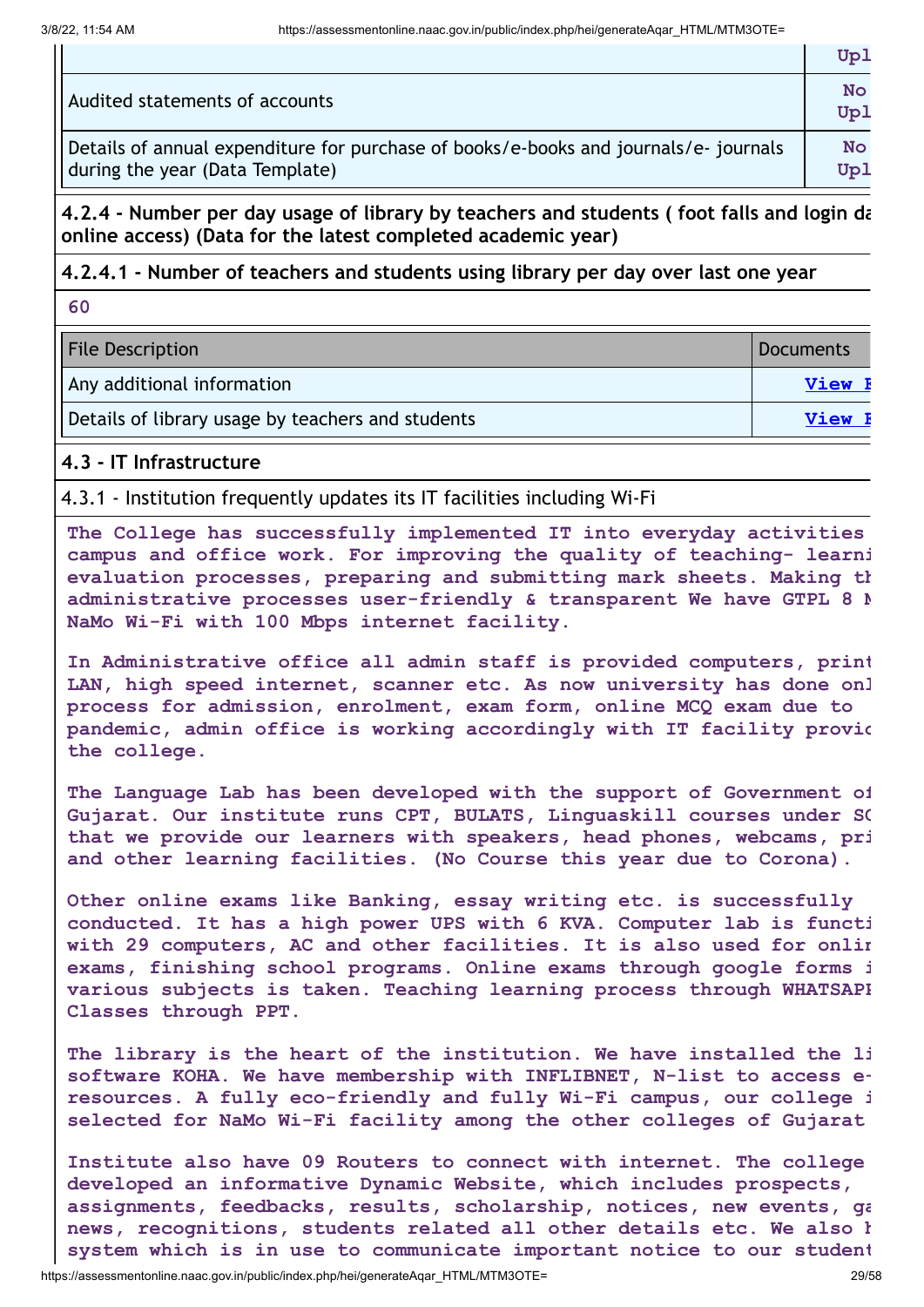**college provides the facility of the laptop to each faculty. Smart classrooms with projector and LCD. We have a Virtual Class Room (Bi-s from where the live telecast of the lecture can be viewed from variou experts.**

**40 CCTV cameras & Air conditioners (8) are in hand. The institute has own E-Mail to connect with the world. Almost all the communication is through e-mail. Antivirus- e-scan license version is installed. Total is in college. 8 Mbps bandwidth is available with 2GB and 4GB RAM. Un active supervision of maintenance committee, all these facilities are after. For computer related issues, we have Annual Maintenance contra (AMC)**

| <b>File Description</b>               | Documents |
|---------------------------------------|-----------|
| Upload any additional information     | View Fil  |
| Paste link for additional information | Nil       |

#### **4.3.2 - Number of Computers**

**101**

| <b>File Description</b>           | Documents        |
|-----------------------------------|------------------|
| Upload any additional information | No File Uploaded |
| <b>List of Computers</b>          | No File Uploaded |
|                                   |                  |

#### **4.3.3 - Bandwidth of internet connection in the Institution A. ≥ 50MBPS**

| <b>File Description</b>                                                  | Documents  |
|--------------------------------------------------------------------------|------------|
| Upload any additional Information                                        | No File Up |
| Details of available bandwidth of internet connection in the Institution | View Fi    |

#### **4.4 - Maintenance of Campus Infrastructure**

**4.4.1 - Expenditure incurred on maintenance of infrastructure (physical and academic su facilities) excluding salary component during the year (INR in Lakhs)**

**4.4.1.1 - Expenditure incurred on maintenance of infrastructure (physical facilities and support facilities) excluding salary component during the year (INR in lakhs)**

**129000 File Description Document Contract Contract Contract Contract Contract Contract Contract Contract Contract Contract Contract Contract Contract Contract Contract Contract Contract Contract Contract Contract Contract Cont** Upload any additional information **No Upl** Audited statements of accounts **No Upl** Details about assigned budget and expenditure on physical facilities and academic support facilities (Data Templates) **No Upl**

4.4.2 - There are established systems and procedures for maintaining and utilizing physical,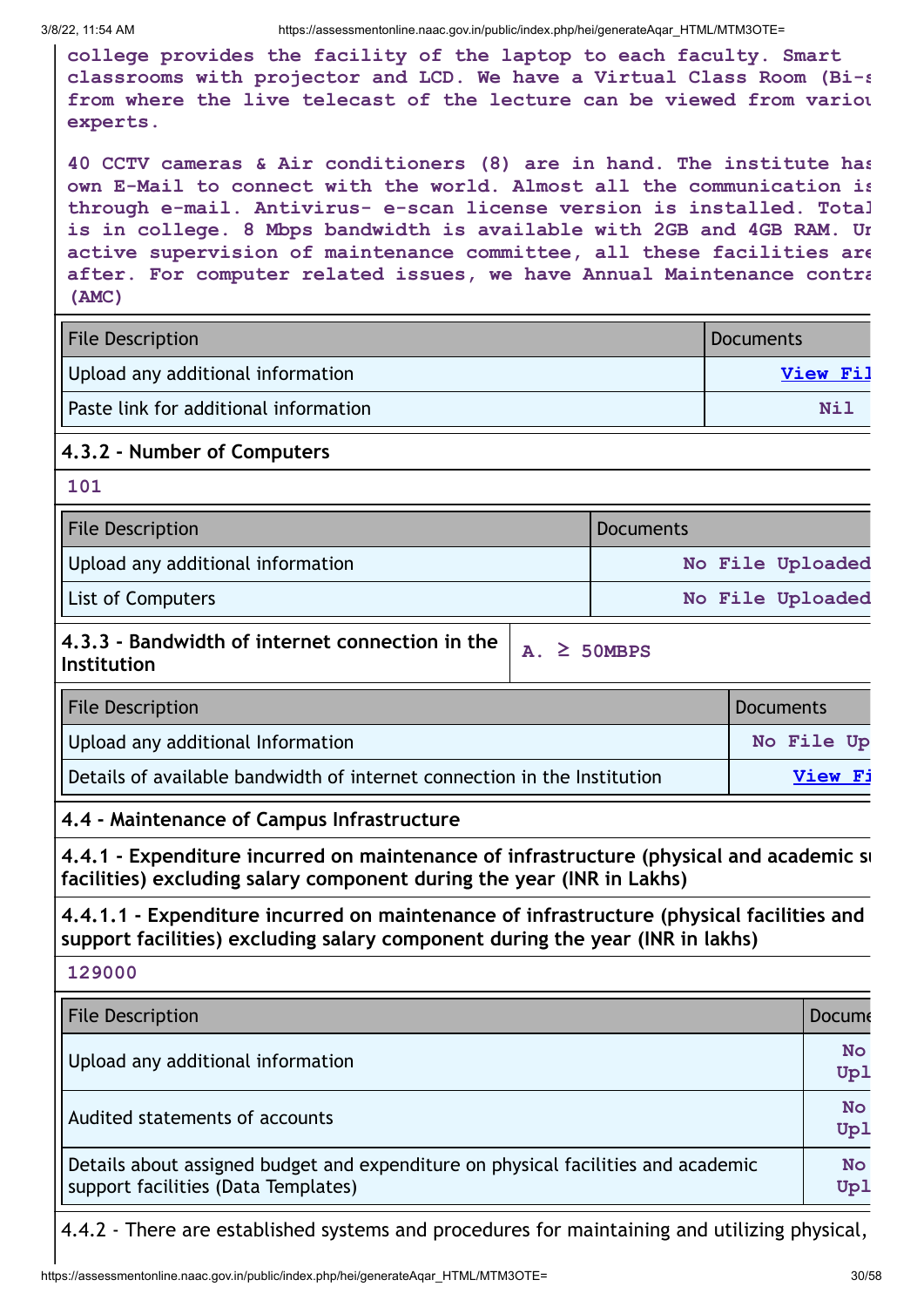and support facilities - laboratory, library, sports complex, computers, classrooms etc.

**The college has a mechanism for repair, maintenance and renovation of Physical, academic and support system. The college has established maintenance committee that looks after the facilities of the college about its maintenance. For IT related issues, we have (AMC) Annual Maintenance contract. The maintenance of various buildings is achieve through periodic monitoring by the committee and planning suitable pr Annual Stock verification for each department. Maintenance and Repair physical infrastructure, like painting, roof maintenance, Provisions Classroom Maintenance including furniture, doors and windows are look after by the committee that reports to the principal and planning is the head of the institute for the same after taking proper approval o management.**

**The regular electrician decided by Management solves electricity rela problems. Even on call electrician is also available in our institute and Water Coolers are regularly serviced. Plumbing maintenance and re including water supply and tube well, are done whenever it is require professional Plumber. Mechanical equipment and lab equipment are repa periodically. Adequate protective measures like UPS, antivirus, CCTV is maintained.**

**The water tanks are cleaned regularly. The vending machine for girls maintained and regularly serviced. Washrooms are regularly cleaned an maintained. For generator we have AMC. For maintaining CCTV, Bio- met and intercom, we have AMC. For RO plant on call maintenance is availa Waste water of RO plant is used in Garden.**

**Every six months we undertake the cleaning of overhead water tank. We an MOU with 'IDA foundation' for maintaining and recycling old notebo and old newspapers etc. We have one appointed gardener who looks afte environment of the campus and greenery. We have a contract for mainta our LCD projector and also we have a supporting staff who looks after projector related issues. Fire extinguishers for safety are installed regularly maintained. On call carpenter is available for repairing an maintaining furniture**

**One of our staff member looks after the computers and internet relate maintenance. It is upgraded and serviced time to time. Reducing e-was the chief goal, so we maintained antivirus software in each computer protect it from getting infected. Periodical checking of head phones, webcams and other speaking accessories is done. Air conditioners and serviced regularly through AMC.**

**Internet broadband connectivity and Wi-Fi problems are solved by the professionals only. In order to minimize e-waste, computers are servi reused as far as possible. The Dynamic College Website, INTRANET faci are maintained by the institute.**

**The library is automated regularly formerly through software Koha 19.05.04.000. Maintenance and preservation of rare books, back volume special care. IT infrastructure is maintained regularly. OPAC system book search has been devised and regularly updated. Book binding is d prevent further damage of the books. Periodicals pertaining to knowle resources are kept in bind form.**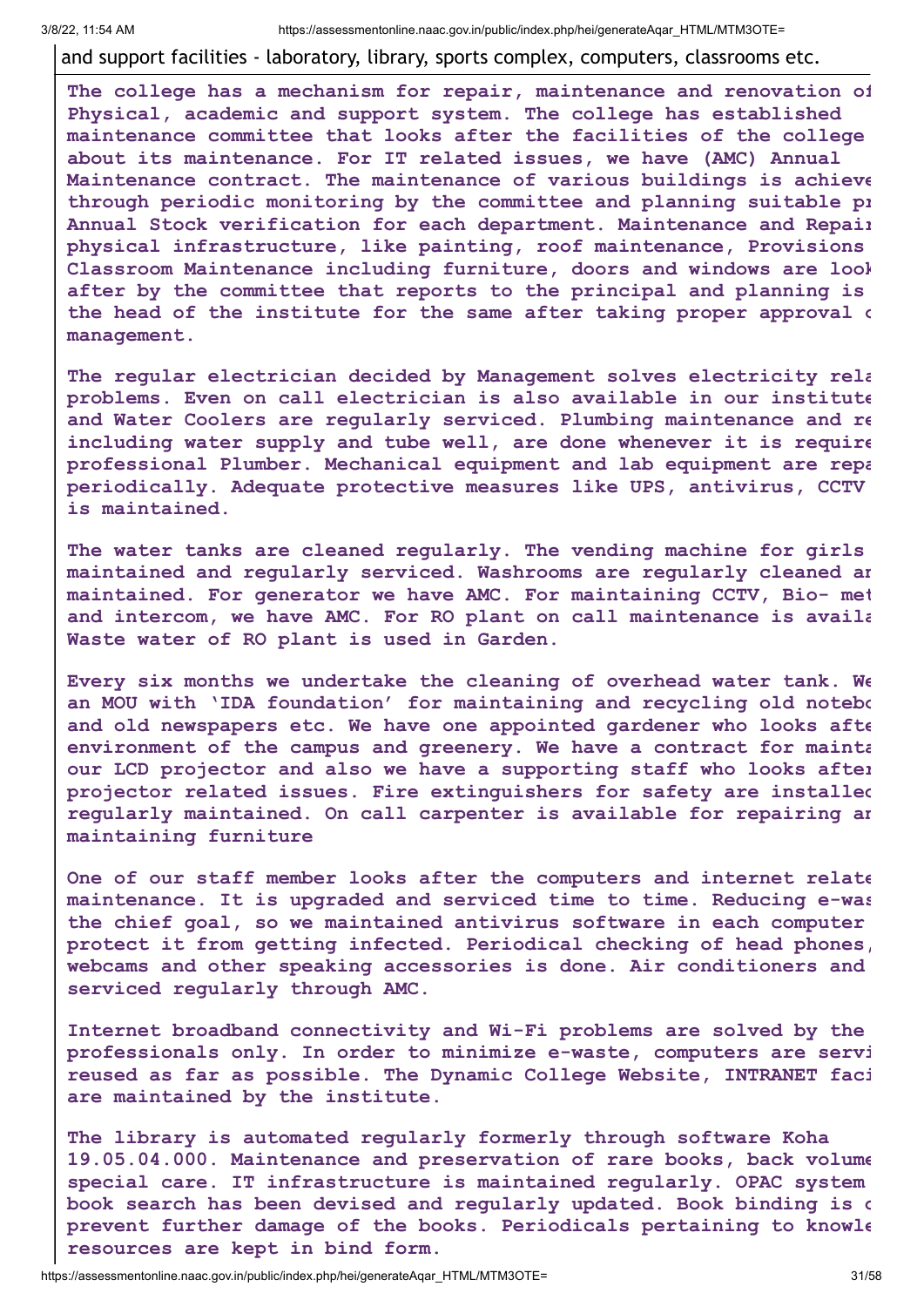**Physical Instructor monitor the maintenance of Sports Facilities. Reg maintenance of sports equipment. Regular inspection and maintenance o sports fields and play Ground. Giving top priority to the safety of t players by renewing defensive guards. The equipment in Indoor and Out Gymnasium are regularly serviced and purchase new ones whenever requi**

**Water harvesting has been constructed in our campus, and waste manage system is executed by the garbage collection vehicle in collaboration municipality. Compost pit is made to use and save our environment.**

| <b>File Description</b>               | <b>Documents</b>                         |
|---------------------------------------|------------------------------------------|
| Upload any additional information     | No File Uploaded                         |
| Paste link for additional information | https://rofelacc.org/assets/docs/committ |

#### **STUDENT SUPPORT AND PROGRESSION**

#### **5.1 - Student Support**

**5.1.1 - Number of students benefited by scholarships and free ships provided by the Gov during the year**

**5.1.1.1 - Number of students benefited by scholarships and free ships provided by the Government during the year**

**808**

| <b>File Description</b>                                                                                                   | Docum            |
|---------------------------------------------------------------------------------------------------------------------------|------------------|
| Upload self attested letter with the list of students sanctioned scholarship                                              | <b>No</b><br>Up1 |
| Upload any additional information                                                                                         | Vie              |
| Number of students benefited by scholarships and free ships provided by the<br>Government during the year (Data Template) | Vie              |

**5.1.2 - Number of students benefitted by scholarships, free ships etc. provided by the in / non- government agencies during the year**

**5.1.2.1 - Total number of students benefited by scholarships, free ships, etc provided by institution / non- government agencies during the year**

**04**

File Description **D** 

Upload any additional information

Number of students benefited by scholarships and free ships institution / non- government agencies in last 5 years (Date Template)

| 5.1.3 - Capacity building and skills           |
|------------------------------------------------|
| enhancement initiatives taken by the           |
| institution include the following: Soft skills |
| Language and communication skills Life skills  |
| (Yoga, physical fitness, health and hygiene)   |
| <b>ICT/computing skills</b>                    |

| A. All of the above |  |  |  |  |  |
|---------------------|--|--|--|--|--|
|---------------------|--|--|--|--|--|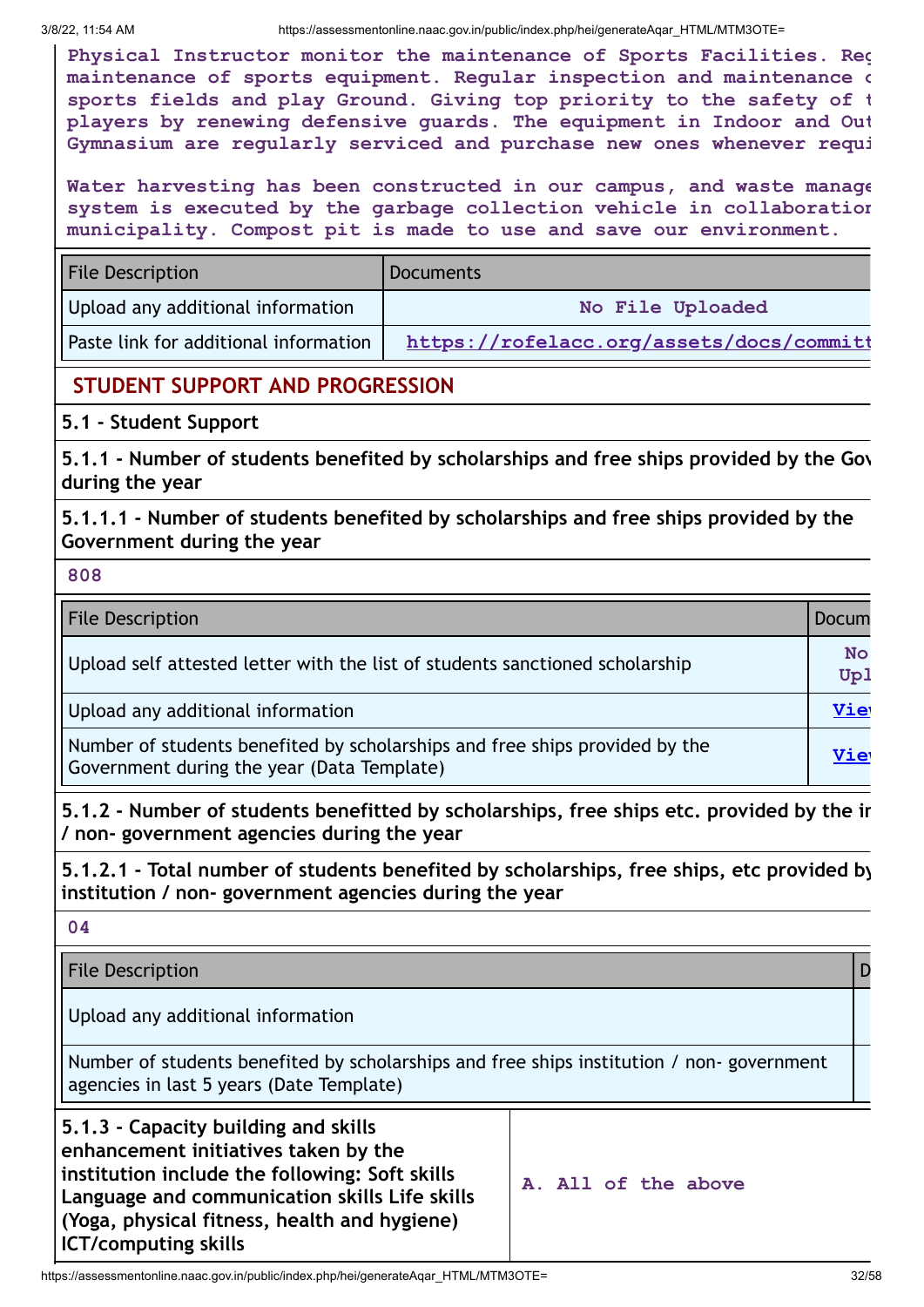$\mathbf{r}$ 

| <b>File Description</b>                                                           | Documents |
|-----------------------------------------------------------------------------------|-----------|
| Link to Institutional website                                                     | Ni]       |
| Any additional information                                                        | No File U |
| Details of capability building and skills enhancement initiatives (Data Template) | View      |

#### **5.1.4 - Number of students benefitted by guidance for competitive examinations and car counseling offered by the institution during the year**

**0**

**0**

**5.1.4.1 - Number of students benefitted by guidance for competitive examinations and c counseling offered by the institution during the year**

| <b>File Description</b>                                                                                                                                                                                                                                                                                                                                                                                                                             |                     | Docun            |
|-----------------------------------------------------------------------------------------------------------------------------------------------------------------------------------------------------------------------------------------------------------------------------------------------------------------------------------------------------------------------------------------------------------------------------------------------------|---------------------|------------------|
| Any additional information                                                                                                                                                                                                                                                                                                                                                                                                                          |                     | <b>No</b><br>Up! |
| Number of students benefited by guidance for competitive examinations and career<br>counseling during the year (Data Template)                                                                                                                                                                                                                                                                                                                      |                     | <u>Vie</u>       |
| 5.1.5 - The Institution has a transparent<br>mechanism for timely redressal of student<br>grievances including sexual harassment and<br>ragging cases Implementation of guidelines of<br>statutory/regulatory bodies Organization wide<br>awareness and undertakings on policies with<br>zero tolerance Mechanisms for submission of<br>online/offline students' grievances Timely<br>redressal of the grievances through appropriate<br>committees | A. All of the above |                  |
| <b>File Description</b>                                                                                                                                                                                                                                                                                                                                                                                                                             |                     |                  |

Minutes of the meetings of student redressal committee, prevention of sexual harassment committee and Anti Ragging committee

Upload any additional information

Details of student grievances including sexual harassment and ragging cases

#### **5.2 - Student Progression**

**5.2.1 - Number of placement of outgoing students during the year**

#### **5.2.1.1 - Number of outgoing students placed during the year**

| <b>File Description</b>               | <b>Documents</b> |
|---------------------------------------|------------------|
| Self-attested list of students placed | No File Upl      |
| Upload any additional information     | No File Upl      |
|                                       |                  |

https://assessmentonline.naac.gov.in/public/index.php/hei/generateAqar\_HTML/MTM3OTE= 33/58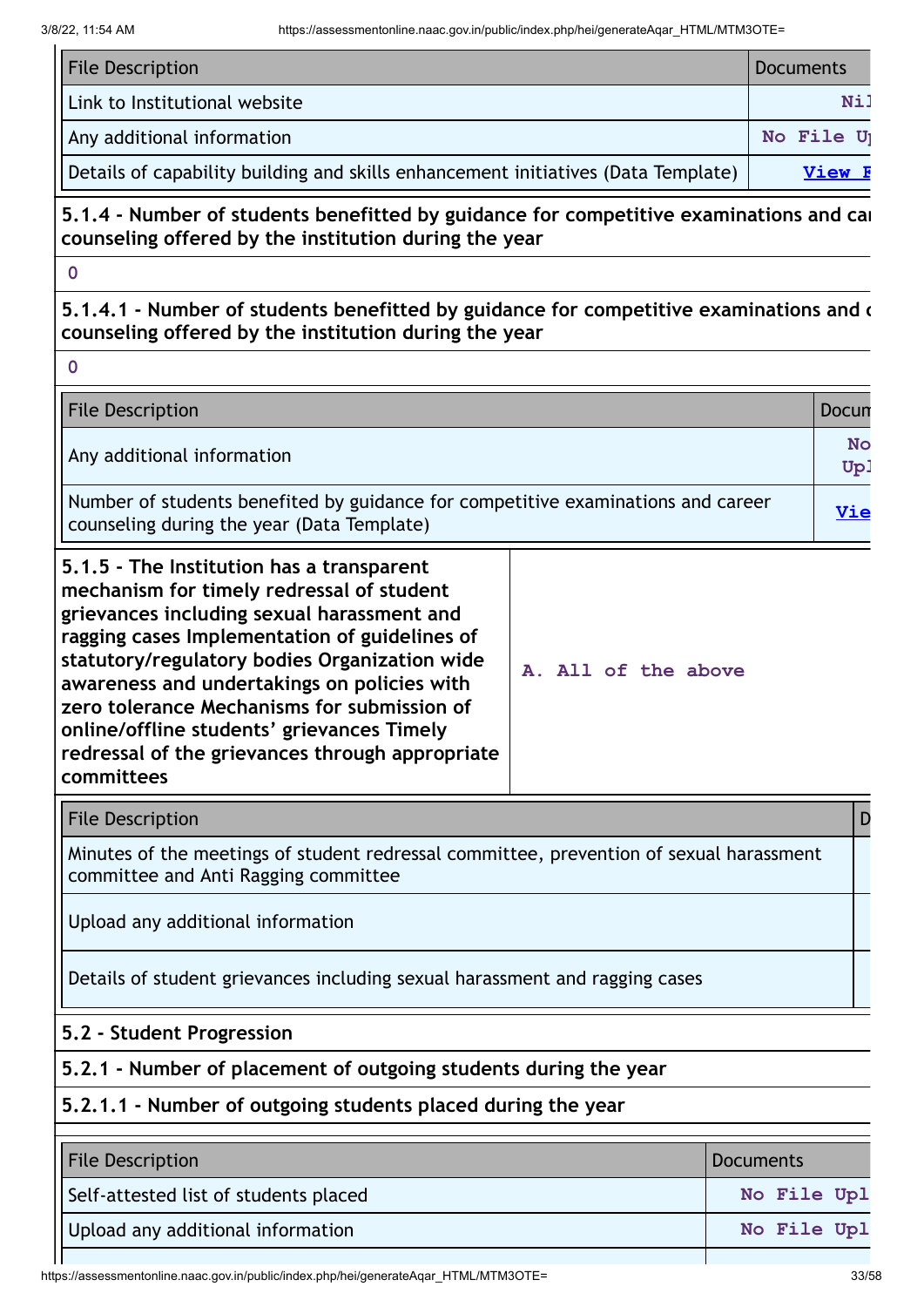Details of student placement during the year (Data Template) **View Fill** 

#### **5.2.2 - Number of students progressing to higher education during the year**

#### **5.2.2.1 - Number of outgoing student progression to higher education**

#### **final year students**

| <b>File Description</b>                            | Documents     |
|----------------------------------------------------|---------------|
| Upload supporting data for student/alumni          | No File Uploa |
| Any additional information                         | No File Uploa |
| Details of student progression to higher education | View File     |

**5.2.3 - Number of students qualifying in state/national/ international level examinations the year (eg: JAM/CLAT/GATE/ GMAT/CAT/GRE/ TOEFL/ Civil Services/State government examinations)**

**5.2.3.1 - Number of students qualifying in state/ national/ international level examinatio JAM/CLAT/NET/ SLET/ GATE/ GMAT/CAT/GRE/ TOEFL/ Civil Services/ State government examinations) during the year**

| <b>File Description</b>                                                                                               | Docume           |
|-----------------------------------------------------------------------------------------------------------------------|------------------|
| Upload supporting data for the same                                                                                   | <b>No</b><br>Up1 |
| Any additional information                                                                                            | <b>No</b><br>Up1 |
| Number of students qualifying in state/ national/ international level examinations<br>during the year (Data Template) | Viev             |

**5.3 - Student Participation and Activities**

**5.3.1 - Number of awards/medals for outstanding performance in sports/cultural activitie university/state/national / international level (award for a team event should be counted during the year**

**5.3.1.1 - Number of awards/medals for outstanding performance in sports/cultural activi university/state/ national / international level (award for a team event should be counte during the year.**

| <b>File Description</b>                                                                                                                                                 | Dc |
|-------------------------------------------------------------------------------------------------------------------------------------------------------------------------|----|
| e-copies of award letters and certificates                                                                                                                              |    |
| Any additional information                                                                                                                                              | U  |
| Number of awards/medals for outstanding performance in sports/cultural activities at<br>university/state/national/international level (During the year) (Data Template) |    |

5.3.2 - Institution facilitates students' representation and engagement in various administra curricular and extracurricular activities (student council/ students representation on various as per established processes and norms )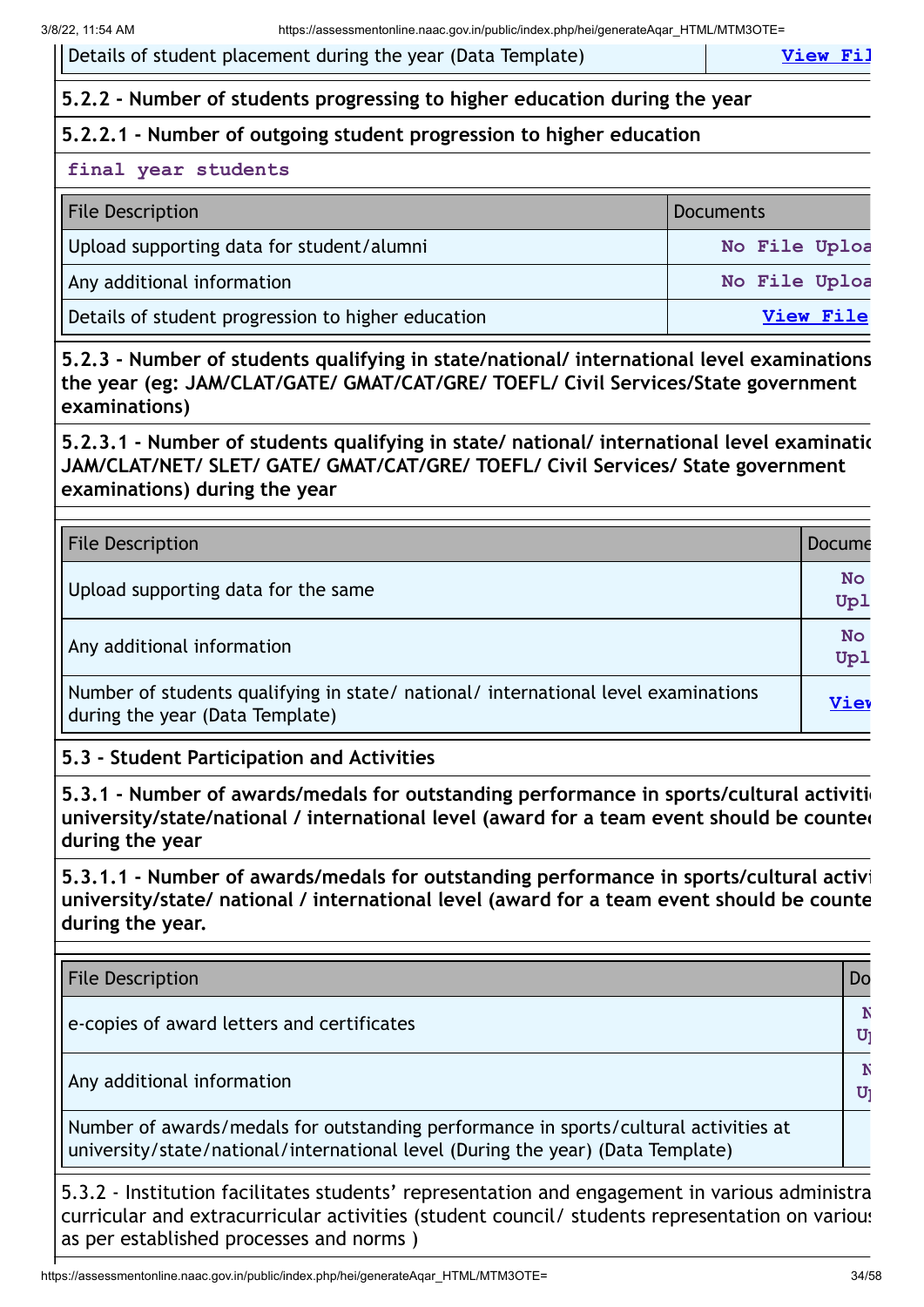**College has been carrying out various academic, cultural, sports, lit activities with the help of different committees. Each committee cons teachers and students. The principal and faculties promote human valu among students. All these activities are in tune with the Vision -Mis this institution. College has various committees that works for its developemnt: 1.Sports Yoga 2.Saptadhara 3.Maintenance 4.NSS 5.NCC 6.L 7.Economic Forum 8.UDISHA Club 9.Literary club 10.Research 11.Discipl 12.Prayer 13.SC/ ST Cell 14.Redressal grievances Cell 15.Internal Com Committee 16.SCOPE 17.Women Cell 18.Wall Paper 'SETU' 19.Media 20.BIS 21.Computer lab.22. IPR etc. Students have been actively involved in activities through above mentioned committees and bodies. faculty und guidance of the Principal carried out various programs along with stu representatives. Annual report of it has to be submitted to governmen Sport and Yoga committee under physical trainer with the help of Pata Yoga Samiti organized several events, also conducts International Yog Khel Mahakumbh and Fit India. UDISHA Club is run by the co-ordinators with students. Literary club is very vibrant. Students are participat with overwhelming enthusiasm. Students have participated in various activities like "poetry recital" "Essay competition" "Debate and Eloc etc. Sanskrit department motivated students to participate in "Sanskr Gaurav examination". One of the faculty actively organizes GQ test fo students. Our student's activities contribute their articles, poems, in college magazine "Darpan." Students proactively participate in for wall paper "SETU". This student-centric activities help them in their personality development and quality sustenance. Students arrange indu educational visit with the help of faculties. Students and faculties together arrange Annual Gathering, workshop, seminar etc. and ensure arrangements. Senior students help administrative staff in online adm process. NSS Volunteers works for library in arranging books. Under Samudayik Sewa Dhara, a group of Students daily write good thoughts o board. Students We have Economic forum of students and Faculties. Maintenance Committee looks after campus needs, with the help of the principal they solve the issues. A group of PG students help in takin lectures to while the faculties are on leave. It gives them teaching experience. Day to day student's participation in various activities prepares them for leadership. This practical experience helps them in building their confidence. They play an important role in maintaining code of conduct of the college and reporting any disciplinary issues committee members. They also help the faculties in conducting class activities, extra test, assignments as well as attendance of students**

| <b>File Description</b>               | Documents        |
|---------------------------------------|------------------|
| Paste link for additional information | Nil              |
| Upload any additional information     | No File Uploaded |

**5.3.3 - Number of sports and cultural events/competitions in which students of the Instit participated during the year (organized by the institution/other institutions)**

**5.3.3.1 - Number of sports and cultural events/competitions in which students of the Ins participated during the year**

**9**

**File Description Do**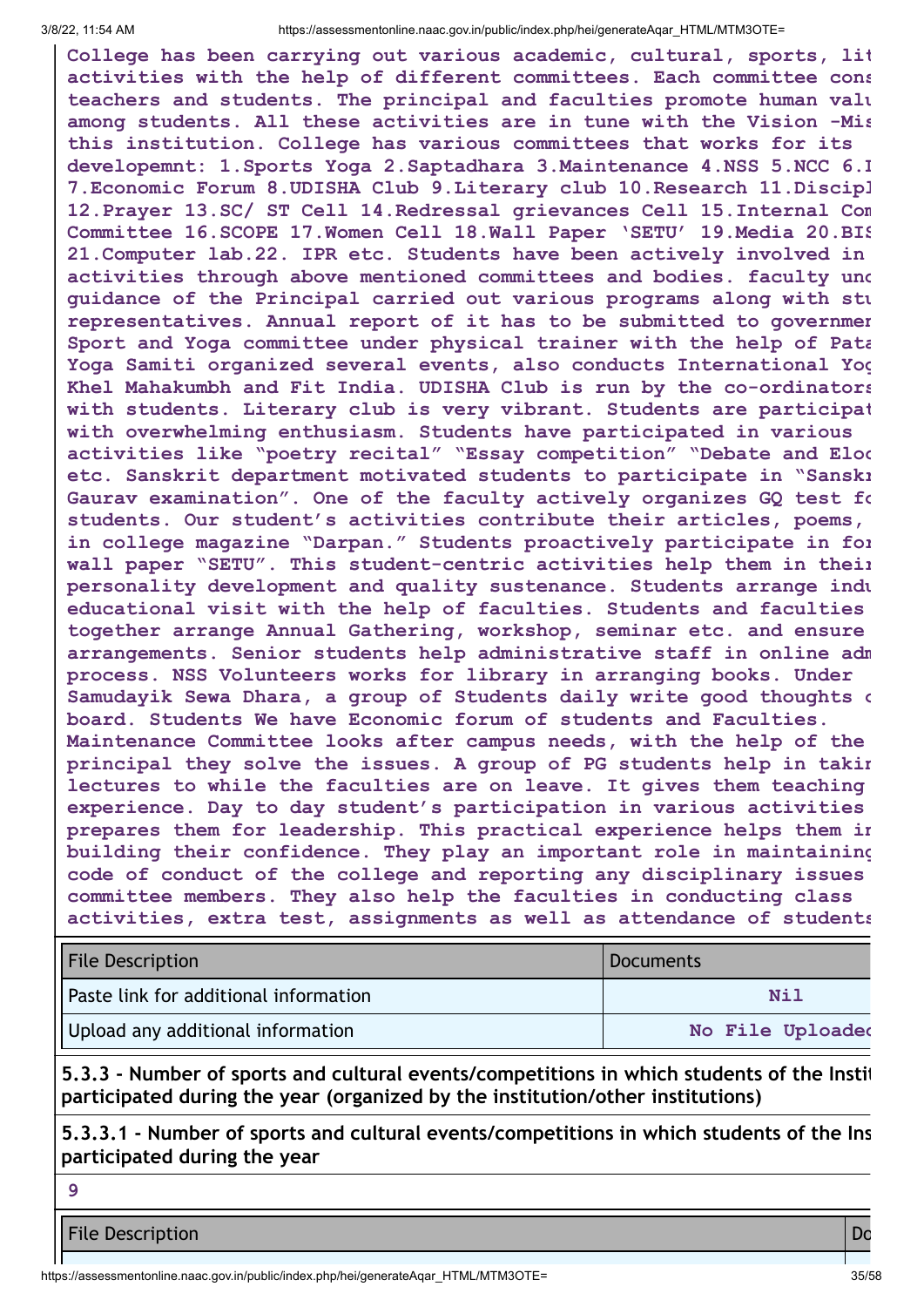| Report of the event                                                                                                                                                                        |  |
|--------------------------------------------------------------------------------------------------------------------------------------------------------------------------------------------|--|
| Upload any additional information                                                                                                                                                          |  |
| Number of sports and cultural events/competitions in which students of the Institution<br>participated during the year (organized by the institution/other institutions (Data<br>Template) |  |

#### **5.4 - Alumni Engagement**

5.4.1 - There is a registered Alumni Association that contributes significantly to the develop the institution through financial and/or other support services

**The Institution has a functional Alumni Association and it has been m all possible contribution through financial and non-financial means.. plays a vital role in establishing important rapport among all stakeh Some of the members of Alumni Association are regular visitors and ar helping out in many ways. They work in close association with IQAC me and principal of the college. It has been following objectives writte below: 1.Making all possible contribution for the development of coll through financial and non-financial means. 2. Extend assistance to th college in organizing seminar, workshops, conferences, NSS Camps etc. 3.Contributing their help in building up infrastructural facilities o college. 4.Giving feedback to the college for its betterment. 5.Mento students for belter future prospects. The college has all reasons to pride in having alumni in field like teaching, industry, manufacturin consultancy, politics, legal social works etc. On the auspicious day January, 2019 college organized "Get Together' under the chairpersons Principal. Alumni Association 1 Shri Rajesh Keni (President) 2 Shri M Vora (Vice president) 3 Ms. Krimil Haria (State Level best NSS volunt award winner) (Secretary) Our president of Alumni Association Mr. Raj Keni has been awarded "Best sarpanch". He is always forthcoming in so helps which includes financial helps. Mrs. Sonal Rajput, Ms. Nisha Pa (In-Charge-Principal) and Shri Jagrut Patel are a very successful adv and share knowledge to our students through lectures on many burning from time to time. Mr. Ajay Thakur is a registered Road contractor. H significant contribution in making our approach road. Mr. Timir Rahul Nandwana are successful manager and trades. Harshil Joshi is associat Vapi Municipality and always shares his knowledge with students espec in NSS Programs. Hardik Joshi is a famous name in the world of "Marsh and karate."He has won series of awards. He also contributes in train students in many ways especially conducting Self Defense. Krimil Hari secretary Alumni Association is serving as a media reporter in a loca media and makes important contribution in news converge. Mr. Rakesh c is a chairman of MCS, Silvassa,. Many of the other students are givin service as public leaders. They share their academic excellence with students. Shri Mitesh Patel- Officer Commander (Home Guard Dpt.) Shri Ashsish Sutariya works as a principal. Parekh Jignesh, parekh Nisha a Hiral Dhodi are an Assistant professor and engages classes at P.G. Mr Nisha parekh, who has also cleared her NET, LLM.etc. Likewise many Ex students are teachers at various levels too. So, Alumni Association h very good track record of service to the college and through their fe and suggestion, it helps us improving our quality education and suste as well.**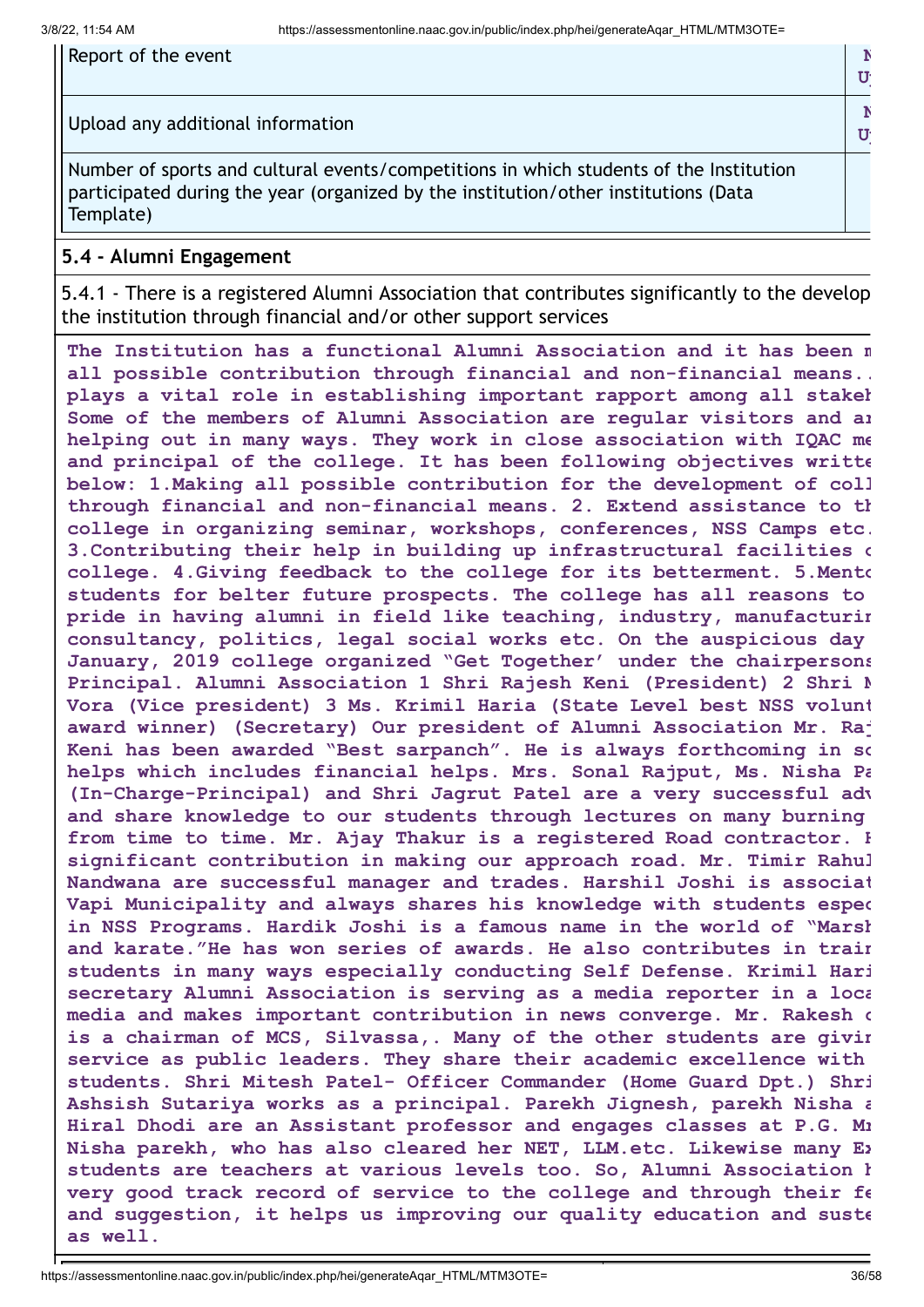| <b>File Description</b>               | Documents        |
|---------------------------------------|------------------|
| Paste link for additional information | Nil              |
| Upload any additional information     | No File Uploaded |

#### **5.4.2 - Alumni contribution during the year (INR in Lakhs)**

| <b>File Description</b>           | <i><b>Documents</b></i> |
|-----------------------------------|-------------------------|
| Upload any additional information | No File Uploaded        |

#### **GOVERNANCE, LEADERSHIP AND MANAGEMENT**

#### **6.1 - Institutional Vision and Leadership**

6.1.1 - The governance of the institution is reflective of and in tune with the vision and miss the institution

**Our Institute Vision is create complete quality personalities of the students professionally, personally and socially through Value based Career Oriented Education, in addition to that development has to be skill base education to reach a new horizon in presently rapid changi world.**

**Implementation of the Institutional Development Plan to make educatio approachable to the different Sectors of the Society. To achieve the emphasis will be given on the improvement of quality of teaching and learning process so as to produce employable and competitive graduate post graduates. DIGITAL LEARNING AND ICT BASE LEARNING IS THE NEED OF TIME AND ADOPTED SUCEESFULLY BY THE INSTITUTION WITH THE HELP OF MS T This Plan will also enrich the Infrastructural Educational Resources Institution. Well Equipped Central Library and Computerized Computer and language lab is in hand to provide first hand experience to the l about digital learning process.**

**Proposal to start new Course to enhance Employability Percentage.**

**Our Plan emphasize need of the Teaching Faculty to achieve the Goals.**

**To modernize Infrastructure Facility.**

**Our mission is to make our students more responsible citizen of India also focus on team building, working atmosphere has been created like family.**

**Faculties assist students in every possible way to achieve their goal confident.**

**Different methodologies such as class test, GK test, Quiz, Online tes Group discussion, case study enhanced the performance of the students**

**Student centric teaching learning make the environment more knowledge and aspirant.**

**Principal along with various committees, administrative staff, facult extend their hand in making smooth functioning of the assigned work.**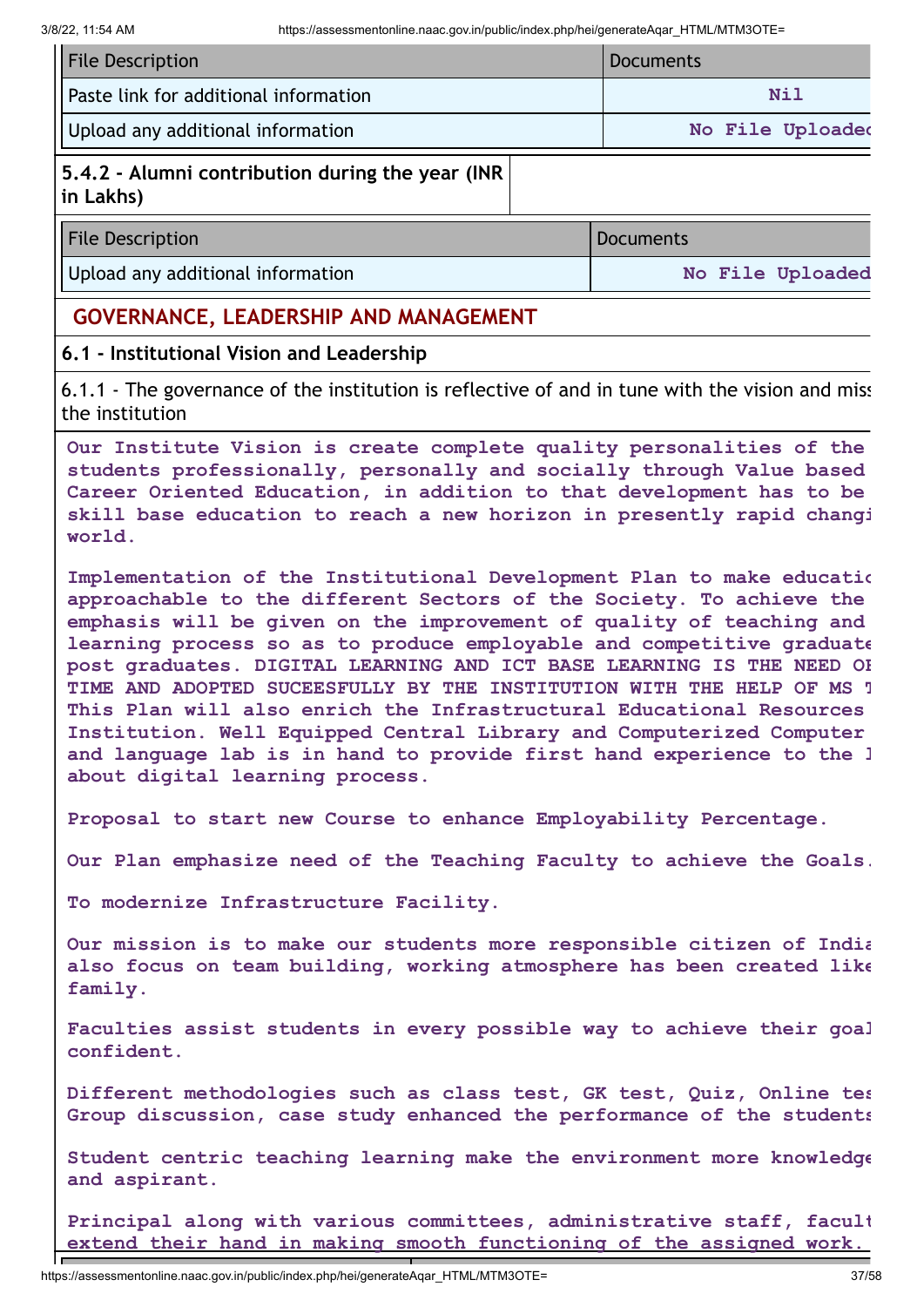| <b>File Description</b>               | <b>Documents</b>                     |
|---------------------------------------|--------------------------------------|
| Paste link for additional information | https://rofelacc.org/home/vision mis |
| Upload any additional information     | No File Uploaded                     |

6.1.2 - The effective leadership is visible in various institutional practices such as decentrali and participative management.

**There is an apex decision making body at the institutional level and principal has a very instrumental role in bridging the college and th management for the development of the college. The Principal, IQAC, v committee along with other faculties work together for the institutio students development. Faculties are assigned various duties and responsibilities to accomplish the task. Principal assigned duties to administrative staff to meet the need of college development. All fac students and supporting staff maintain discipline and build up a work atmosphere as a family. our institute believes in team work. institut believes in participative management, so the college has various comm that includes teachers and students both. Every event of the college jointly organized and celebrated by teachers and students with great under the active supervision and support of the principal. And manage also extend their full support in all the activity of the college per to the development. IQAC plays a very significant role in overall mon of the curriculum delivery, co-curricular, extra-curricular activitie ensure quality assurance. Examination committee conducts smooth exami work through strict discipline at graduate and post-graduate levels a with sincere, timely evaluation work to ensure timely publication of results. This year Due to Pandemic, Exams are postponed and taken on mode. Examination committee has successfully functioned online exams betterment of the students. Faculties are assigned duties to accompli their targets through time-table committee for prompt and regular cla Online works, classes, are being started conducted. The principal ass duties and responsibilities to the administrative and office staff. L committee manages the library, its infrastructure, books, and other important services. Students borrow books for their academic pursuits needy students are extended facility of keeping books for a longer pe Daily attendance of visiting students and faculties is maintained. Co has maintenance committee to ensure the repair and overall maintenanc Physical Instructor looks after sports events and encourages sports participation in competition at college, university, state and nation level. Discipline and safety is our prime focus, and everyone in the abide to keep discipline and safety of our ROFELITES. It ensures cong ambience to the differently able students also. The college encourage participation in extra-curricular and co-curricular activities in tun academic calendar. Counseling of students is conducted through guest lectures and other cells of the college like grievance redressal cell cell, and anti-ragging cells. College is kept clean and green, tree plantation is carried out by the N.S.S students. Other agencies also forward to help these activities.**

| <b>File Description</b>               | Documents |
|---------------------------------------|-----------|
| Paste link for additional information | Ni 1      |
| Upload any additional information     | View Fil  |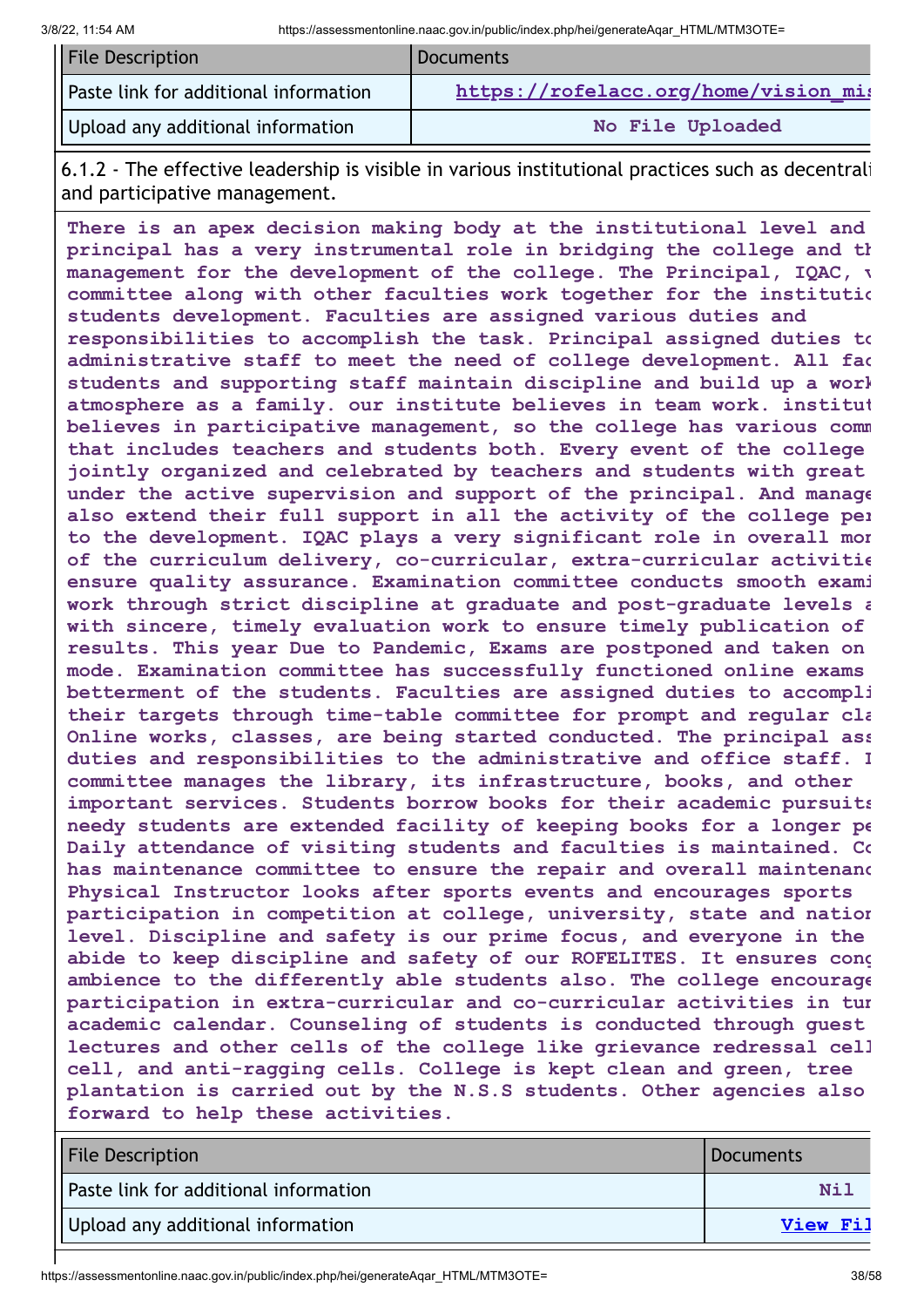#### **6.2 - Strategy Development and Deployment**

#### 6.2.1 - The institutional Strategic/ perspective plan is effectively deployed

**1. Teaching plans and Academic calender are made. various methods suc group discussion, case study, field work, MCQ base test, online educa ICT base teaching, learning is adopted. advance learners and slow lea are identified and slow learners are given opportunity to improve thr extra class, advance learners help them in learning. Industrial visit arranged for first hand experience. Through wall paper SETU and Magaz Darpan we encourage students for creative writings. GQ test, sanskrit Pariksha is conducted. Smart classrooms, Bi-sag, are our plus methods teaching. we are running a study centre for BABA Saheb Ambedkar Open University for Distance learning.**

**2.Our Library is equipped well with more than 24000 books and journal reference books and rare books. Books are available course wise, subj wise syllabus wise and semester wise in a particular labelled Cupboar Sitting arrangement for students is available so that they can refer reference books while writing Library Assignment. More than 160 stude sit together in a library. Books bank for Socially Economically Backw Class Students. We have 54 Computers in Computer Lab and language Lab is actively used for online exams like SCOPE, BULATS, and Practice of etc. Facility for handicapped students is available. Girls Common Roo Sanitary Napkin Vending Machine is active.**

**3.For first year B.Com, MA and M.com, Admission process is online and centralized through university only. Institute provides them help in up online forms, while senior students help them in completing other formalities. students are given proper knowledge of admission process college established help centre for a short time for filling online f In other program admission is on purely merit base. reservation polic followed.**

**4.Examination Committee conducts Internal Examination to check studen knowledge and gaining ability in each semester , external exam is tak university. Internal marks pattern is structured for students in form Library Assignment ,Projects , PPT Slide, Case Study, Report Writing, , Company markets and outcomes. Regular Evaluation through Question A session, through test is done to check the progress of the student an remedial is provided to those who is in need. faculties extend all po help to students in their learning even through WHATS app Group too. books of internal are shown to students and parents as well.**

**5.Industrial Visit, field work, campus visit is arranged for first ha experience to the students. students learn the business culture, import export methods, etiquette, office environment, work culture th this. Various MOU has been signed for developing students inner skill confidence building. MOU with MAA FOundation, Shaktimanch, G.B. Laddh is signed.**

**6.Faculties are publishing their research papers at regularly in UGC recognized journals and also motivated by the principal for doing mor research. five of our faculties are having Ph.D Guidship too, under t many reserach scholar are shaping their career. Students are give res**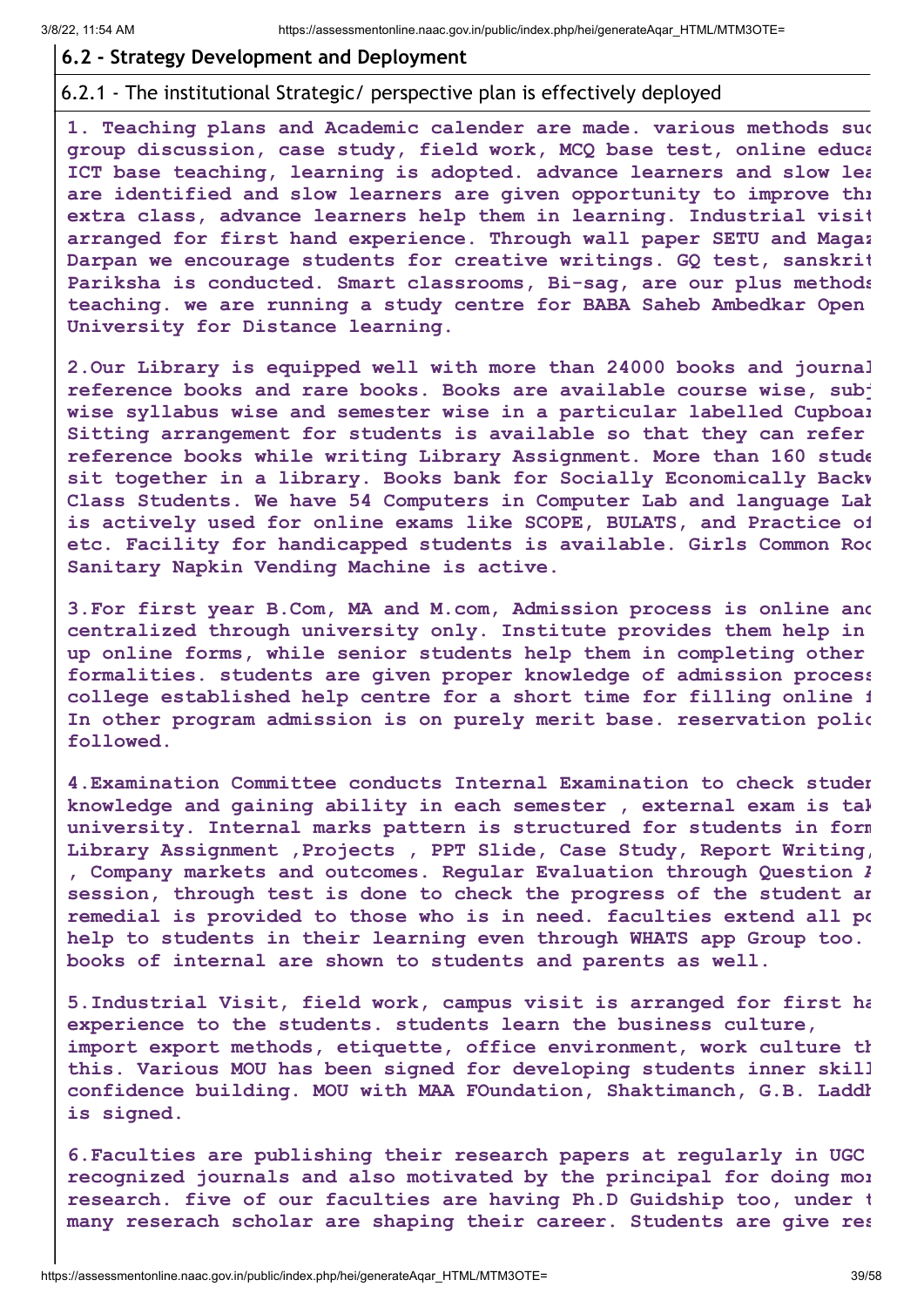**project to work in PG Department ,so they can go for higher study in futur**

| <b>File Description</b>                                   | <b>Documents</b>            |
|-----------------------------------------------------------|-----------------------------|
| Strategic Plan and deployment documents on the<br>website | No File Uploaded            |
| Paste link for additional information                     | https://rofelacc.org/home/r |
| Upload any additional information                         | No File Uploaded            |

6.2.2 - The functioning of the institutional bodies is effective and efficient as visible from  $p_1$ administrative setup, appointment and service rules, procedures, etc.

**With the hands-on experience of the management, the Institutional Man is designed in a scientific way with transparency to get the optimum out of it. A hierarchical sets up is established from top management the level clearly demarking the Duties, Responsibilities, Accountabil Authorities at every stage.**

**GOVERNING BODY:Review academic and other related activities of the College,Consider recommendations of the Principal, Pass Annual Budget College**

**PRINCIPAL: To prepare all the agenda items, co-ordinate the conduct o meetings and arrange to follow-up all actions required. To provide leadership, guidance, help implementation and monitor all the academi activities in compliance with the affiliated university To conduct internal, end and other examinations To initiate all the developmen activities, monitor the progress and report to the GoverningBody To and receive all departmental budgets in the prescribed form for every calendar year & for the next academic year. To ensure the preparati reports on various activities and also the annual reportTo become responsible for the general amenities and arrangements for students a employees**

**COMMITTEES:Every committee constituted at college level and departmen have the faculty member as an In-charge with two or more faculty memb committee members. Committee In charge will look after the committe program and operation. These committees at college level assist the in the discharge of their duties and smooth functioning of the colleg committee has well defined roles and responsibilities at both levels. activity conducted by the committee is as per the standard operating procedures laid down by the management.**

**HOD:Department HOD prepares departmental workload,Collect & Verify th course material to certify ,Preparation of list of weak students in e class and conduct bridge classes, slip tests. Analysis result to co Remedial classes for failure students.**

**IQAC Functions: IQAC is responsible for fixing quality parameters f various academic and administrative activities Monitoring the organ of class work and related academic activities,Conducting Internal Qua Audits periodically to verify the effectiveness of measures taken in reaching the quality parameters. Documenting various programs/acade activities leading to quality improvement and reviewing their effecti**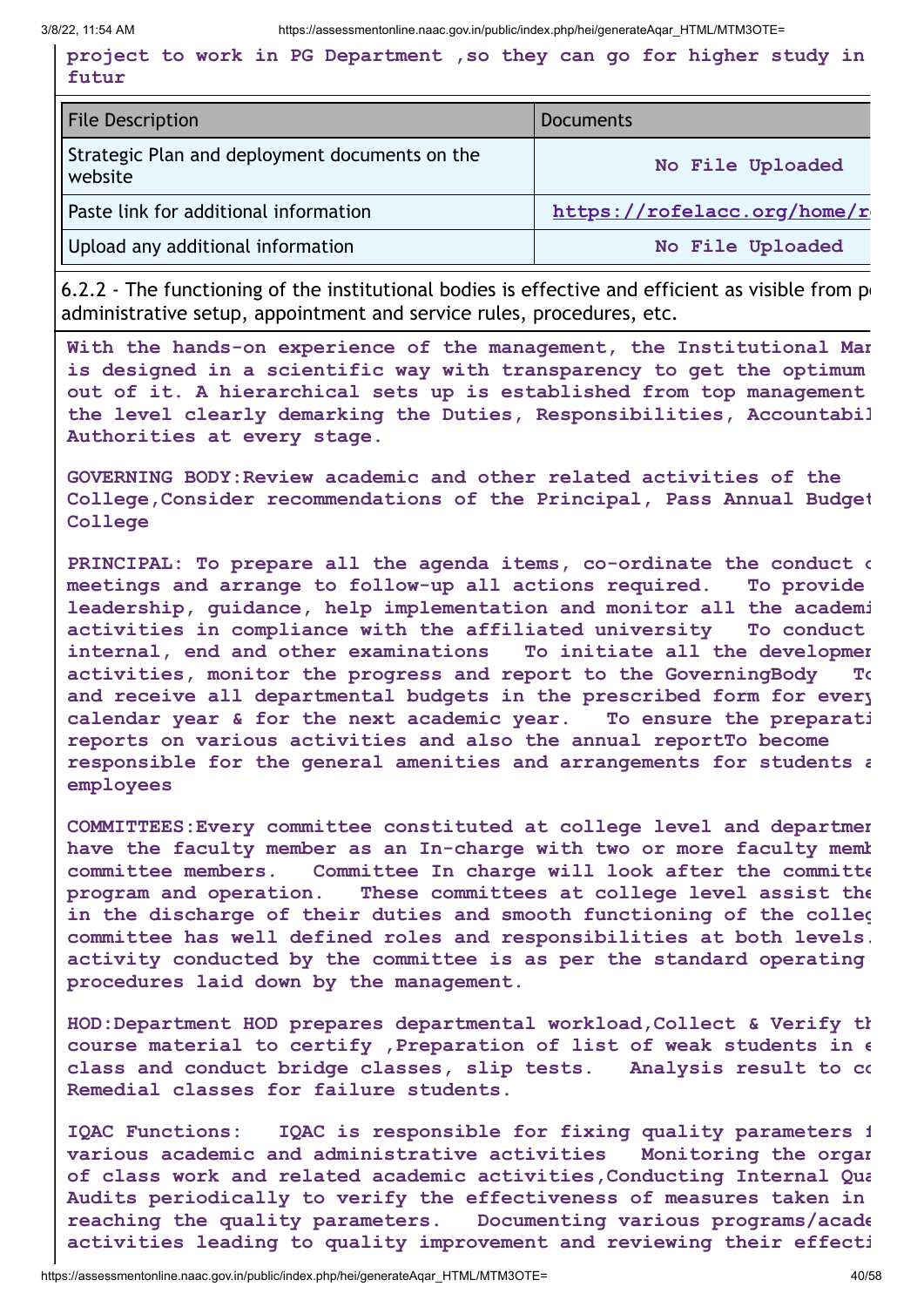**in quality improvement/ sustenance. Arranging Guest lecture, various etc...**

| <b>File Description</b>                       | <b>Documents</b> |
|-----------------------------------------------|------------------|
| Paste link for additional information         | <b>Nil</b>       |
| Link to Organogram of the institution webpage | Nil              |
| Upload any additional information             | View F           |

**6.2.3 - Implementation of e-governance in areas of operation Administration Finance and Accounts Student Admission and Support Examination**

**A. All of the above**

| <b>File Description</b>                                                                               | Document          |
|-------------------------------------------------------------------------------------------------------|-------------------|
| ERP (Enterprise Resource Planning)Document                                                            | <b>No</b><br>Uplo |
| Screen shots of user inter faces                                                                      | <b>View</b>       |
| Any additional information                                                                            | <b>No</b><br>Uplo |
| Details of implementation of e-governance in areas of operation, Administration<br>etc(Data Template) | <b>No</b><br>Uplo |

#### **6.3 - Faculty Empowerment Strategies**

6.3.1 - The institution has effective welfare measures for teaching and non- teaching staff

**The following measures are taken for the welfare of our rofel parivar**

**1. For Faculties:Hygiene, Water Cooler, Locker Facilities Maternity L increament, Apriciations and incentives, employee insurance etc.**

**2. for non teaching staff: Hygiene, Water Cooler, Locker Facilities, Maternity Leave, Festival Bonus, Medical Leave, Employee Insurance, C Leaves, Appreciation, Financial support to Supporting staff etc.**

**3. for our Rofelites:scholarship and freeship, Hygiene, Sanitary Napk Dispenser Machine for Girls , Water Cooler, T.V. in Girls Common Room Facility of Book Bank Library, Fees Payment of Economical backward St Cash Prize on getting higher marks, Appreciations on their achievemen Trophy on their achievements etc..**

| <b>File Description</b>               | Documents        |
|---------------------------------------|------------------|
| Paste link for additional information | Nil              |
| Upload any additional information     | No File Uploaded |

**6.3.2 - Number of teachers provided with financial support to attend conferences/ work and towards membership fee of professional bodies during the year**

**6.3.2.1 - Number of teachers provided with financial support to attend conferences/wor and towards membership fee of professional bodies during the year**

**0**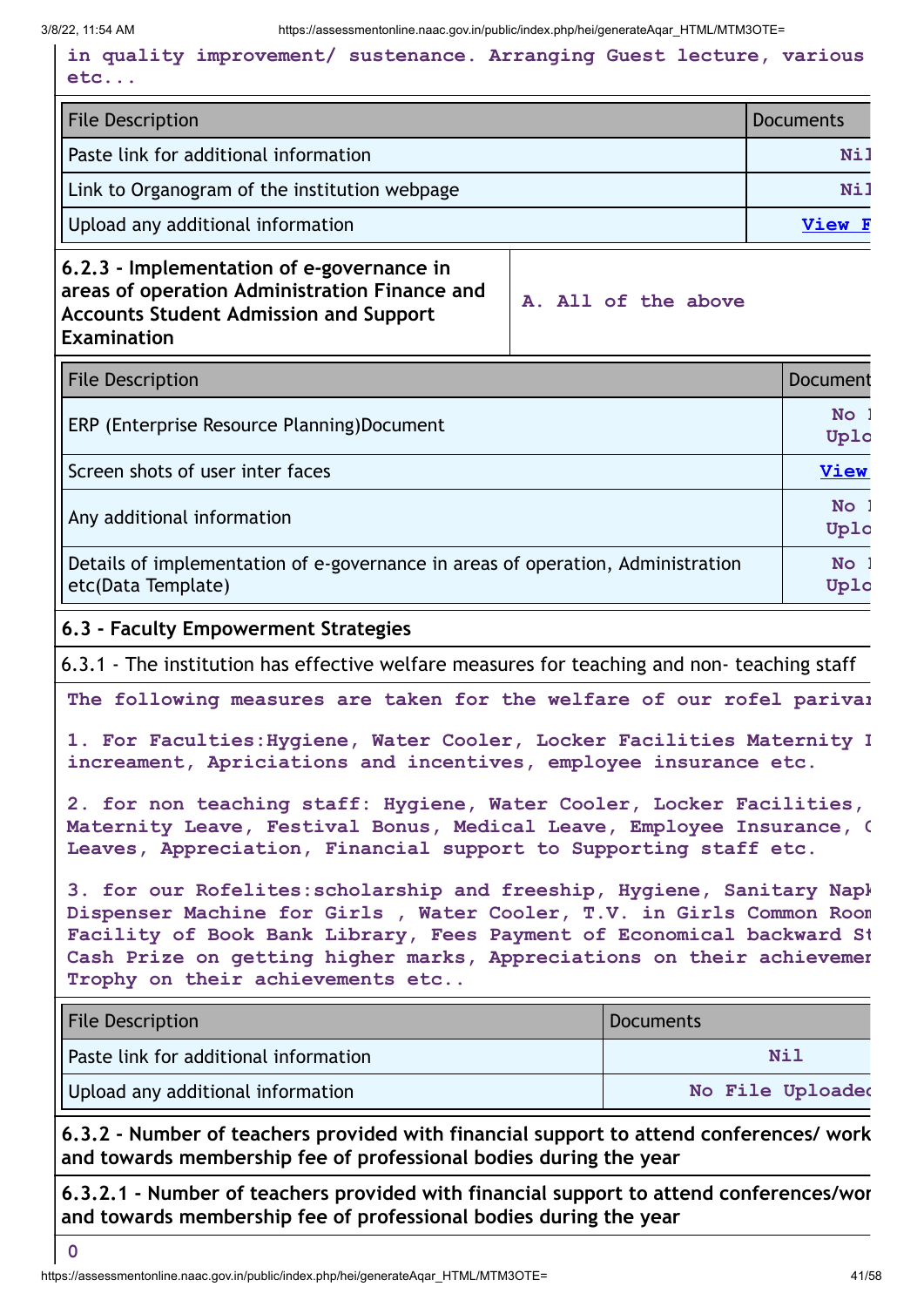| <b>File Description</b>                                                                                                    | <b>Docum</b> |
|----------------------------------------------------------------------------------------------------------------------------|--------------|
| Upload any additional information                                                                                          | No<br>Up1    |
| Details of teachers provided with financial support to attend conference, workshops<br>etc during the year (Data Template) | Viet         |

**6.3.3 - Number of professional development /administrative training programs organized institution for teaching and non-teaching staff during the year**

**6.3.3.1 - Total number of professional development /administrative training Programmes organized by the institution for teaching and non teaching staff during the year**

**0**

**3**

**File Description Doc** 

| Reports of the Human Resource Development Centres (UGCASC or other relevant centres).                                                                       | N<br>Ur |
|-------------------------------------------------------------------------------------------------------------------------------------------------------------|---------|
| Reports of Academic Staff College or similar centers                                                                                                        | Ur      |
| Upload any additional information                                                                                                                           | N<br>Ur |
| Details of professional development / administrative training Programmes organized by<br>the University for teaching and non teaching staff (Data Template) |         |

**6.3.4 - Number of teachers undergoing online/face-to-face Faculty development Program (FDP) during the year (Professional Development Programmes, Orientation / Induction Programmes, Refresher Course, Short Term Course etc.)**

**6.3.4.1 - Total number of teachers attending professional development Programmes viz. Orientation / Induction Programme, Refresher Course, Short Term Course during the yea**

| <b>File Description</b>                                                                              | Document          |
|------------------------------------------------------------------------------------------------------|-------------------|
| <b>IQAC</b> report summary                                                                           | <b>No</b><br>Uplc |
| Reports of the Human Resource Development Centres (UGCASC or other relevant<br>centers)              | No:<br>Uplc       |
| Upload any additional information                                                                    | <b>View</b>       |
| Details of teachers attending professional development programmes during the year<br>(Data Template) | View              |

6.3.5 - Institutions Performance Appraisal System for teaching and non- teaching staff

**A good performance management system works towards the improvement of overall organisational performance of teams and individuals for ensur achievements of the overall organisational mission and vision. An eff performance management system plays a crucial role in managing the organisation in an efficient manner.**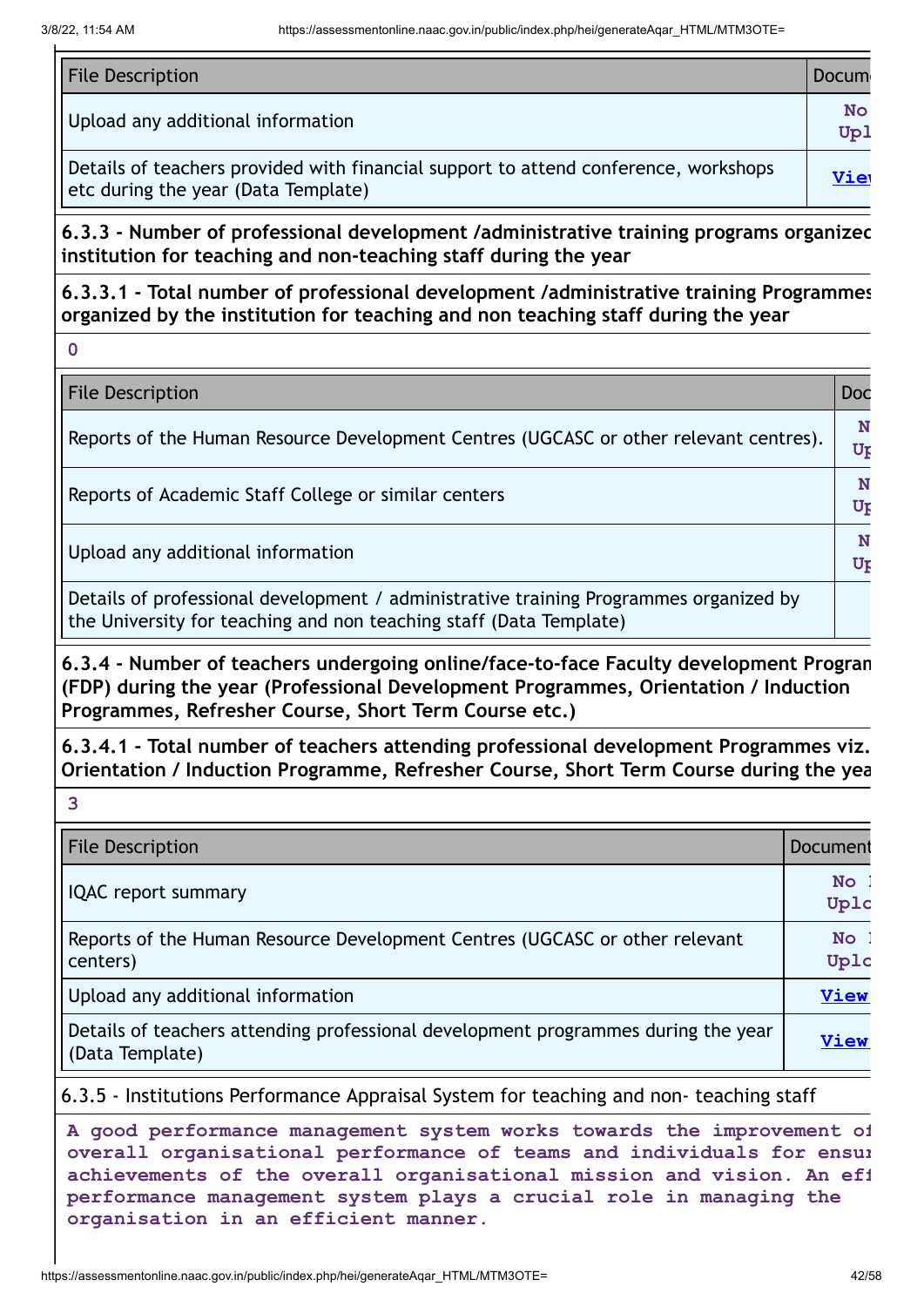**The performance of each employee is assessed annually after completio one year of service. The objective is not only to objectively evaluat performance as per established norms, but also to identify potential for improvement that can eventually lead to further progress and grow the employee.**

**The institute has performance appraisal system for both teaching and teaching staff. Supporting staff has been given festival bonus, medic leaves, appreciations, financial help as well. our institute believes Team work like a family. faculties extend their support to help our supporting staff in their medical emergency.**

**The institute undertakes a wide range of activities besides academics which faculty members are assigned additional duties and responsibili which are mostly voluntary. The Institute accords appropriate weighta these contributions in their overall assessment**

| <b>File Description</b>               | Documents        |
|---------------------------------------|------------------|
| Paste link for additional information | Nil              |
| Upload any additional information     | No File Uploaded |

#### **6.4 - Financial Management and Resource Mobilization**

6.4.1 - Institution conducts internal and external financial audits regularly Enumerate the va internal and external financial audits carried out during the year with the mechanism for set audit objections within a maximum of 200 words

**The Institution has established a mechanism for conducting internal a external audits on the financial transactions every year to ensure fi compliance.**

**Yes, the institute carries out internal and external audit every year annual basis. trust and government of Gujarat both conducts internal external audit by Chartered Account firms. management appoints intern auditor who conducts audit quarterly and report is place before trust the admin staff, principal co-ordinate with each other for smooth functioning of the audit. The audit reports are put forward to AGM fo further approval. All the data are audited on regular basis as per th and laws prevailing and done by the external authority Govt. of Gujar Auditing is done by the acknowledged members of Govt. of Gujarat. Aud documents properly managed and documented in the administration offic shown and external agencies as per their criteria evaluates it**

| <b>File Description</b>               | Documents        |
|---------------------------------------|------------------|
| Paste link for additional information | Nil              |
| Upload any additional information     | No File Uploaded |

**6.4.2 - Funds / Grants received from non-government bodies, individuals, philanthropers the year (not covered in Criterion III)**

**6.4.2.1 - Total Grants received from non-government bodies, individuals, Philanthropers the year (INR in Lakhs)**

**0**

https://assessmentonline.naac.gov.in/public/index.php/hei/generateAqar\_HTML/MTM3OTE= 43/58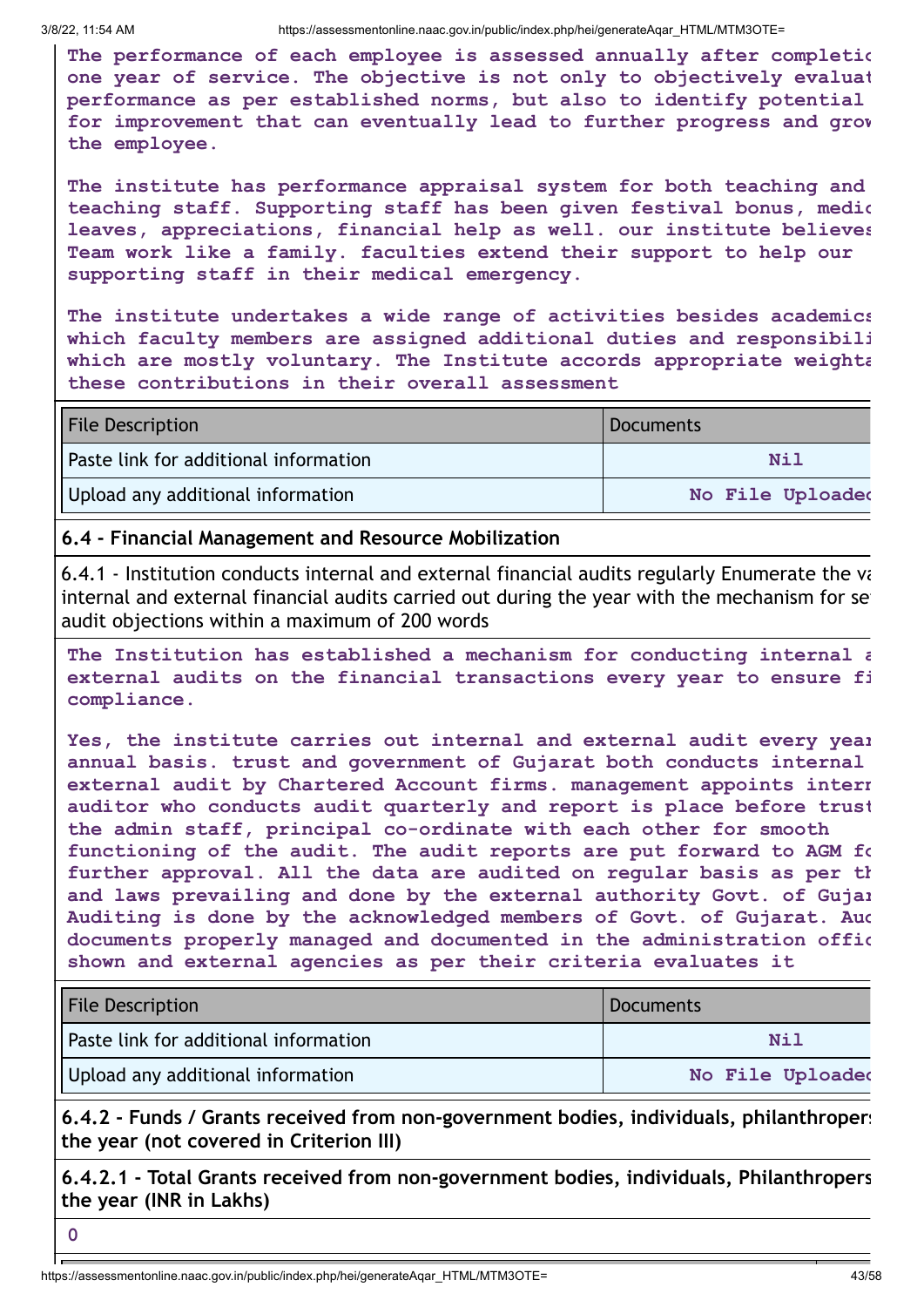| <b>File Description</b>                                                                                                              | Docun            |
|--------------------------------------------------------------------------------------------------------------------------------------|------------------|
| Annual statements of accounts                                                                                                        | <b>No</b><br>Up: |
| Any additional information                                                                                                           | No<br>Up.        |
| Details of Funds / Grants received from of the non-government bodies, individuals,<br>Philanthropers during the year (Data Template) | <b>No</b><br>Up: |

6.4.3 - Institutional strategies for mobilization of funds and the optimal utilization of resour

**. Sources of funds are as follows:**

**1.Fees: Fees charged as per the university and government norms from students of various granted.**

**2. Salary Grant: The College receives salary grant from the State Governmentof the Full Time Permanent teachers and nonteaching staff.**

**3.UGC Grants: Our College is under 2F and 12B as per UGC Act and Perm Affiliation of the University. in pervious years our institute did re some grants from UGC for infrastructure, research and learning.**

**Process:**

**1. The Principl andIQACmonitor the mobilization of funds and makes su the funds are spent for the purpose for which they have been allocate**

**2. Maintanance Committee takes care of the infrastructure and mend th furniture that needs repairing.**

**3. Regular Internal and External Audits has been done by CA of manage**

**4. Libraray committee looks after theresources in library are utilize optimally**

**5.To ensure the optimum utilization of resources, the Principal issue directions.**

**6..The Principal and IQAClooks after the proper utilization of classr Computer lb, Language lab and other learning sources like Bi-sag**

**7.quotations from vendors for the purchase of equipment, computers, b etc. are sought. The quotations are scrutinized b before a final dec is made based on parameters like pricing, quality, terms of service, The Principal and accounts department ensure that the expenditure lie within the allotted budget. The intervention of the management is sou case the expenditure exceeds the budget.**

| <b>File Description</b>               | Documents        |
|---------------------------------------|------------------|
| Paste link for additional information | Nil              |
| Upload any additional information     | No File Uploaded |

#### **6.5 - Internal Quality Assurance System**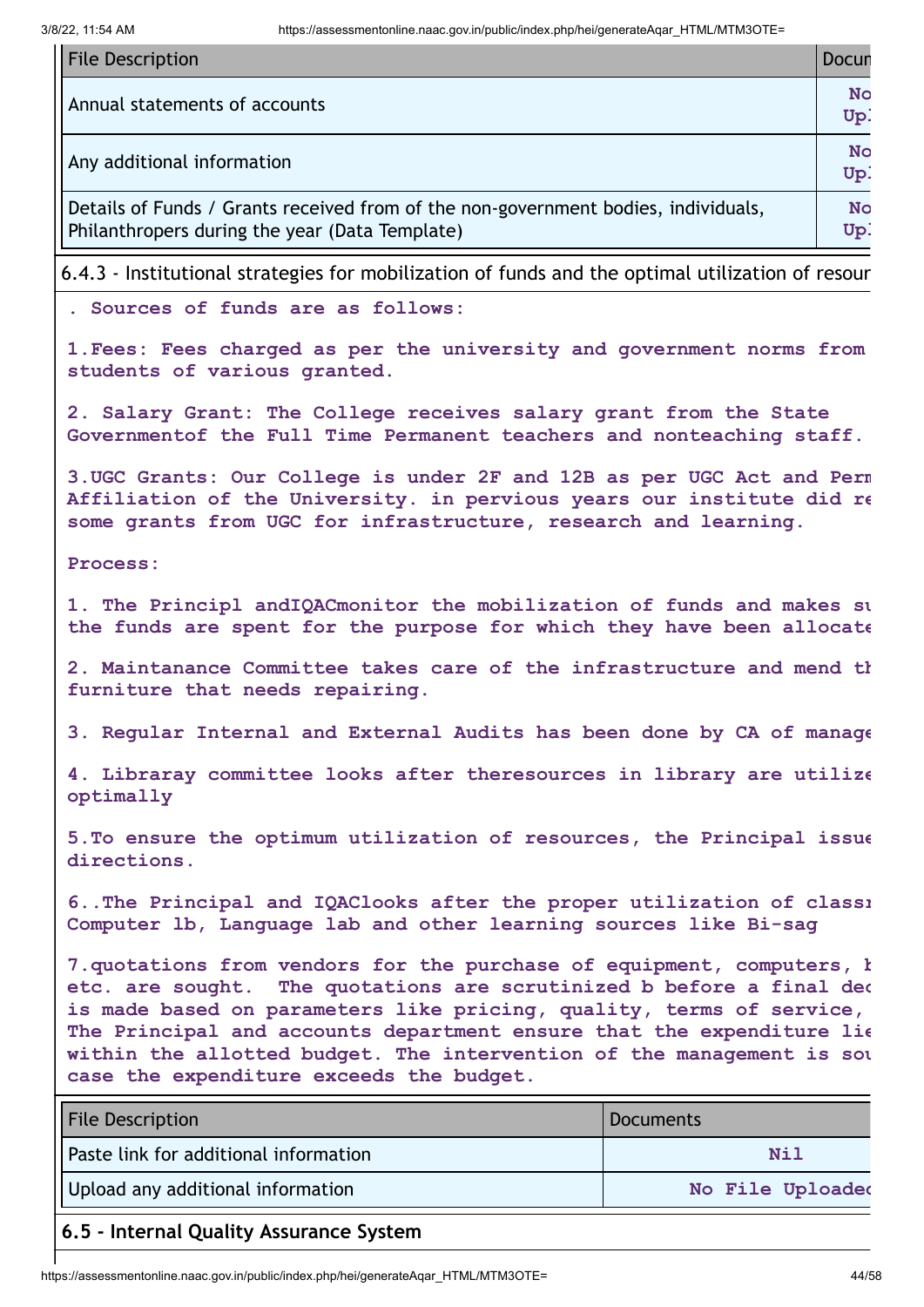6.5.1 - Internal Quality Assurance Cell (IQAC) has contributed significantly for institutionaliz quality assurance strategies and processes

**Rofel attempts to shape out the total quality person through a tirele focus on imparting quality education, through its innovative, compreh and flexible education policy. Its Internal Quality Assurance Cell (I carries out various activities that encompass all aspects of the Inst functioning. The IQAC was constituted on 17/07/2007. Since then, it h performing the following tasks on a regular basis.**

**1. Improvement in quality of teaching and research by regular inputs concerned based on feedback from students.**

**2. Providing inputs for best practices.**

**3. Providing inputs for Academic and Administrative Audit and analysi results for improvement in areas found weak.**

**4. Students and staff give their feedback and suggestions on teaching administrative performance through the Suggestion Box, IQAC with the Principal initiates the improvement as per the suggestions.**

**5. The IQAC has immensely contributed in the implementation of qualit assurance strategies and processes at all levels. The Institute IQAC regularly holds meetings too.**

**6. Following are the regular works done by IQAC:**

- **Annual Quality Assurance Report (AQAR)**
- **SSR Preparation.**
- **Stakeholder's feedback**
- **Action Taken Reports**
- **New Programmes initiation**
- **Extension Activities,**
- **Guest lectures**
- **GSIRF, NIRF, ARIIA, AISHE Etc.**

**(This year Our honourable Principal Dr. H.A. Desai is elected as the charge Vice Chancellor, so I QAC Plays a major role in College Duties**

**7. The IQAC under the guidance of Principal led efforts to the succes implementation of modern technology in the Institute's administrative functioning through ICT and alternative sources of energy, especially enhancement of solar power by 140 kW in the last five years. Automati admission, financial and examination processes, up gradation of Wi-Fi LAN facilities, have significantly contributed to an enhanced quality teaching-learning experience.**

**Link: https://rofelacc.org/home/iqac**

| <b>File Description</b>               | Documents                    |
|---------------------------------------|------------------------------|
| Paste link for additional information | https://rofelacc.org/home/ig |
| Upload any additional information     | <b>View File</b>             |

6.5.2 - The institution reviews its teaching learning process, structures  $\alpha$  methodologies of  $\alpha$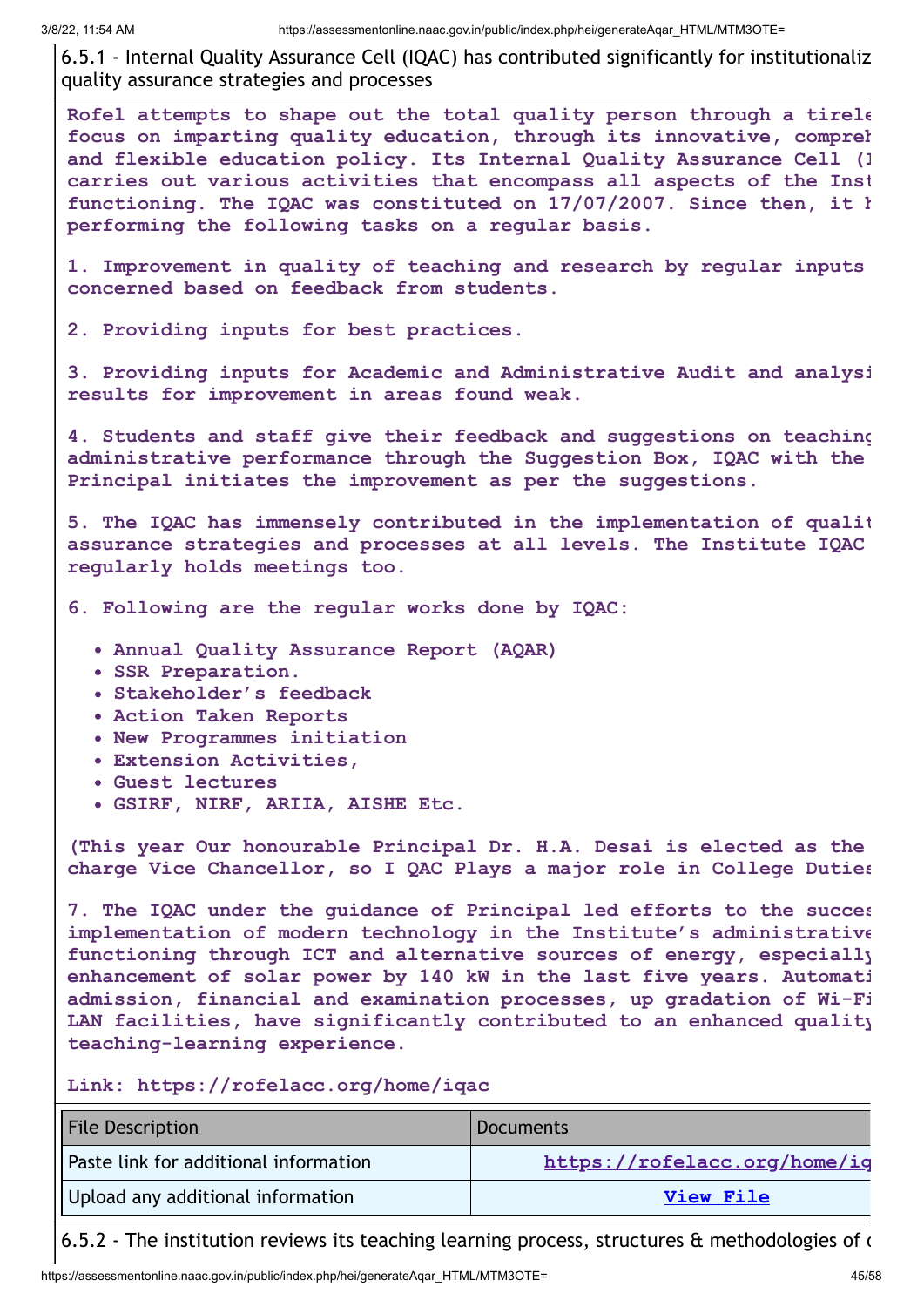and learning outcomes at periodic intervals through IQAC set up as per norms and recorded incremental improvement in various activities

**The IQAC continuously reviews and takes steps to improve the quality teaching-learning process. The Academic Calendar is prepared in advan displayed on college website.**

**All newly admitted students have to compulsorily attend the Orientati Programme, in which they are made aware of the philosophy, the unique the Education system, the teaching learning process, the system of continuous evaluation, compulsory core courses, various co- curricula activities, discipline and culture of the Institute. All students are given a guided tour of the campus and the various facilities.**

**Students are apprised of the Time-Table, Programme structure, syllabi courses before the semester commences.**

**Principal and Discipline Committee members make random visits to ensu smooth functioning of classes.**

**Various feedbacks are taken from stakeholders, teachers, alumni etc. Feedback is properly analysed and actions are taken.**

**Various Guest lectures are arranged for more knowledge of the subject Extension activities under NSS, NCC, Saptadhara, Women Cell, IPR is initiated.**

**Various MOU with MAA Foundation, Shaktimanch, G.B.Laddha and Co. for betterment of the students.**

**Quiz, Group discussion, Case Study, Sanskrit Gaurav Pariksha, Finishi School, SCOPE, GST, Tally Certificate course all these initiatives ar taken by IQAC with the guidance of Principal.**

**Academic Calendar: Based on the University Academic Calendar the Inst schedules the academic calendar well in advance at the start of the y**

**Preparation of lesson plan for each Semester: The lesson plan is prep**

**Evaluation of teachers by students: The institution has a feedback sy evaluate the teachers by students. The regular evaluation of the teac the students, feedback on teaching methodologies, course delivery, at strengths and weaknesses, difficulties faced in the subject give a cl idea about the problems faced by the students.**

**Student learning outcomes: The institute monitors the performance of students regularly.**

**Regular class tests and interactions, Midterm and continuous evaluati comprising of internal tests, assignments, group discussions, and sem presentations, Semester system of examination for all courses, Provid Question bank of various subjects to the students, Providing Lecture through an online portal, Timely Redressal of students' grievances, A 75% Attendance is compulsory in each semester, Extra classes for weak students to solve their problems.**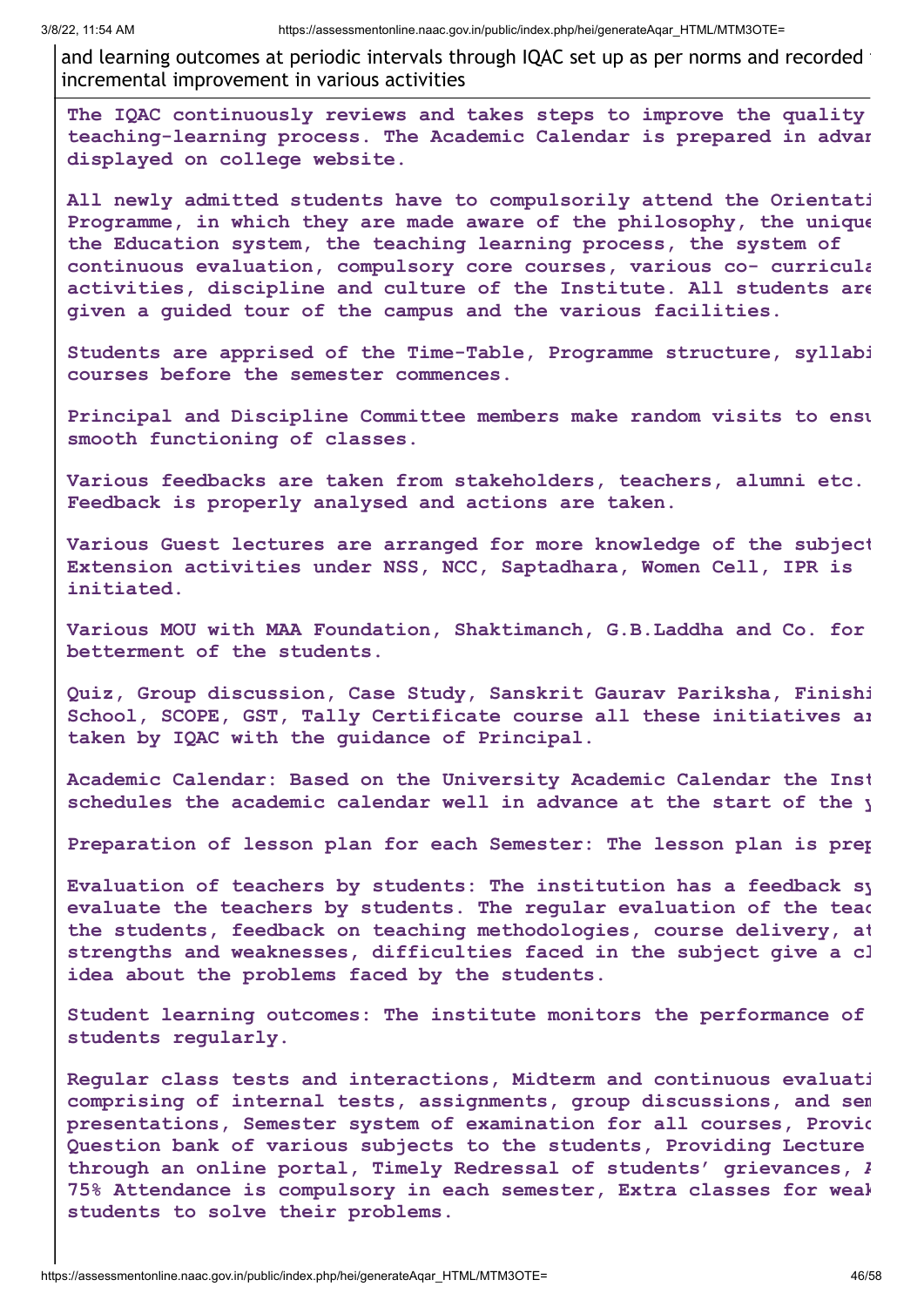**Students' result analysis: Institute has the provision of analysis of students' performance after the announcement of their semester result**

| <b>File Description</b>                                                                                                                                                                                                                                                                                                                                                                             | <b>Documents</b>               |  |
|-----------------------------------------------------------------------------------------------------------------------------------------------------------------------------------------------------------------------------------------------------------------------------------------------------------------------------------------------------------------------------------------------------|--------------------------------|--|
| <b>Paste link for additional information</b>                                                                                                                                                                                                                                                                                                                                                        | https://rofelacc.org/home/gall |  |
| Upload any additional information                                                                                                                                                                                                                                                                                                                                                                   | No File Uploaded               |  |
| 6.5.3 - Quality assurance initiatives of the<br>institution include: Regular meeting of Internal<br>Quality Assurance Cell (IQAC); Feedback<br>collected, analyzed and used for improvements<br>Collaborative quality initiatives with other<br>institution(s) Participation in NIRF any other<br>quality audit recognized by state, national or<br>international agencies (ISO Certification, NBA) | A. All of the above            |  |

| <b>File Description</b>                                                               | <b>Documents</b>        |
|---------------------------------------------------------------------------------------|-------------------------|
| Paste web link of Annual reports of Institution                                       | https://rofelacc.org/ho |
| Upload e-copies of the accreditations and certifications                              | View File               |
| Upload any additional information                                                     | No File Uploaded        |
| Upload details of Quality assurance initiatives of the<br>institution (Data Template) | No File Uploaded        |

#### **INSTITUTIONAL VALUES AND BEST PRACTICES**

#### **7.1 - Institutional Values and Social Responsibilities**

7.1.1 - Measures initiated by the Institution for the promotion of gender equity during the  $y_1$ 

**Rofel Shows gender sensitivity through various initiatives and action creating safe, Secure and healthy atmosphere in the campus. Sensitiza the students is done through special lectures and functions. Specific initiatives with respect to key areas are as follows:**

**Keeping the present societal scenario in mind the institution observe "At the end of the day, as stated by Jodi Rell"The goals are simple: and security". The institution accords utmost priority to the safety security of not only the students but also of the staff**

**Safety and security \***

**CCTV Surveillance system: CCTV has been set up in the campus, entry o unwanted element is monitored through these cameras. This system ensu that all Female staff, students can move freely in the campus and fee assure that they are secure at all the time in the campus . Security are available 24 hours.**

**I card- is compulsory for students so that unwanted elements can be a**

**Women cell also create gender awareness through different program. Se defence program is our regular activity. Various guest talks on women is organised. MOU has been signed with Shaktimanch for beauty care.**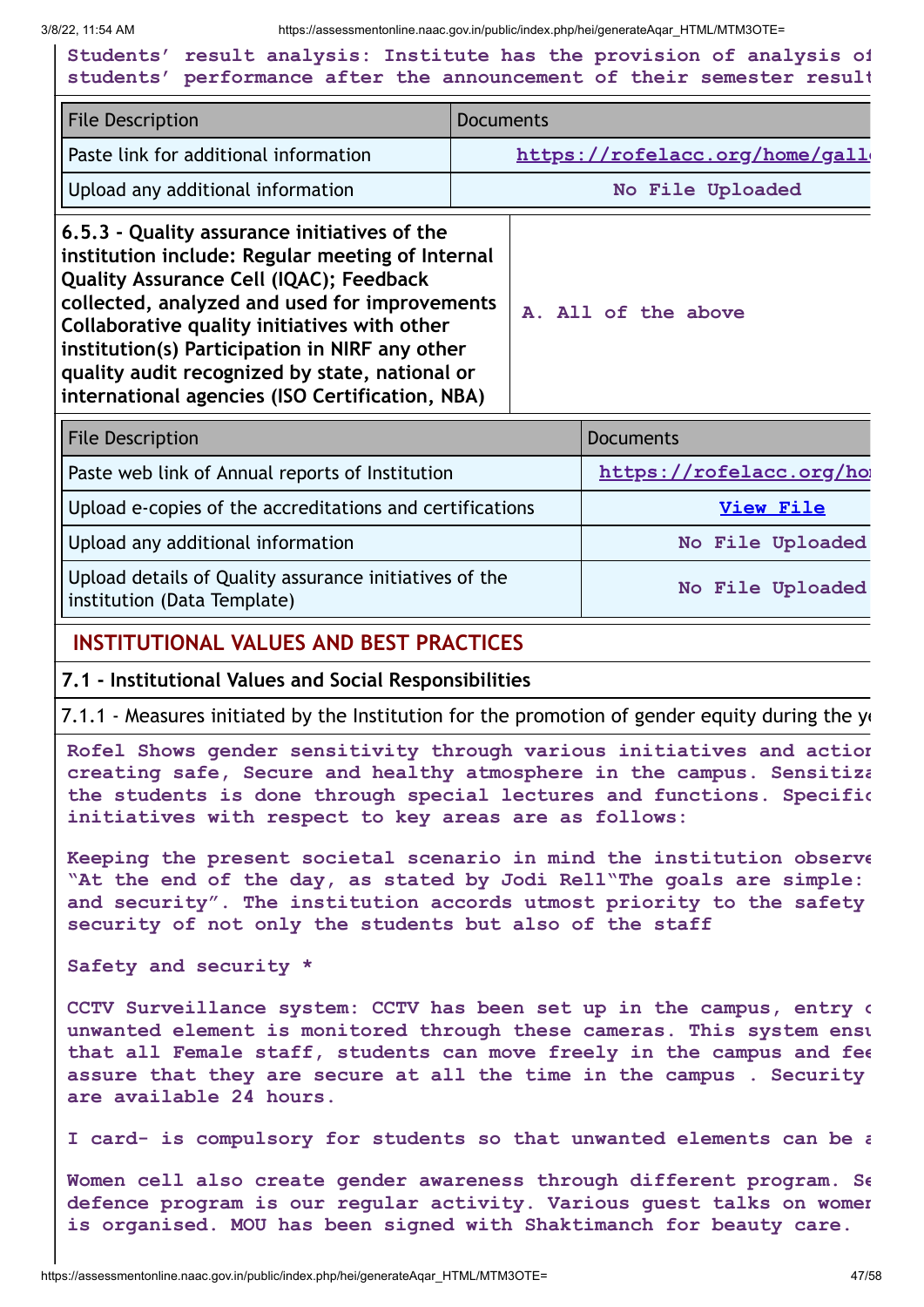**Every year Beauty care and cooking certificate course is organised.**

**Girl students are exempted from tuition fees. Anti –ragging, discipli committee and women development cell is active enough for smooth func of the institute.**

**All faculty officials are available both for boys and girls for solvi their problem any time without any appointment.**

**Psychological lab is active to solve any mental issue of the students**

**Separate girl's common room is created with facilities Tv, Sofa, Wash vending Machine, first aid box and newspapers.**

**University also ogranisedtraining programmes, seminars, workshops etc gender equity and sensitization which is attended by the students.**

**Beti Bachao, Beti Padhao is our regular projects. Celebrations of International Women's Day.**

**The institute has a policy of appreciating faculty without gender bia**

**To pursue this avowed objective, the college adopted 'Mentor – Mentee system as the first step towards confidence building among the studen Each faculty is assigned with specific number of students to cater to psychological and emotional needs.**

| <b>File Description</b>                                                                                                                                                                                                                             | <b>Documents</b>                |
|-----------------------------------------------------------------------------------------------------------------------------------------------------------------------------------------------------------------------------------------------------|---------------------------------|
| Annual gender sensitization action plan                                                                                                                                                                                                             | Nil                             |
| Specific facilities provided for women in terms<br>of:a. Safety and security b. Counseling c.<br>Common Rooms d. Day care center for young<br>children e. Any other relevant information                                                            | https://rofelacc.org/home/galle |
| 7.1.2 - The Institution has facilities for<br>alternate sources of energy and energy<br>conservation measures Solar energy<br>Biogas plant Wheeling to the Grid Sensor-<br>based energy conservation Use of LED bulbs/<br>power efficient equipment | B. Any 3 of the above           |

| <b>File Description</b>        | Documents        |
|--------------------------------|------------------|
| Geo tagged Photographs         | View File        |
| Any other relevant information | No File Uploaded |

7.1.3 - Describe the facilities in the Institution for the management of the following types of degradable and non-degradable waste (within 200 words) Solid waste management Liquid wa management Biomedical waste management E-waste management Waste recycling system H chemicals and radioactive waste management

**There are different types of wastes disposed in the college for which is a proper system functioning. The following wastes are being dispos the college:**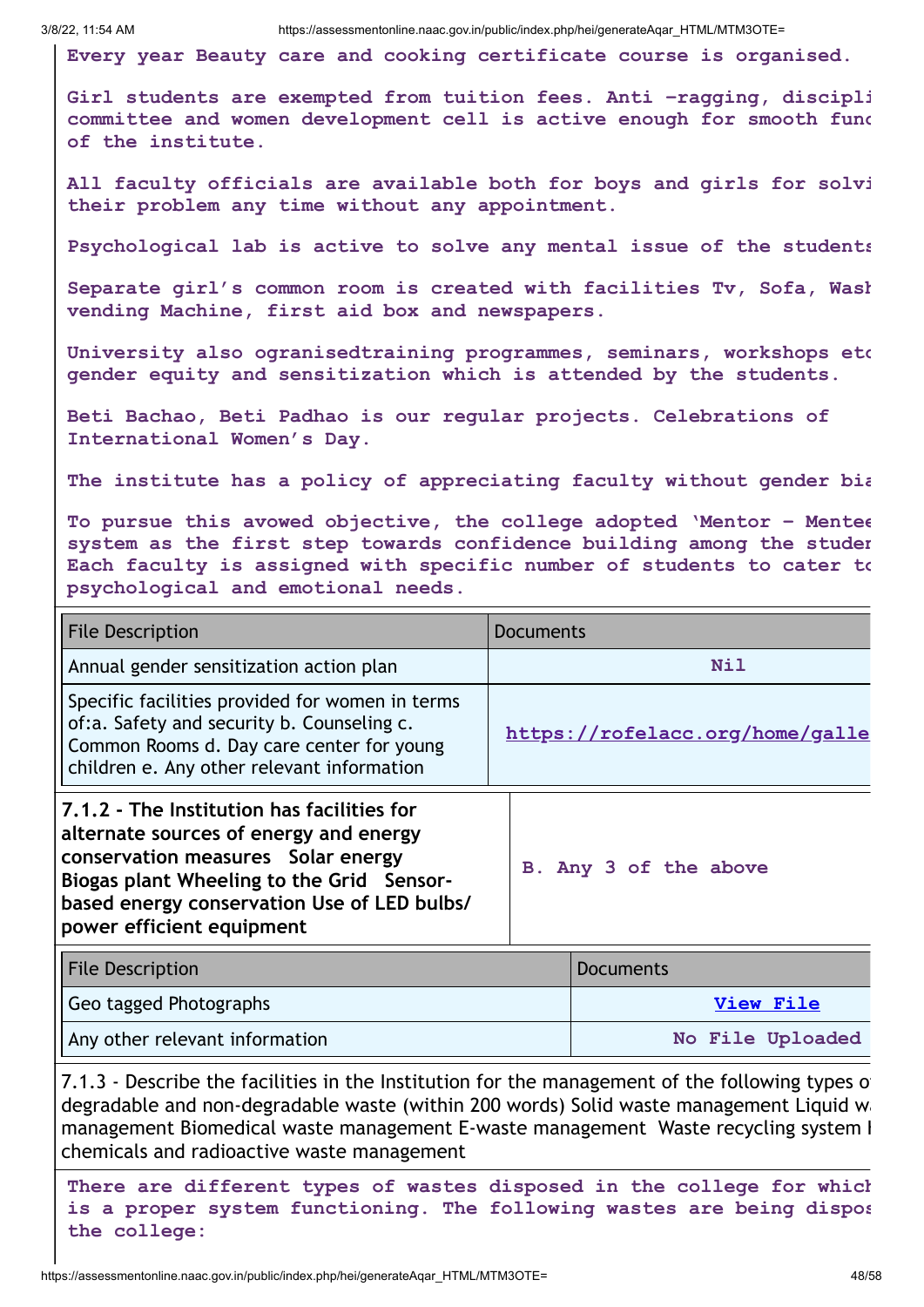**SOLID WASTE MANAGEMENT: There are two types of solid waste management college level, i.e., Dry waste and wet waste.**

**The solid waste is collected in two separate dustbins.**

**Dry is dumped in Dry waste dustbin and wet is collected in wet dustbi**

**Collected waste is accumulated and Municipal Corporation takes this w for disposal.**

**College even digs pit to receive waste so that compost can be prepare it.**

**NSS volunteers extend their service in this regard.**

**Dustbins are placed in classrooms and in corridors as well for promot cleanliness in students. Subject like Environmental studies is introd first year to make students aware of importance of our globe and prev it from pollution.**

**Lectures on environmental issues is organized. Cleanliness drives are conducted. No plastic is our institute's best practice.**

**Our volunteers prepared 3500 paper bag and distributed it in Vapi tow**

**MOU has been signed for recycling of old newspaper and old notebooks.**

**Liquid waste management: Since this college is Arts and commerce in discipline so there is no liquid waste or chemical waste generated he Waste water of RO plant is directed to use in watering the plants. Ef steps are taken to keep waste water away from usable water.**

**e-waste management: Students are made to understand the ill-effect of waste and its disposal in an eco-friendly way for safe environment. Periodically computer with outdated accessories are sold to other par for necessary disposal or recycling. A company namely "Eco Green Recy collects e-waste form our institute and recycle it.**

File Description **Doctor** Doctor Contract Contract Contract Contract Contract Contract Contract Contract Contract Contract Contract Contract Contract Contract Contract Contract Contract Contract Contract Contract Contract

Relevant documents like agreements / MoUs with Government and other approved agencies

Geo tagged photographs of the facilities

**7.1.4 - Water conservation facilities available in the Institution: Rain water harvesting Bore well /Open well recharge Construction of tanks and bunds Waste water recycling Maintenance of water bodies and distribution system in the campus**

**B. Any 3 of the above**

| <b>File Description</b>                           | Documents     |
|---------------------------------------------------|---------------|
| Geo tagged photographs / videos of the facilities | View File     |
| Any other relevant information                    | No File Uploa |

https://assessmentonline.naac.gov.in/public/index.php/hei/generateAqar\_HTML/MTM3OTE= 49/58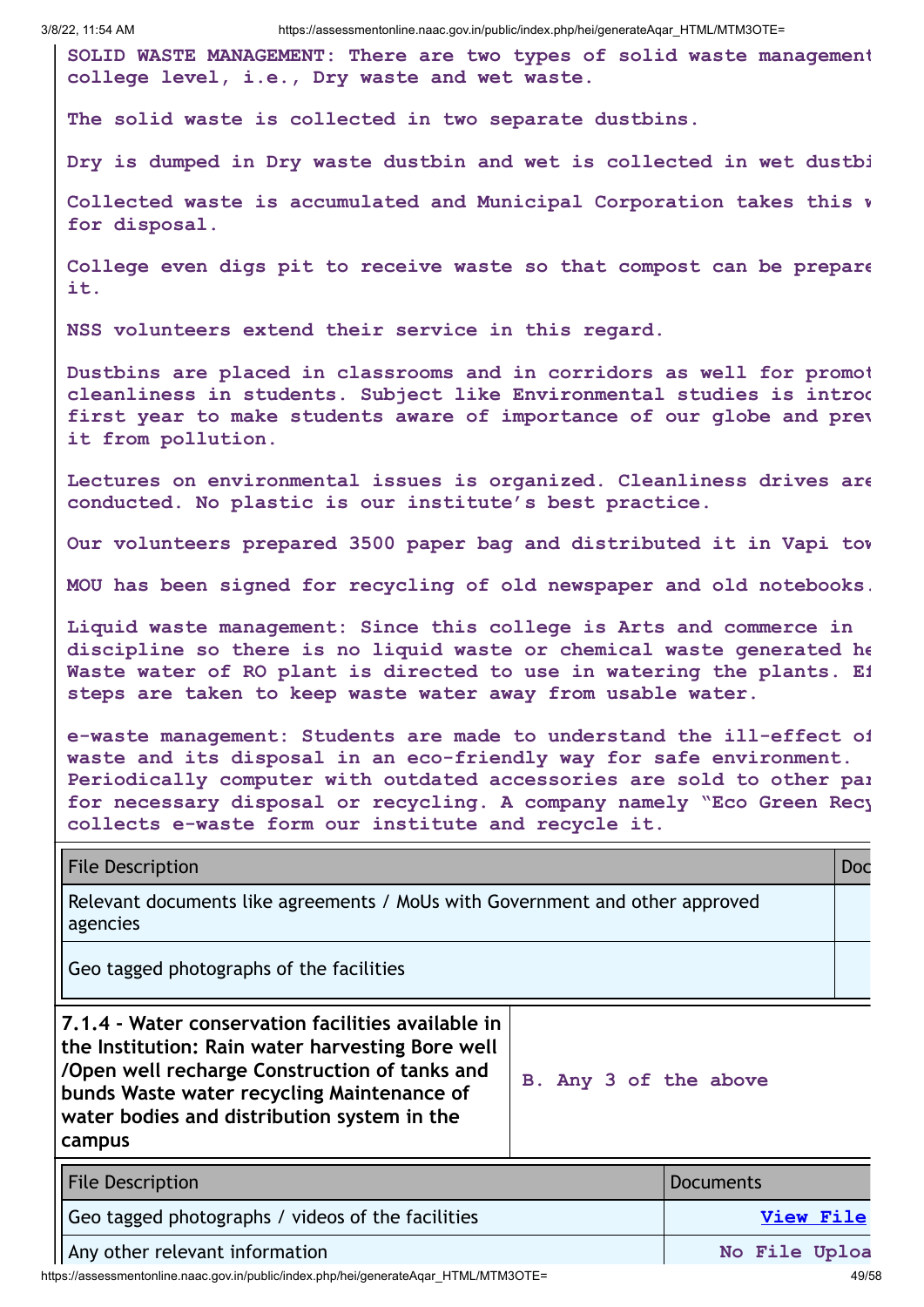| 7.1.5 - Green campus initiatives include                                                                                                                                                                                                                                                                                                                                                                                                                                                                                                                     |                       |                  |                |
|--------------------------------------------------------------------------------------------------------------------------------------------------------------------------------------------------------------------------------------------------------------------------------------------------------------------------------------------------------------------------------------------------------------------------------------------------------------------------------------------------------------------------------------------------------------|-----------------------|------------------|----------------|
| 7.1.5.1 - The institutional initiatives for<br>greening the campus are as follows:                                                                                                                                                                                                                                                                                                                                                                                                                                                                           |                       |                  |                |
| 1. Restricted entry of automobiles<br>2. Use of bicycles/ Battery-powered vehicles<br>3. Pedestrian-friendly pathways<br>4. Ban on use of plastic<br>5. Landscaping                                                                                                                                                                                                                                                                                                                                                                                          | B. Any 3 of the above |                  |                |
| <b>File Description</b>                                                                                                                                                                                                                                                                                                                                                                                                                                                                                                                                      |                       | <b>Documents</b> |                |
| Geo tagged photos / videos of the facilities                                                                                                                                                                                                                                                                                                                                                                                                                                                                                                                 |                       |                  | <b>View Fi</b> |
| Various policy documents / decisions circulated for implementation                                                                                                                                                                                                                                                                                                                                                                                                                                                                                           |                       |                  | <b>View Fi</b> |
| Any other relevant documents                                                                                                                                                                                                                                                                                                                                                                                                                                                                                                                                 |                       | No File Up!      |                |
| 7.1.6 - Quality audits on environment and energy are regularly undertaken by the instite                                                                                                                                                                                                                                                                                                                                                                                                                                                                     |                       |                  |                |
| 7.1.6.1 - The institutional environment and<br>energy initiatives are confirmed through the<br>following 1. Green audit 2. Energy audit<br>3. Environment audit 4. Clean and green campus<br>recognitions/awards 5. Beyond the campus<br>environmental promotional activities                                                                                                                                                                                                                                                                                | B. Any 3 of the above |                  |                |
| <b>File Description</b>                                                                                                                                                                                                                                                                                                                                                                                                                                                                                                                                      |                       |                  | Docun          |
| Reports on environment and energy audits submitted by the auditing agency                                                                                                                                                                                                                                                                                                                                                                                                                                                                                    |                       | <u>Vie</u>       |                |
| Certification by the auditing agency                                                                                                                                                                                                                                                                                                                                                                                                                                                                                                                         |                       |                  | <u>Vie</u>     |
| Certificates of the awards received                                                                                                                                                                                                                                                                                                                                                                                                                                                                                                                          |                       |                  | <u>Vie</u>     |
| Any other relevant information                                                                                                                                                                                                                                                                                                                                                                                                                                                                                                                               |                       |                  | <u>Vie</u>     |
| 7.1.7 - The Institution has disabled-friendly,<br>barrier free environment Built environment<br>with ramps/lifts for easy access to classrooms.<br>Disabled-friendly washrooms Signage including<br>tactile path, lights, display boards and signposts<br>Assistive technology and facilities for persons<br>with disabilities (Divyangjan) accessible<br>website, screen-reading software, mechanized<br>5. Provision for enquiry and<br>equipment<br>information : Human assistance, reader, scribe,<br>soft copies of reading material, screen<br>reading | B. Any 3 of the above |                  |                |
| <b>File Description</b>                                                                                                                                                                                                                                                                                                                                                                                                                                                                                                                                      |                       | <b>Documents</b> |                |
|                                                                                                                                                                                                                                                                                                                                                                                                                                                                                                                                                              |                       |                  |                |

| Il File Description                                                      | Documents  |
|--------------------------------------------------------------------------|------------|
| Geo tagged photographs / videos of the facilities                        | View F.    |
| Policy documents and information brochures on the support to be provided | No File Ur |
|                                                                          |            |

https://assessmentonline.naac.gov.in/public/index.php/hei/generateAqar\_HTML/MTM3OTE= 50/58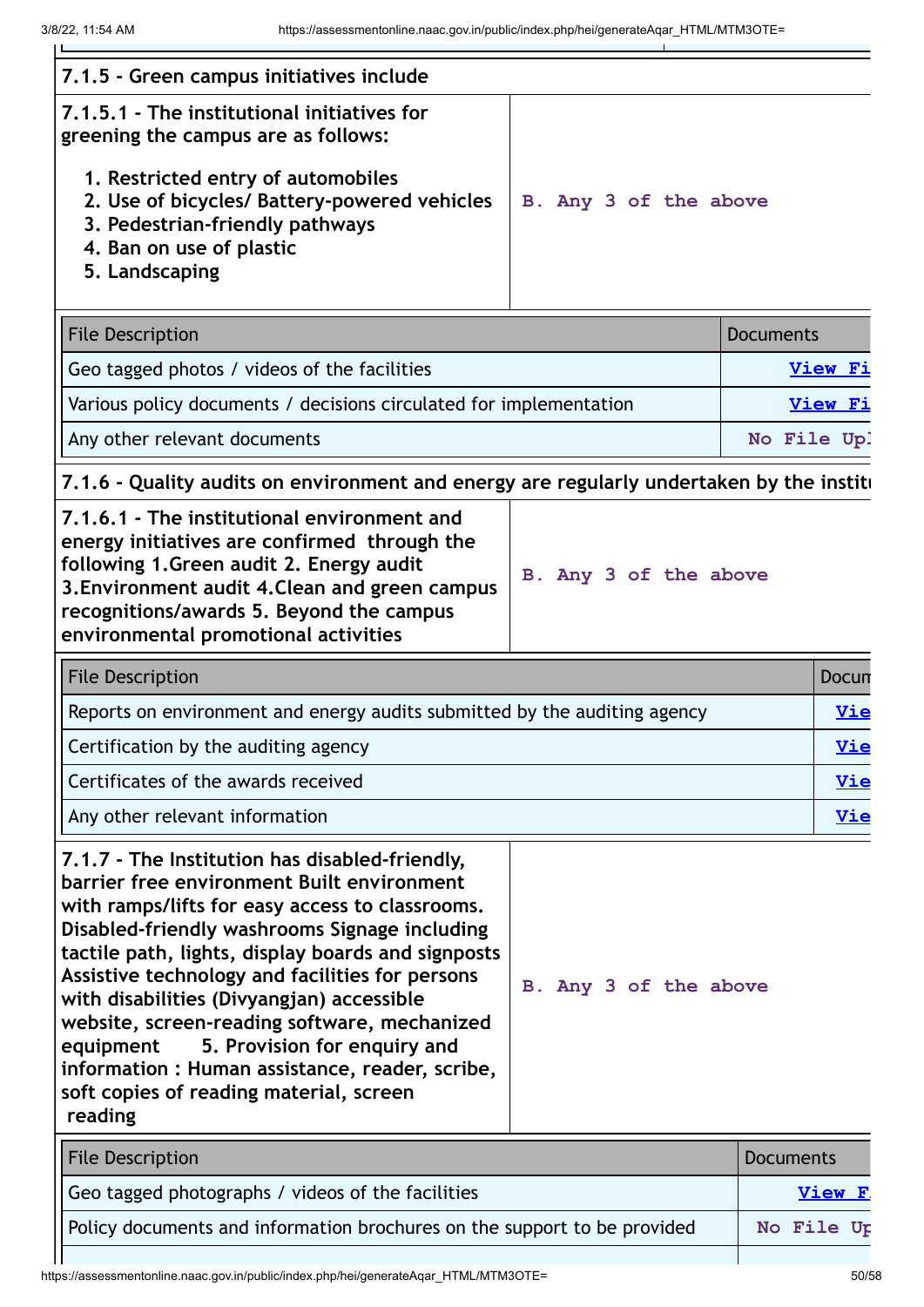| Details of the Software procured for providing the assistance | No File Up |
|---------------------------------------------------------------|------------|
| Any other relevant information                                | View F.    |

7.1.8 - Describe the Institutional efforts/initiatives in providing an inclusive environment i.e tolerance and harmony towards cultural, regional, linguistic, communal socioeconomic and diversities (within 200 words).

**The institute is proactively taking efforts in providing an inclusive environment. The initiatives are to promote better education, economi upliftment of the needy and setting communal harmony.**

**Excellence in promoting values like Patriotism, self-reliance, secula social service and culture.**

**Prayer- It has instilled confidence and discipline among students. Th participate in competitions also. "Sarvdharma prarthna" and "College inculcate sense of belonging and harmony among all.**

**As our institute has family kind of harmony among all, students can m principal and give their feedback orally. And as per feedback necessa action is taken.**

**Human Values:**

**At the outset of first year session, principal and senior faculties a the students to make them understand the vision and environment of co Emphasis is laid on the importance of discipline in life. They are ad to observe core values like truth, righteousness and healthy achievab goal.**

**NSS Programme Officers help students to multiple activities pertainin cyber crime awareness, fundraising for various natural calamities and the Blinds.**

**Spirit of patriotism is inculcated by celebrating 15th August, 26th J birth anniversaries of great national leaders as well as tribute on d anniversaries through competitions and motivational lectures. As a da practice students perform YOGA and PRAYER for mental and physical fit**

**To follow our tradition and to learn our rich culture; university has introduced courses in history, psychology and our ancient language Sa Students learn human values and ethics through Ramayana, Vedas, Upnis and Bhagwat Geeta as prescribed in their syllabus.**

**Institute publishes wall paper "SETU" fortnightly. Students show thei talent through creative writing, drawing, painting etc. It is conduct monitored by a coordinator and students. Students are encouraged to p their literary work like poem, article , essay in college magazine "D "Together we can"- our students proved with every activity, especiall bag making training and distributed to the surrounding community to s plastic.**

**We believe in unity in diversity that's why our students respect the different religion, language and culture. We greet and wish each othe different festivals and invite them to have a feast to get introduced ones culture to have amicable relations and to maintain the religious**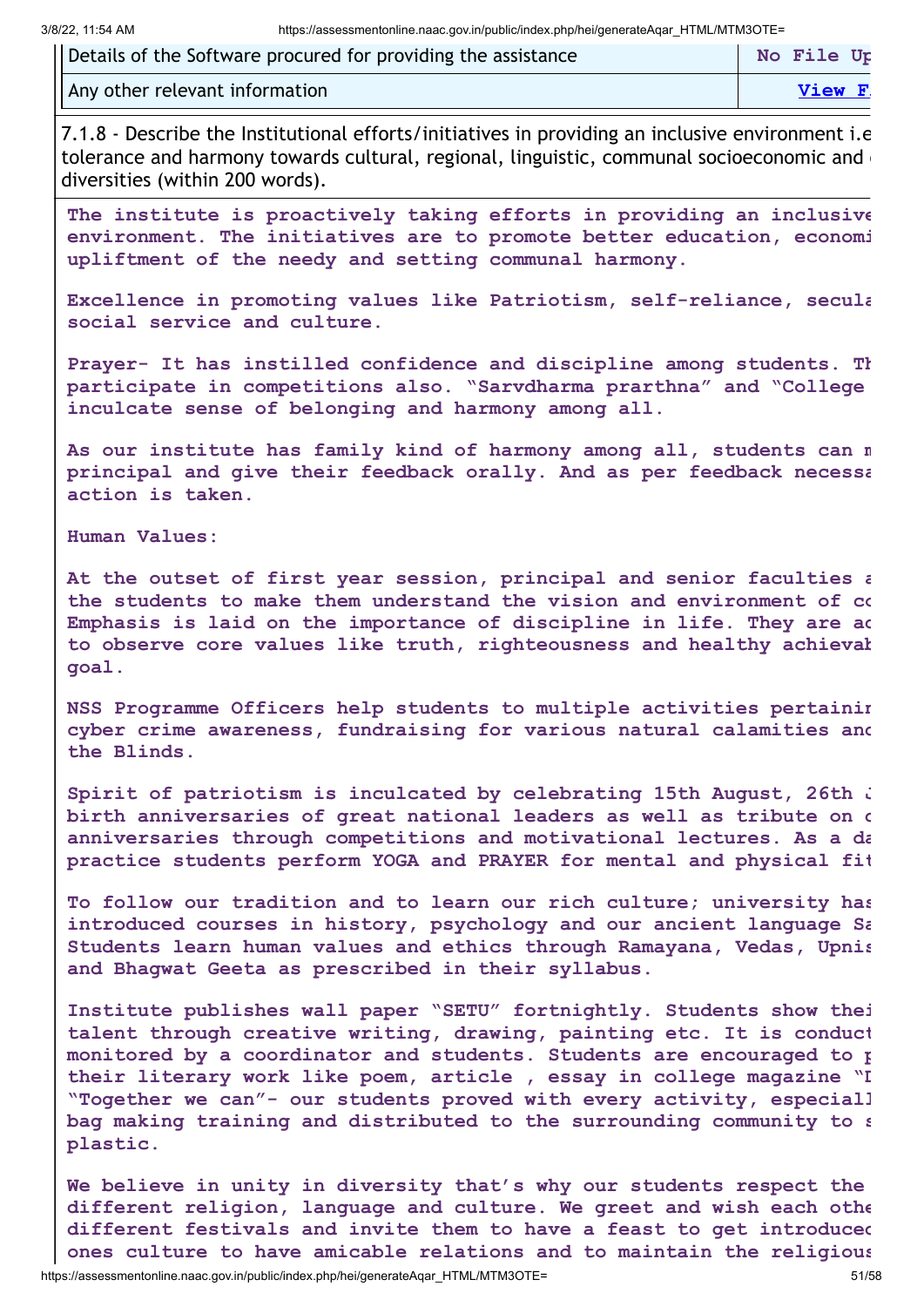|                                        | social and communal harmony. We have adopted villages under NSS that  |
|----------------------------------------|-----------------------------------------------------------------------|
|                                        | Namdha, Balitha for the upgradation of the those villages, Swachhata  |
|                                        | is our prime corner. We regularly organised Blood Donation, Rally, Cl |
| voting awareness, in surrounding area. |                                                                       |

| <b>File Description</b>                                                                                                             | Docun            |
|-------------------------------------------------------------------------------------------------------------------------------------|------------------|
| Supporting documents on the information provided (as reflected in the administrative<br>and academic activities of the Institution) | <b>No</b><br>Up. |
| Any other relevant information                                                                                                      | <b>Vie</b>       |

7.1.9 - Sensitization of students and employees of the Institution to the constitutional obliga values, rights, duties and responsibilities of citizens

**To Communicate and sensitize students to social issues and for their holistic development and to make them socially responsible, turning t classrooms into real life scene , we have active NSS wings, having 3 Units, 300 volunteers that conduct activities in villages -Balitha, N Manekpur, Kalai, Ambheti and Kaprada.**

**Awareness programmes are held like 'Beti bachao Betipadhao', Jandhan Voting Awareness, vyasanmukti, women empowerment rally to sensitize t students as well as the community.**

**To equip students with the knowledge, skill, and values that are nece for sustaining one's balance between a livelihood and life by providi effective, supportive, safe, accessible, and affordable learning environment. These elements are inculcated in the value system of the college community. The students are inspired by participating in vari programs on culture, traditions, values, duties, and responsibilities inviting prominent people. The institute conducted awareness programs ban on plastics, cleanliness, Swachh Bharat, etc. involving students.**

**To follow our tradition and to learn our rich culture; university has introduced courses in history, psychology and our ancient language Sa Students learn human values and ethics through Ramayana, Vedas, Upnis and Bhagwat Geeta as prescribed in their syllabus.**

**Through a compulsory course in Environment, students are taught on va environmental aspects and sustainability. NSS works through its vario activities like tree plantation, "Swachchha Bharat Internship", visit place for manure preparation based on solid waste management. Emphasi laid on "Rain harvesting Awareness" and "Cleanliness." We also initia have compost pit to prevent and use best of our environment.**

**Guest lectures and workshops are arranged by eminent personalities to deliver lectures on ethics, values, duties, and responsibilities and saving the environment. Ethical Values, rights, duties, and responsib of citizens are some of the topics that are enlisted in Elocution, de and class presentation.**

**Under Samudayik Sewa Dhara, a group of Students daily write good thou board.They play an important role in maintaining the code of conduct college and reporting any disciplinary issues to the committee member**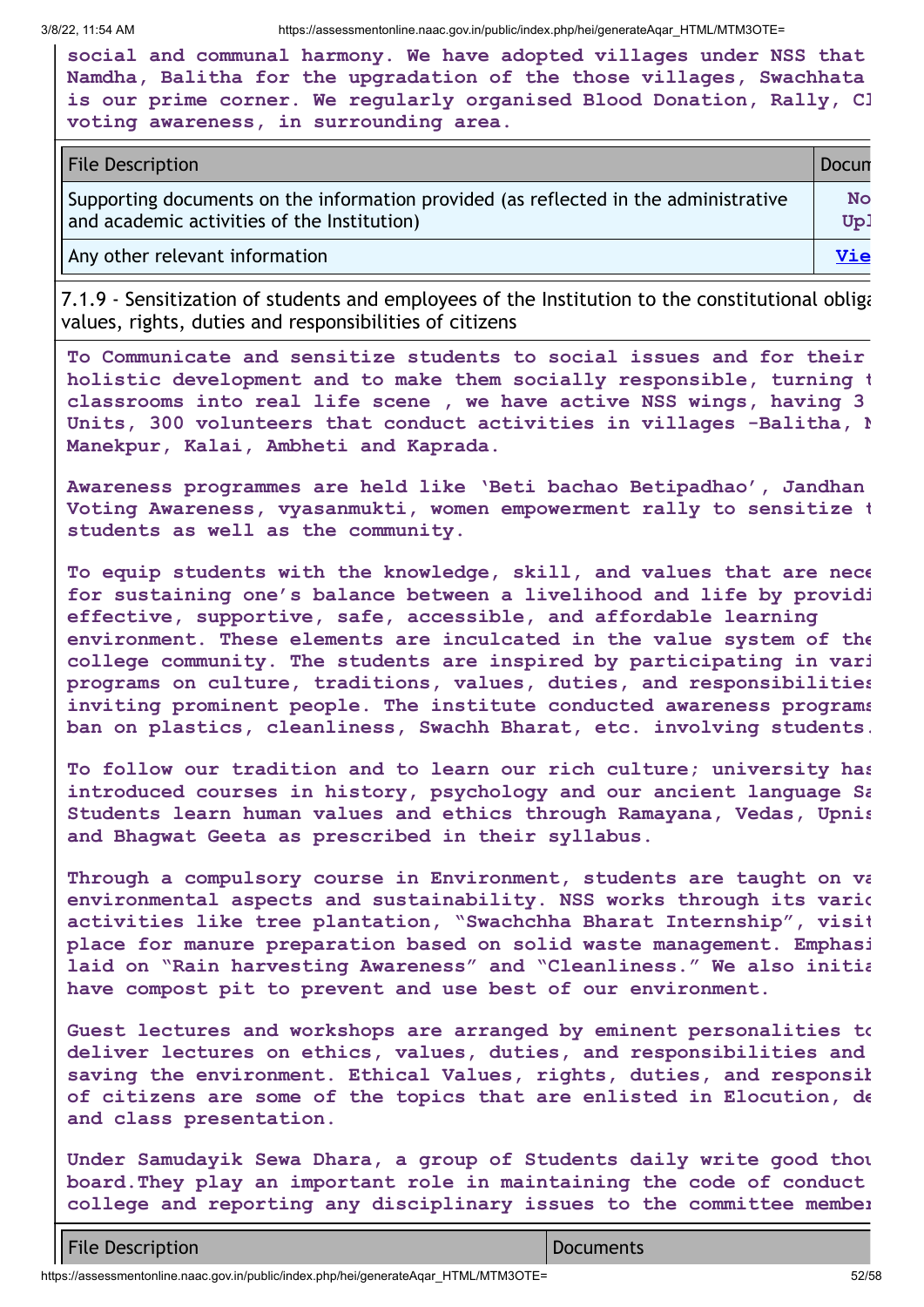| Details of activities that inculcate values; necessary to<br>render students in to responsible citizens                                                                                                                                                                                                                                                                                                                                                                                         | https://rofelacc.org/home/ |
|-------------------------------------------------------------------------------------------------------------------------------------------------------------------------------------------------------------------------------------------------------------------------------------------------------------------------------------------------------------------------------------------------------------------------------------------------------------------------------------------------|----------------------------|
| Any other relevant information                                                                                                                                                                                                                                                                                                                                                                                                                                                                  | Nil                        |
| 7.1.10 - The Institution has a prescribed code<br>of conduct for students, teachers,<br>administrators and other staff and conducts<br>periodic programmes in this regard. The Code<br>of Conduct is displayed on the website There is<br>a committee to monitor adherence to the Code<br>of Conduct Institution organizes professional<br>ethics programmes for students,<br>teachers, administrators and other staff<br>4.<br>Annual awareness programmes on Code of<br>Conduct are organized | B. Any 3 of the above      |

File Description **Domain Community Community** Community Community Community Community Community Do

Code of ethics policy document

Details of the monitoring committee composition and minutes of the committee meeting, number of programmes organized, reports on the various programs etc., in support of the claims **N Up**

Any other relevant information **N** 

7.1.11 - Institution celebrates / organizes national and international commemorative days,  $\epsilon$ and festivals

**National festivals play an important role in planting seed of Nationa and Patriotism among people of India. Our institution celebrates thes events with great enthusiasm to commemorate the ideology of nationali to pay tribute to our great National Leaders. The Faculty, Staff and Students of the institution all come together under one umbrella to celebrate these occasions and spread the message of Unity, Peace, Lov Happiness throughout.**

**Republic day- The institution celebrates Republic day on 26thJanuary year, commemorating the adoption of Indian constitution and spreading message that India is the largest democratic country in the world.The celebration includes the hoisting of national flag and spreading a wa message of nationalism in a speech by the Principal and honorable gue**

**Independence Day is celebrated every year on 15th of August, parades flag hoisting is organized and is celebrated to mark freedom of India institution encourages students to remember our national leaders and sacrifices.**

**Gandhi Jayanti is celebrated every year on 2ndOctober to understand t ideology of our great leader Mahatma Gandhi wherein pledge is taken b students and staff. In today's times we inspire students of our insti to follow the Gandhian ideologies of truth and nonviolence.**

**Up**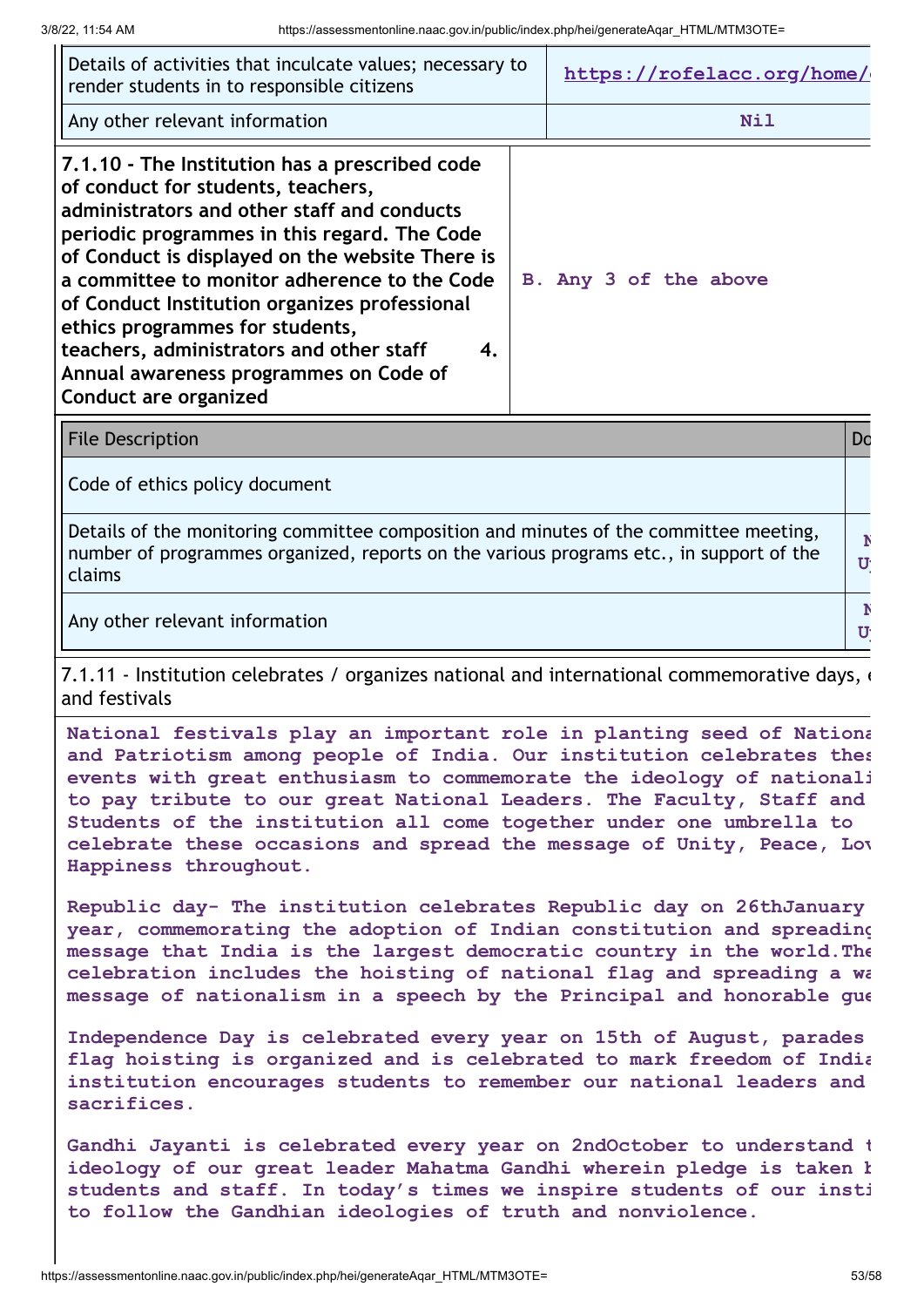**International Yoga day is celebrated on 21st June every year. The yog Instructor by Patanjali Yog Samiti and our Physical Instructororganiz yogaand make everyone aware on how Yoga embodies unity of mind and bo thought and action; restraint and fulfilment.**

**Voters Day is celebrated on 25th January wherein the students are giv awareness on their duties and rights as a loyal citizen.**

**apart from thesse, Shaheed Din, Varoious Birth and death anniversary national heroes such as Vivekananda, Sardar Patel is ceelbrated. Karg is celebrated with various activities. Prakram Day in memory of Subhashvchnadra Bose is celebrated.**

**various competitons like essay, elocution, Patriotic song, Drawing, B is organised.**

**Woman's day, national Traffic safety day, Constitutional Day, is cele and organised by NSS Volunteers andNCC cadets along with staff, princ and other students.**

| <b>File Description</b>                                                                      | <b>Documents</b> |
|----------------------------------------------------------------------------------------------|------------------|
| Annual report of the celebrations and commemorative events for the last (During<br>the year) | No F<br>Uploa    |
| Geo tagged photographs of some of the events                                                 | <b>View</b>      |
| Any other relevant information                                                               | No F<br>Uploa    |

#### **7.2 - Best Practices**

7.2.1 - Describe two best practices successfully implemented by the Institution as per NAAC provided in the Manual.

**Title of practice: "Yes! Women Can" OBJECTIVE OF THE PRACTICE: Discrimination of women is rampant in almost all walks of life. Prope education plays an instrumental role in transforming the society to m challenges of fast changing world. Getting women educated as well as empowered for the betterment of society. Our institute has a distinct vision for women education right from its establishment. Many of the families were not allowing their girls to go distant places for educa To resolve this issue, ROFEL Trust embarked on its noble vision to em and enhance the status of girls. Our institute has given a platform t girls who aspire to have higher education at their home town. Since l Rofel provides an opportunity to shape their career and give them con of 'YES! Women Can" instead of "Women May". Since its inception ratio girl students has been increasing every year and they are coming from 80 villages. Our institute has more than 60 girl students. Our colleg been making all-out effort to accomplish this goal among the students enlightening the following values: Raise the confidence level of the students She should be aware of her status in all spheres. She must r her capacity to resolve problems. She should be able to understand th knowledge and experience for a gender-neutral society. : Economic dis dependence and deprived of availing opportunities to get them educate reduced women to a secondary role. Over the years they have been vict socially retrogressive practices like dowry, Illiteracy, female foeti**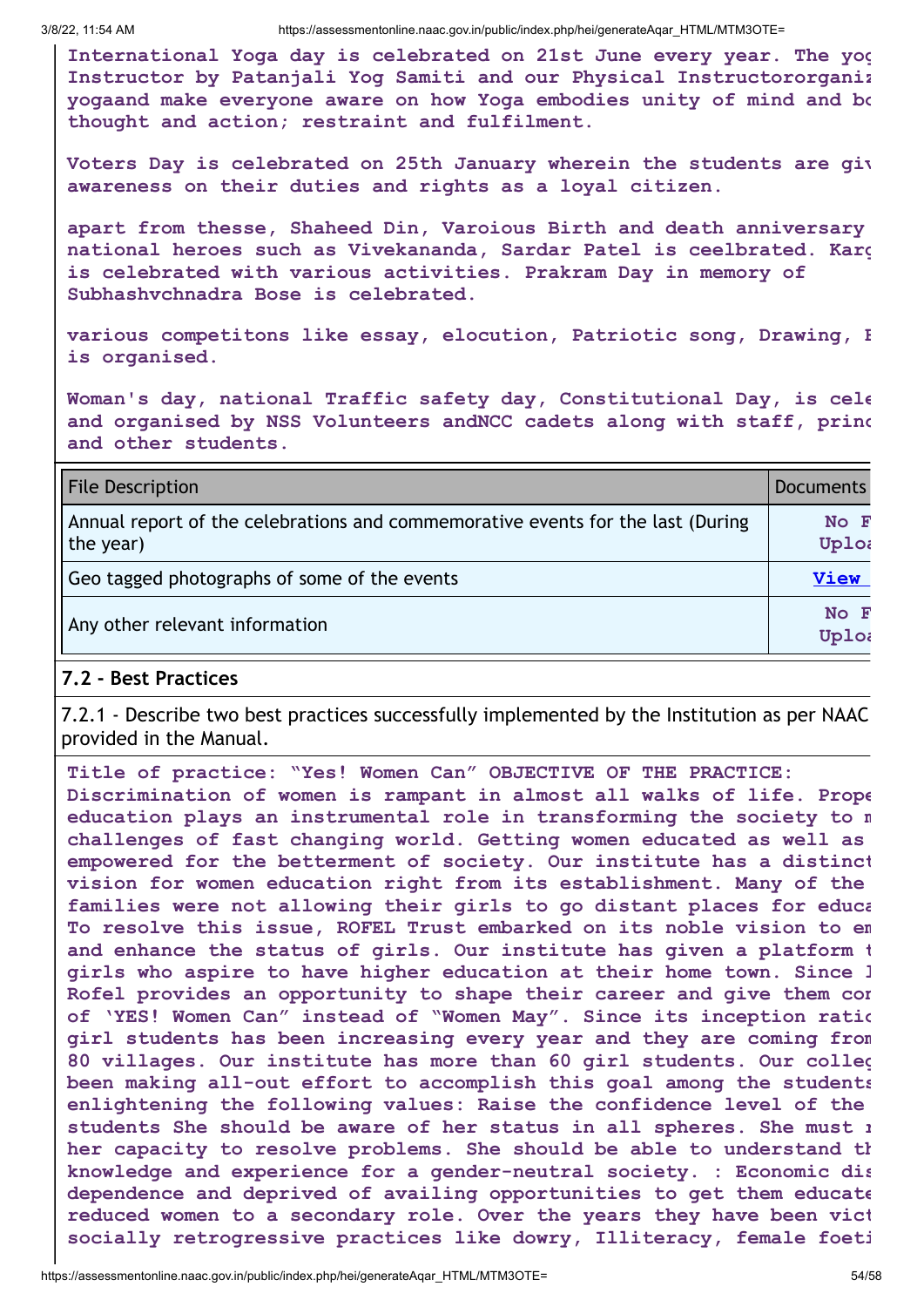**child marriage, domestic violence, sexual harassment at workplace etc Illiteracy is central to all these problems. Hence, empowering women education and skill development can only bring them at par with men. society must realize the potential of women, who can be an asset to t family and the society at large. Still women lag behind in many areas calls for an awareness of their potential, legal rights, social econo status to overcome gender discrimination. THE PRACTICE: Hard realitie at the helplessness of women. They were unequal in property right, ed and choice of work. Slowly situation is looking up and women's libera playing a vital role in emancipating them from the shackle of dark da late, series of measures and legal right have been taken by the succe governments. Women have made their presence strongly felt in all fiel Still bold steps are needed to uplift women to a desirable, respectfu height. In order to achieve these Objectives College- Women Cell unde dynamic guidance of lady principal has carried out following activiti Certificate courses of Beauty care Cooking (by Shaktimanch), self-def are regularly held to make them self-employed. Since long our institu organizes Mehendi and hair style competition for girl students. These activities provide our girl students an opportunity to get self-emplo Brilliant presentation of Garba and Dance at college and inter colleg level, achieving presentation skill to kill stage fear and also devel team spirit. Poster presentation, slogan, Elocution and essay writing various women issues bring out their creativity and public speaking confidence. Larger participation of girl in every activities. Organiz guest lecture and talk for various legal, health career related prosp We celebrate women's day by various activities including Blood donati camp. Overall development through active participation in NSS, NCC activities. air style HIGHER EDUCATION AND ROLE OF WOMEN In contempor world women encounter number of issues and challenges in all walks of The central concern is to establish a gender neutral society.**

**Title of the practice: "Plastic and pollution free clean campus" On t occasion of the 150th birth anniversary of Mahatma Gandhi, India also single use plastic items on 2ndOctober, 2019 including plastic bags, cups, plates, small bottles and certain types of sachets. Our college been making all possible efforts for the last 5 year to educate stude become aware of plastic waste, pollution and hazard to the ecosystem. the students and other stakeholder must be aware of plastic pollution must know ways and means of facing and resolving this problem. They m develop attitude to cope up with this challenges. They must have prop understanding of this menace and how to propagate the idea of meeting potent problem. Students should start from self-first. 1. Plastic pol is the accumulation of plastic objects and particles (plastic bottles in the earth's environment that adversely affects wildlife, habitat environment and human beings. So, college has realized the grave consequences of plastic and environmental pollution. Innovations arou singleuse packaging are a necessary component of achievement of a "Gr campus". THE PRACTICE: The college has been striving hard to achieve goal through following activities: Debates, essay, poster making comp on important occasions to focus on cleanliness, pollution-free campus no plastic and establish eco-friendly environment, heavy plantations. Campaign for plasticfree campus. Our students prepare paper bag from newspapers and distribute those handmade paper bag to retailers of Va With the help of INNER WHEEL CLUB OF VAPI, students prepare cloth bag distributed it for social welfare. With the support of GIANTS GROUP O**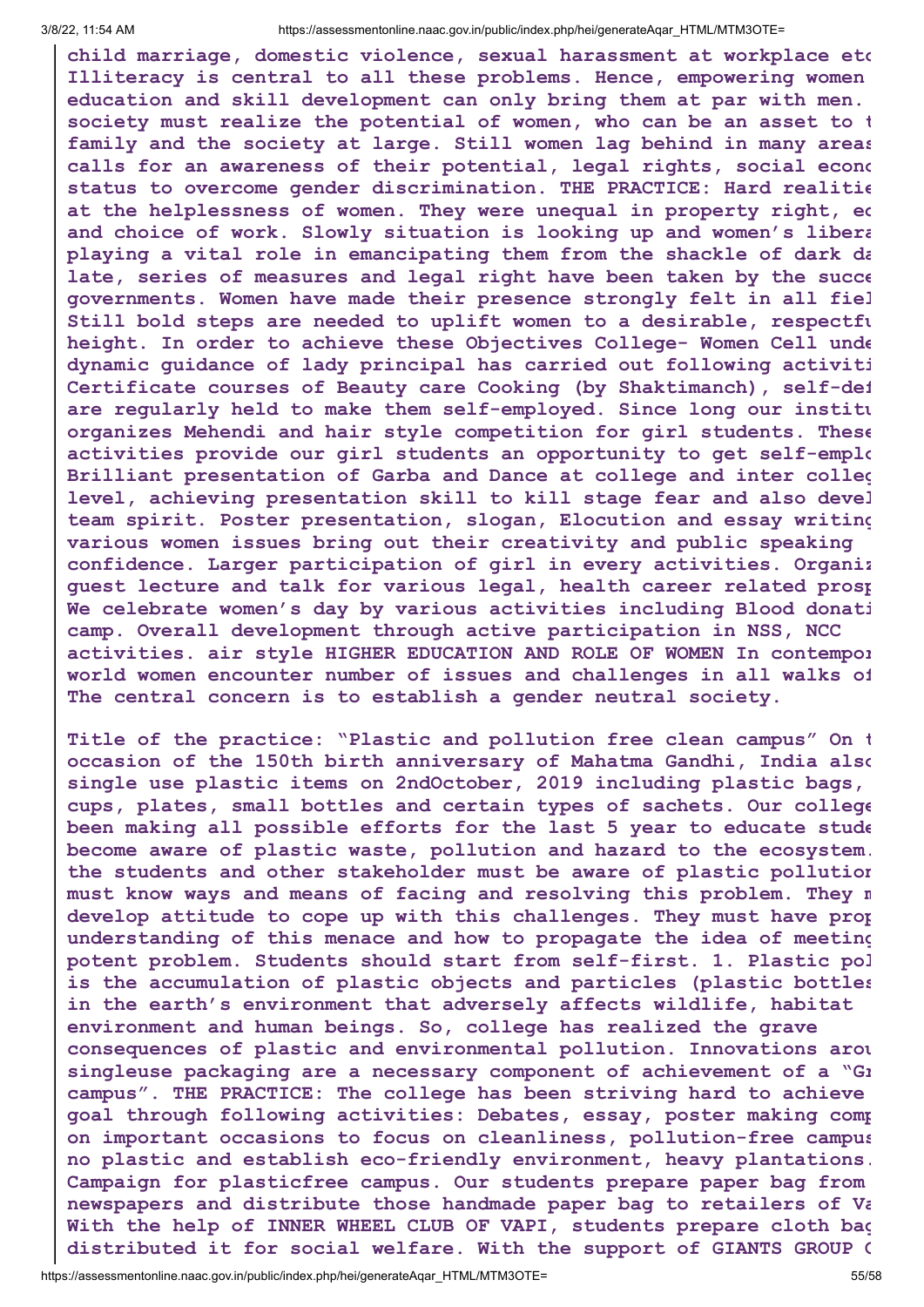**our students undertake beach cleaning drive. NSS volunteer also did a for no plastic. With the help of Vapi municipality, our Volunteers di to door campaign for no plastic awareness, appreciated vendors who ar using plastic bags. Visiting villages –Namdha, Kaparada, Manekpur, Ka and Balitha and adjoining areas to spread the message of "no single-u plastic" and save the environment through "green" initiatives. Compos making Training Guest lectures on environment related issues. To make students aware of our environment, we teach 'Environmental studies' a compulsory subject in first year. Students take oath for 'Cleanliness 'say no plastic' on the day of Gandhi Jayanti Celebration. Our studen unique survey of 'Tree census' and 'Traffic survey' Smt. Vijayaben Pa from INNER WHEEL CLUB OF VAPI gave training to our NSS volunteers for paper bag from newspapers. The striking feature of this training was distribution of 520 paper bags among the different shops of Vapi town our regular practice for last 4 years. A definite step towards plasti alternatives and innovation. We have taken the project of municipalit SWACHHATA summer internship 2.0, in which visited cleanliness dry, Dr wet garbage, wet garbage fertilizer mechanism is main focus. We also compost pit.**

| <b>File Description</b>                     | Documents                     |
|---------------------------------------------|-------------------------------|
| Best practices in the Institutional website | https://rofelacc.org/home/gal |
| Any other relevant information              | Nil                           |

#### **7.3 - Institutional Distinctiveness**

7.3.1 - Portray the performance of the Institution in one area distinctive to its priority and t within 200 words

**Repayto society and Environment: Giving Education and producing since citizens are the main motto of Rofel Trust.we believe in high standar academic, professional, and societal performance. We believe that col life is not all about academics, games, culture, fun and being social aware of our society and environment.We provide an opportunity to eve student to contribute to make the society in which they live a better and to grow as better individuals.our prime corner is to develop soci resonsibilities and social values to be inculcate within our students believe in developing 4Qs.Intelligence Quotient (IQ), Creative Quotie (CQ), Emotional Quotient (EQ), Social Quotient (SQ)**

**The chief motto of education is to turn the mirror into the windows. or 'AND' equally pronounced but the meaning is different, the first o to finished, and other one is to join. Rofel believe in joining hand society and Environment. its a high time to repay the debt of sociaty iur surroundings.**

**Several committees are formed to carry out the duties towards society Theinduction program gives the freshersan insight into the institute' values and vision.Along with other sports cultural and technical acti the NSS unit plans activities like tree plantation and field visits t expose the students to the pressing issues in our society.Several act are undertaken for thestudents to expose them to the pressing environ issues that ail us. They are taken on field visits to related industr encouraged to participate in competitions dealing with environmental**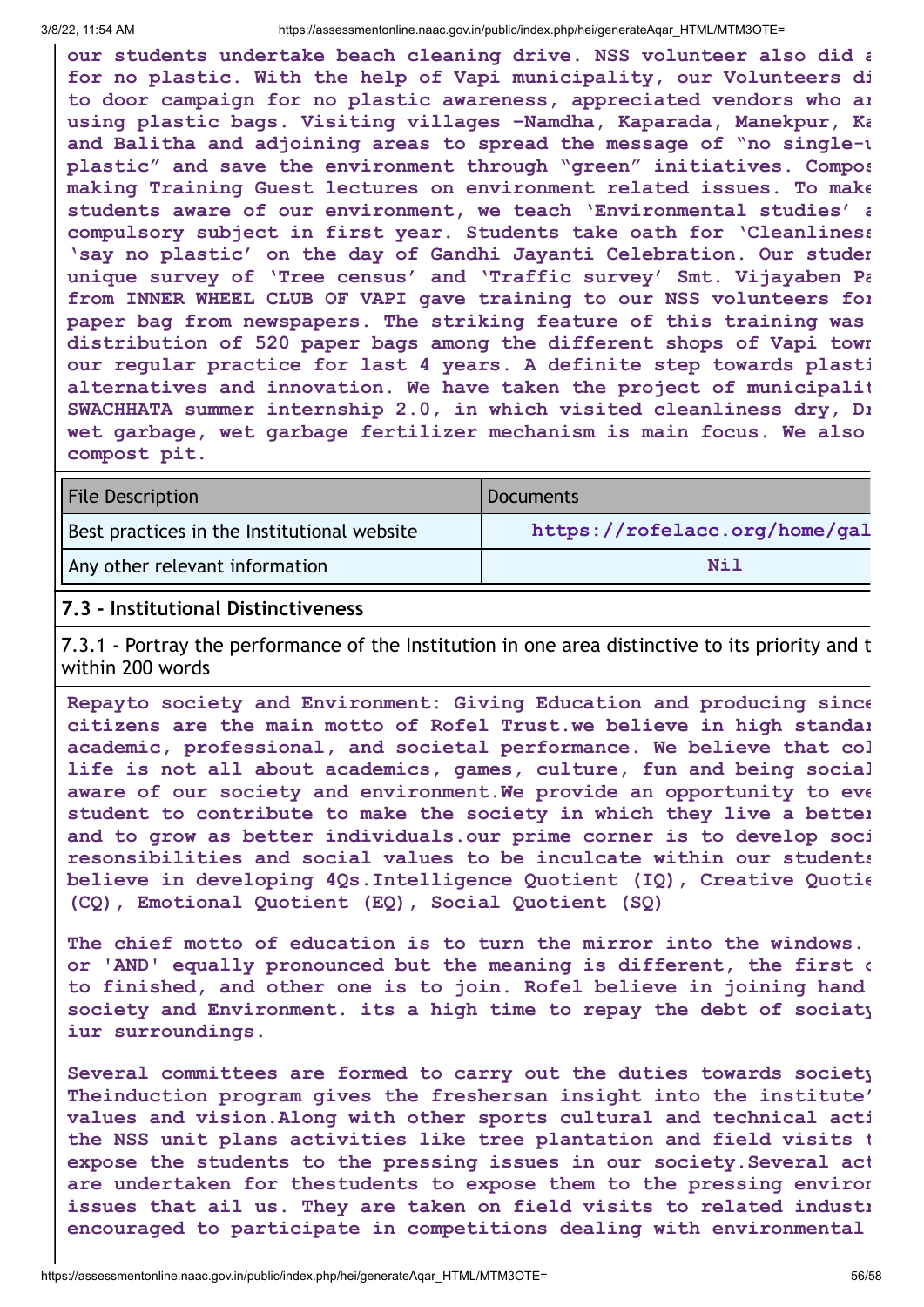**NSS and NCC is our active wings. through which every year we organise donation, Hand for hope, tree plantation, cleanlines drive, Traffic c Voter awareness, Distributing Spectacles in a subsidize coast, toilet making, adult teaching, books, pen distribution to school children, b group checking, CoVID -19awareness, Vaccination awareness, filling va forms, helping old people are our regular activities.**

**variuos talks on female issues, legal rights, IPR is arranged. No use plastic bags is our motto. we preapre paper bags with the help of Inn wheel club and distributed to local vendors. we have alos started Bea certificate course for all. we ahve adopted villages and claening of surrounding is our chief goal. water conservation is done through redirecting RO waste water to garden. our studenst make people unders about dry and wet garbage.**

| <b>File Description</b>                      | Documents      |
|----------------------------------------------|----------------|
| Appropriate web in the Institutional website | No File Upload |
| Any other relevant information               | View File      |

7.3.2 - Plan of action for the next academic year

**The College IQAC has identified the broad objectives which the Colleg should strive to achieve during this period, which are enumerated as**

**1.To create an enabling environment for holistic development of Stude Faculty and Support Staff;**

**2.To facilitate continuous upgradation and updation of Knowledge & Us Technology, by Faculty and Students;**

**3. To fulfil its Social Obligations, in the manner of providing forma informal education, dissemination of Knowledge, organizing programmes activities for the benefit of the Community and Other Stakeholders;**

**4.To create awareness and initiate measures for Protecting and Promot Environment;**

**5.To encourage and facilitate Research Culture, to promote Research b students and Faculty, otivate them to attend seminars, conference, FD**

**6.To continuously Innovate, Introduce new short term certificate cour remain relevant to the changing needs of the stakeholders;**

**7. more use of multi media room for vedios, and online lectures.**

**8.To support various Staff Benefit and Welfare measures.**

**9. more extention activities for society and environment.**

**10. academic excellence through various short term courses like GST, SCOPE Etc.**

**11. More MOU to be signed for first hand exeperinece of corporate cul**

**12.To upgrade Library Resources to include digital content.**